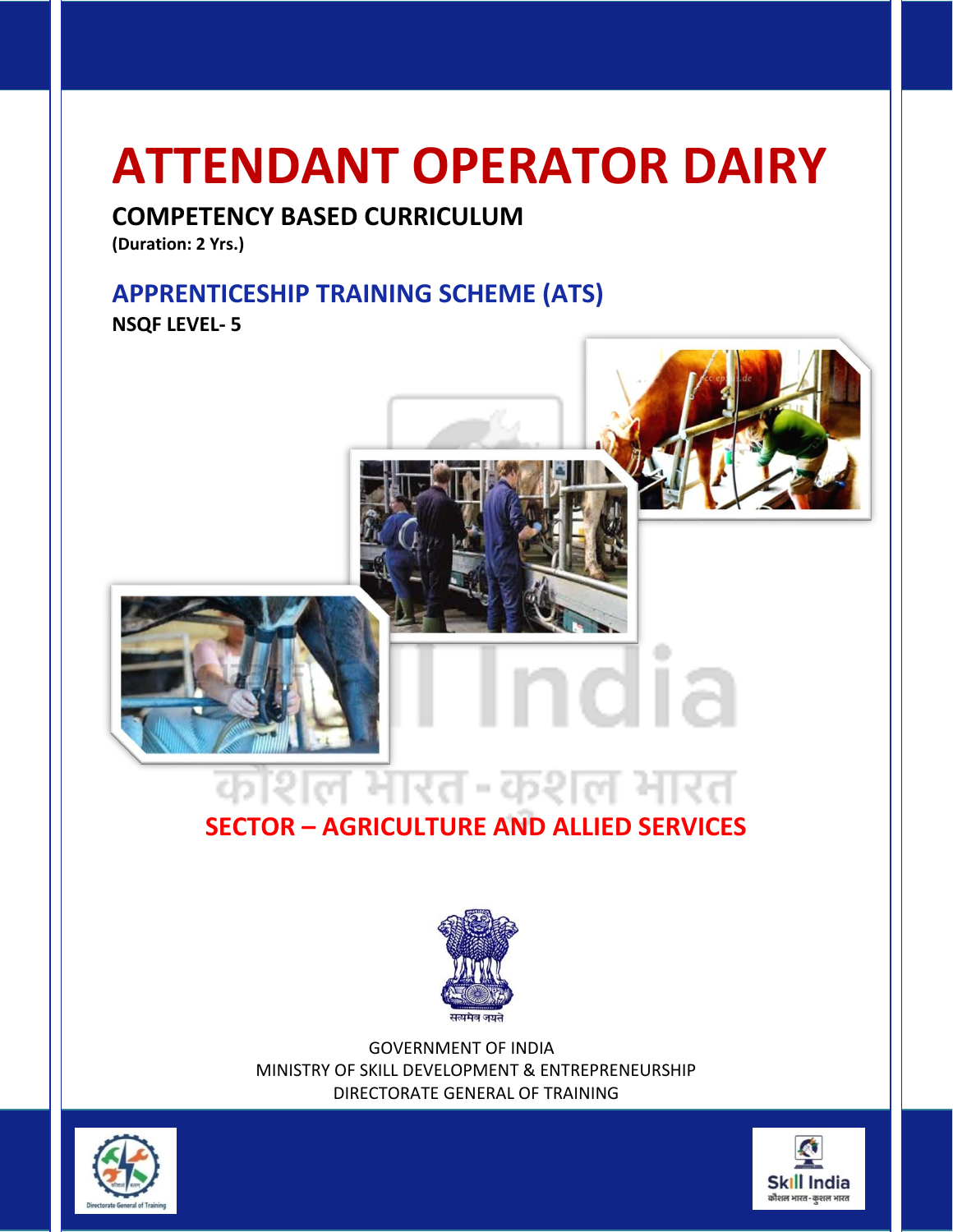### **ATTENDANT OPERATOR DAIRY**

**(Revised in 2018)**

**APPRENTICESHIP TRAINING SCHEME (ATS)**

# **SKI NSQF LEVEL - 5**<br> **SKI 1 1 0 1 a** कौशल भारत-कुशल भारत

Developed By

Ministry of Skill Development and Entrepreneurship Directorate General of Training **CENTRAL STAFF TRAINING AND RESEARCH INSTITUTE** EN-81, Sector-V, Salt Lake City, Kolkata – 700 091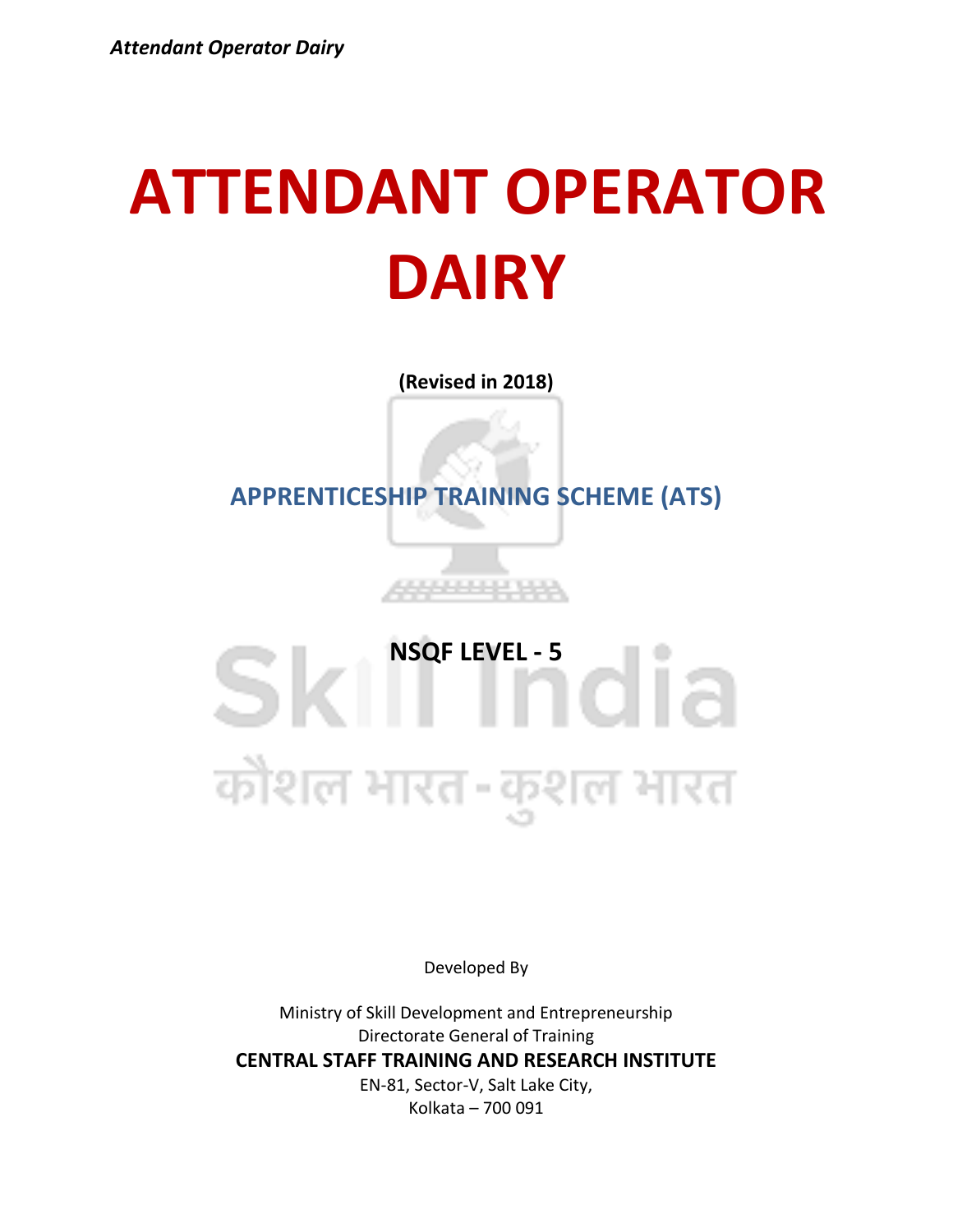The DGT sincerely expresses appreciation for the contribution of the Industry, State Directorate, Trade Experts and all others who contributed in revising the curriculum. Special acknowledgement to the following industries/organizations who have contributed valuable inputs in revising the curricula through their expert members:

Special acknowledgement is extended by DGT to the following expert members who had contributed immensely in this curriculum.

| SI. | <b>Name &amp; Designation</b>   | Organization                       | <b>Expert Group</b> |
|-----|---------------------------------|------------------------------------|---------------------|
| No. | Sh./Mr./Ms.                     |                                    | <b>Designation</b>  |
| 1.  | M J Daniel, Dairy Manager       | Worli Dairy, Bombay - 18           | Chairman            |
| 2.  | M R Krishnamurthy, ADT          | RDAT (WR), Bombay $-22$            | Secretary           |
| 3.  | G Jana, Regional Director       | RDAT (WR), Bombay - 22             | Member              |
| 4.  | Dr. B G Mokashi, Asst. Director | Regional Dy. Director of Animal    | Member              |
|     | (Animal Husbandry)              | Husbandry, Bombay                  |                     |
| 5.  | Dr. N S Tadpathrikar, Head,     | Bombay Veterinary College,         | Member              |
|     | Dept. of Animal Production etc. | Bombay $-12$                       |                     |
| 6.  | U J Vaishnav, Asstt. Manager    | Amul Dairy, Kaira Dist. Co-        | Member              |
|     | Service                         | operative Milk Producers' Union    |                     |
|     |                                 | Ltd., Anand $-1$                   |                     |
| 7.  | A B Bhatt, Project Manager      | <b>National Dairy Development</b>  | Member              |
|     |                                 | Board, Bombay - 20                 |                     |
| 8.  | M K Kawadkar, Trade Testing     | Directorate of Technical Training, | Member              |
|     | Officer                         | Maharastra State                   |                     |
| 9.  | U R Hate, Asstt. Dairy Manager  | Worli Dairy, Bombay - 18           | Member              |

#### **Co-ordinator for the course:**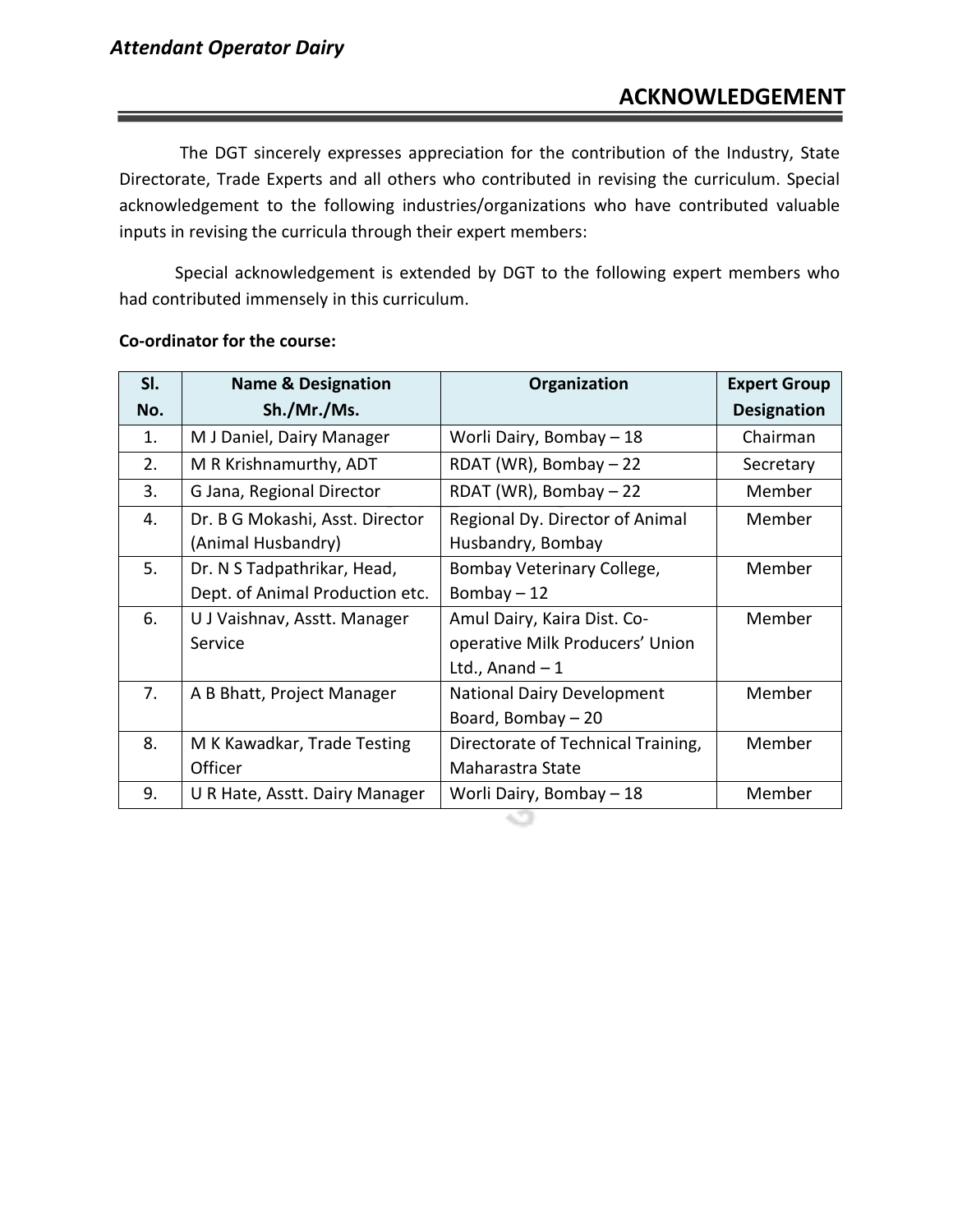| SI.<br>No. | <b>Topics</b>                                               | Page<br>No. |
|------------|-------------------------------------------------------------|-------------|
| 1.         | Background                                                  | $1 - 2$     |
| 2.         | <b>Training System</b>                                      | $3 - 7$     |
| 3.         | Job Role                                                    | $8 - 9$     |
| 4.         | <b>NSQF</b> Level Compliance                                | 10          |
| 5.         | <b>General Information</b>                                  | 11          |
| 6.         | <b>Learning Outcome</b>                                     | $12 - 14$   |
| 7.         | Learning Outcome with Assessment Criteria                   | $15 - 17$   |
| 8.         | Syllabus                                                    | 18-21       |
| 9.         | Syllabus - Core Skill                                       | $22 - 28$   |
|            | 9.1 Core Skill - Workshop Calculation & Science and         | $22 - 24$   |
|            | <b>Engineering Drawing</b>                                  |             |
|            | 9.2 Core Skill - Employability Skill                        | $25 - 28$   |
| 10.        | Details of Competencies (On-Job Training)                   | 29-30       |
| 11.        | List of Trade Tools & Equipment Basic Training - Annexure I | 31-34       |
| 12.        | Format for Internal Assessment - Annexure II                | 35          |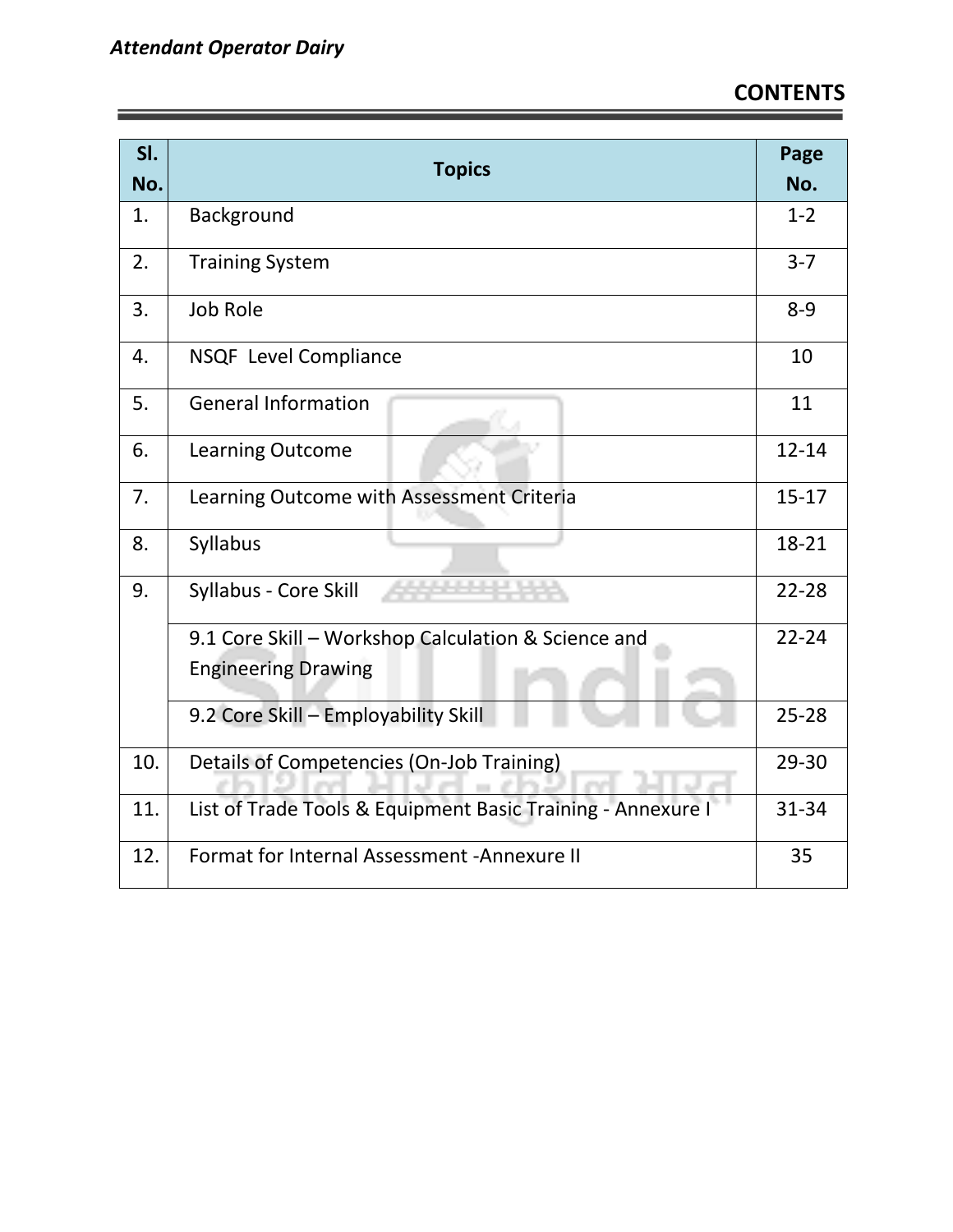#### **1.1 Apprenticeship Training Scheme under Apprentice Act 1961**

The Apprentices Act, 1961 was enacted with the objective of regulating the programme of training of apprentices in the industry by utilizing the facilities available therein for imparting on-the-job training. The Act makes it obligatory for employers in specified industries to engage apprentices in designated trades to impart Apprenticeship Training on the job in industry to school leavers and person having National Trade Certificate (ITI pass-outs) issued by National Council for Vocational Training (NCVT) to develop skilled manpower for the industry**.** There are four categories of apprentices namely**; trade apprentice, graduate, technician and technician (vocational) apprentices.** 

Qualifications and period of apprenticeship training of **trade apprentices** vary from trade to trade. The apprenticeship training for trade apprentices consists of basic training followed by practical training. At the end of the training, the apprentices are required to appear in a trade test conducted by NCVT and those successful in the trade tests are awarded the National Apprenticeship Certificate.

The period of apprenticeship training for graduate (engineers), technician (diploma holders and technician (vocational) apprentices is one year. Certificates are awarded on completion of training by the Department of Education, Ministry of Human Resource Development.

#### **1.2 Changes in Industrial Scenario**

Recently we have seen huge changes in the Indian industry. The Indian Industry registered an impressive growth during the last decade and half. The number of industries in India have increased manifold in the last fifteen years especially in services and manufacturing sectors. It has been realized that India would become a prosperous and a modern state by raising skill levels, including by engaging a larger proportion of apprentices, will be critical to success; as will stronger collaboration between industry and the trainees to ensure the supply of skilled workforce and drive development through employment. Various initiatives to build up an adequate infrastructure for rapid industrialization and improve the industrial scenario in India have been taken.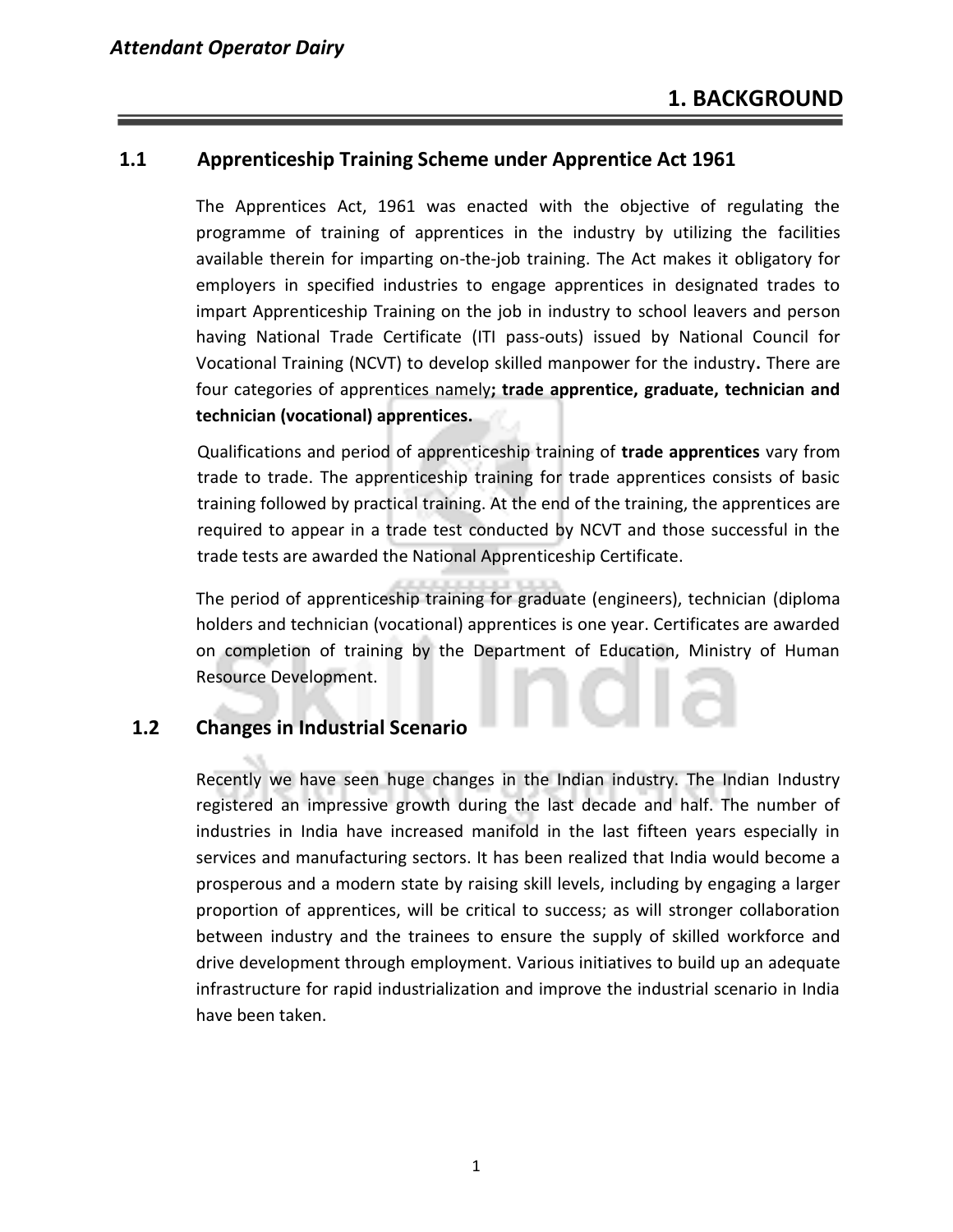#### **1.3 Reformation**

The Apprentices Act, 1961 has been amended and brought into effect from 22<sup>nd</sup> December, 2014 to make it more responsive to industry and youth. Key amendments are as given below:

- Prescription of number of apprentices to be engaged at establishment level instead of trade-wise.
- Establishment can also engage apprentices in optional trades which are not designated, with the discretion of entry level qualification and syllabus.
- Scope has been extended also to non-engineering occupations.
- Establishments have been permitted to outsource basic training in an institute of their choice.
- The burden of compliance on industry has been reduced significantly.

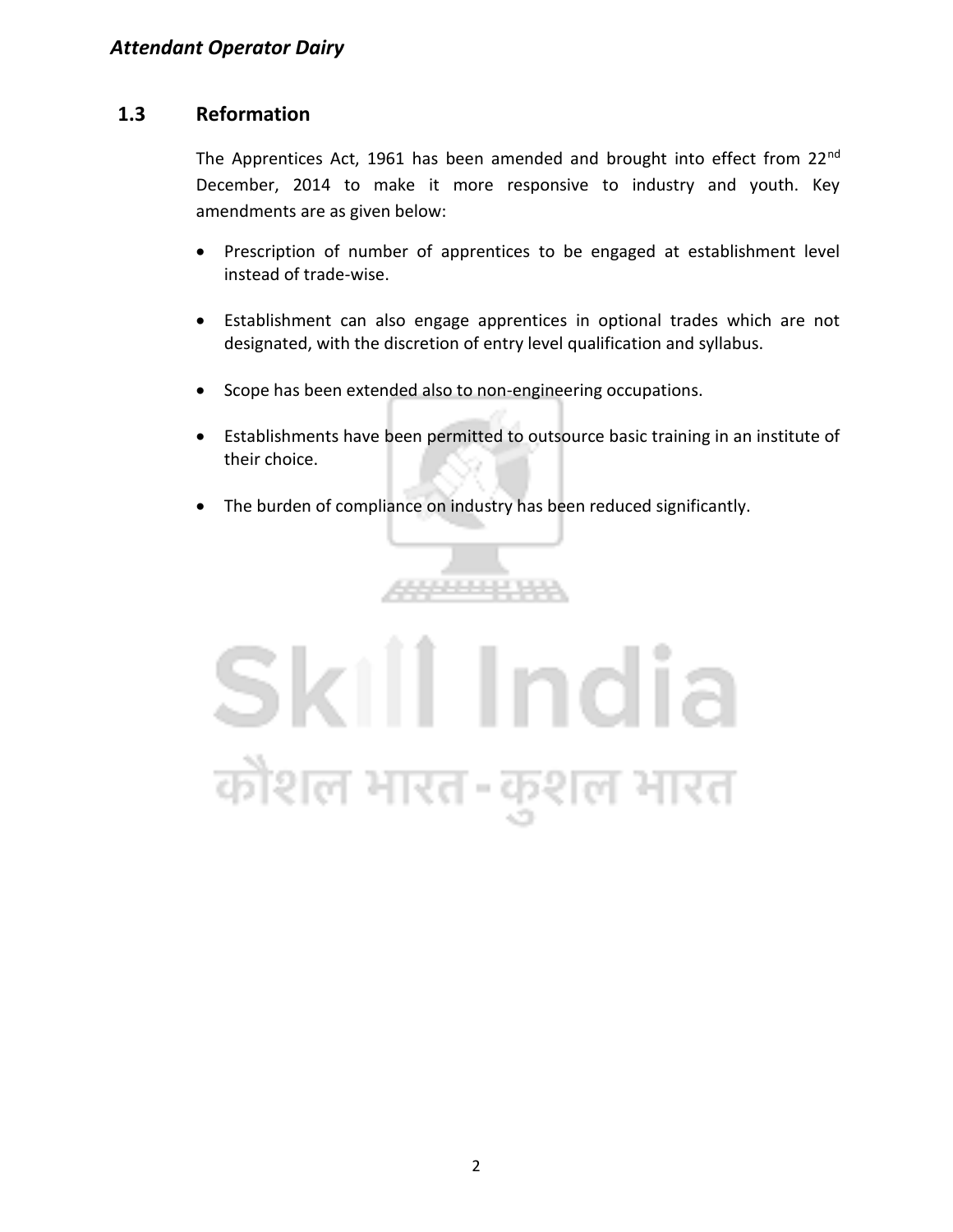#### **2.1 GENERAL**

Directorate General of Training (DGT) under Ministry of Skill Development & Entrepreneurship offers range of vocational training courses catering to the need of different sectors of economy/ Labour market. The vocational training programmes are delivered under aegis of National Council of Vocational Training (NCVT). Craftsman Training Scheme (CTS) and Apprenticeship Training Scheme (ATS) are two pioneer programmes of NCVT for propagating vocational training.

Attendant Operator Dairy trade under ATS is one of the most popular courses delivered nationwide through different industries. The course is of two years (02 Blocks) duration. It mainly consists of Domain area and Core area. In the Domain area Trade Theory & Practical impart professional - skills and knowledge, while Core area - Workshop Calculation and science, Engineering Drawing and Employability Skills imparts requisite core skills & knowledge and life skills. After passing out the training programme, the trainee is being awarded National Apprenticeship Certificate (NAC) by NCVT having worldwide recognition.

#### **Broadly candidates need to demonstrate that they are able to:**

- Read & interpret technical parameters/document, plan and organize work processes, identify necessary materials and tools;
- Perform task with due consideration to safety rules, accident prevention regulations and environmental protection stipulations;
- Apply professional skill, knowledge, core skills & employability skills while performing jobs and solve problem during execution.
- Check the job/assembly as per drawing for functioning, identify and rectify errors in job/assembly.
- Document the technical parameters related to the task undertaken.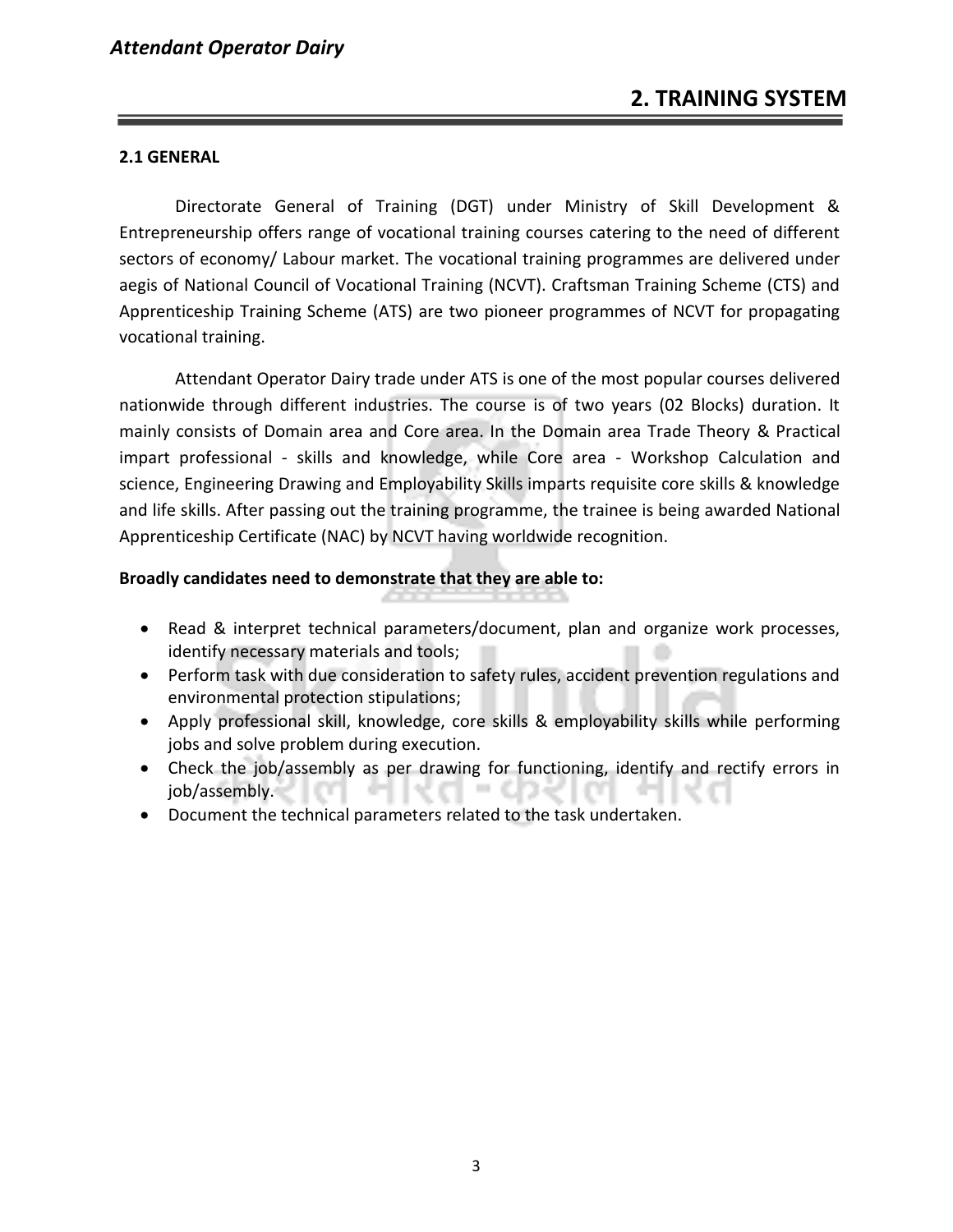#### **2.2 CAREER PROGRESSION PATHWAYS**:

• Indicative pathways for vertical mobility.



#### **2.3 COURSE STRUCTURE:**

Table below depicts the distribution of training hours across various course elements during a period of two years (*Basic Training and On-Job Training*) : -

#### **Total training duration details: -**

| <b>Time</b><br>(in months)                       | $1 - 3$ | $4 - 12$    | $13 - 15$    | $16 - 24$    |
|--------------------------------------------------|---------|-------------|--------------|--------------|
| <b>Basic Training</b>                            | Block-I |             | $Block - II$ |              |
| <b>Practical Training</b><br>(On - job training) | ----    | $Block - I$ | ------       | $Block - II$ |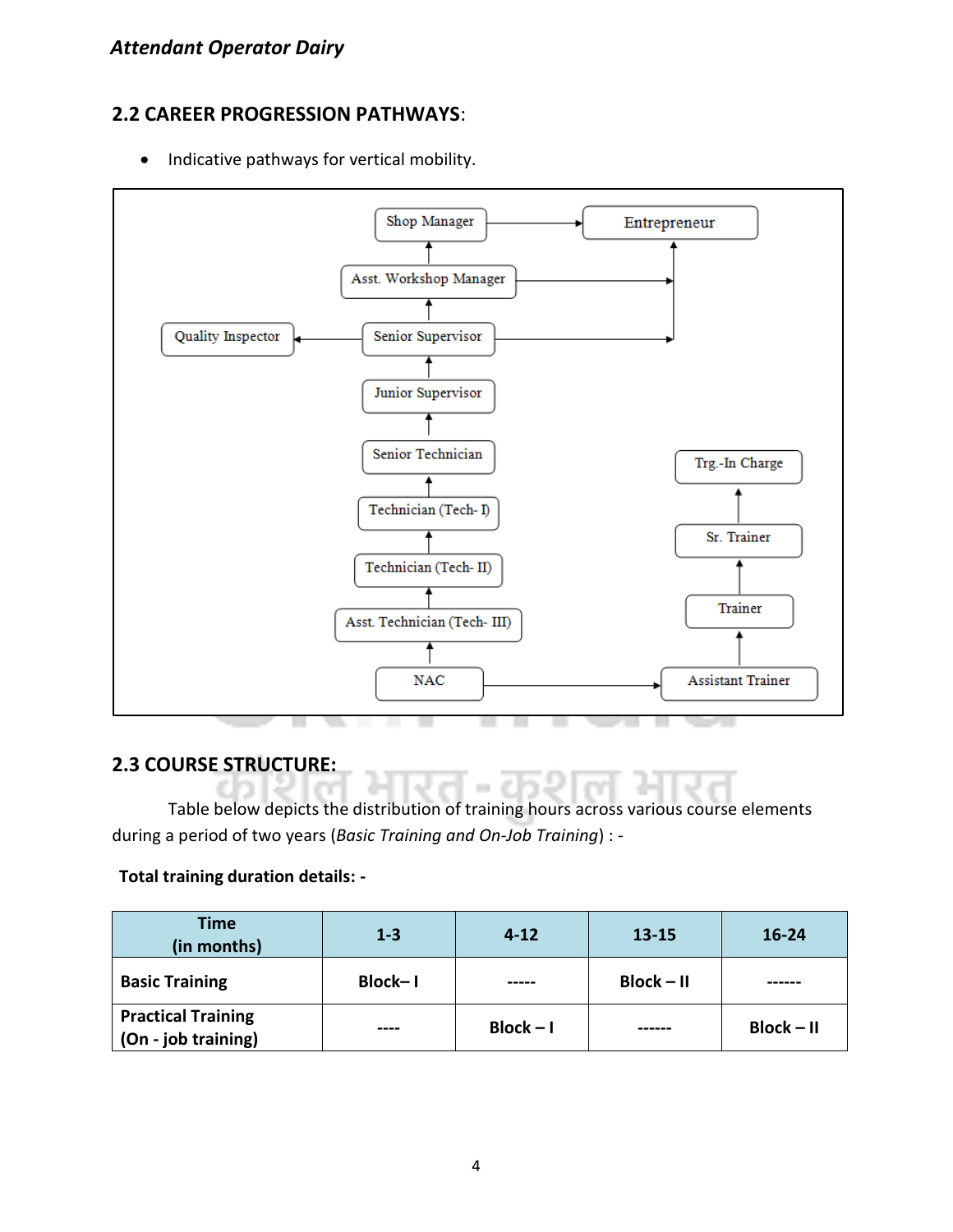#### **A. Basic Training**

For 02 yrs. Course (Engg) :-(**Total 06 months:** 03 months in 1styr. + 03 months in 2nd yr.) For 01 yr. course (Engg) :-(**Total 03 months:** 03 months in 1st yr.)

| S No. | <b>Course Element</b>                        |                       | <b>Total Notional Training Hours</b> |  |
|-------|----------------------------------------------|-----------------------|--------------------------------------|--|
|       |                                              | For 02 Yrs.<br>course | For 01 Yr.<br>course                 |  |
| 1.    | Professional Skill (Trade Practical)         | 550                   | 275                                  |  |
| 2.    | Professional Knowledge (Trade Theory)        | 240                   | 120                                  |  |
| 3.    | <b>Workshop Calculation &amp; Science</b>    | 40                    | 20                                   |  |
| 4.    | <b>Engineering Drawing</b>                   | 60                    | 30                                   |  |
| 5.    | <b>Employability Skills</b>                  | 110                   | 55                                   |  |
|       | <b>Total (Including internal assessment)</b> | 1000                  | 500                                  |  |

#### **B. On-Job Training:-**

For 02 yrs. Course (Engg) :-(**Total 18 months:** 09 months in 1<sup>st</sup> yr. + 09 months in 2<sup>nd</sup> yr.) Notional Training Hours for On-Job Training: 3120 Hrs.

#### For 01 yr. course (Engg) :-( **Total 12 months**)

Notional Training Hours for On-Job Training: 2080 Hrs.

#### **C. Total training hours:-**

| <b>Duration</b>    | <b>Basic Training</b> | <b>On-Job Training</b> | <b>Total</b> |
|--------------------|-----------------------|------------------------|--------------|
| For 02 yrs. course | 1000 hrs.             | 3120 hrs.              | 4120 hrs.    |
| (Engg)             |                       |                        |              |
| For 01 yr. course  | 500 hrs.              | 2080 hrs.              | 2580 hrs.    |
| Engg)              |                       |                        |              |

#### **2.4 ASSESSMENT & CERTIFICATION:**

The trainee will be tested for his skill, knowledge and attitude during the period of course and at the end of the training programme as notified by Govt of India from time to time. The Employability skills will be tested in first two semesters only.

a) The **Internal assessment** during the period of training will be done by **Formative assessment method** by testing for assessment criteria listed against learning outcomes. The training institute have to maintain individual *trainee portfolio* as detailed in assessment guideline. The marks of internal assessment will be as per the template (Annexure – II).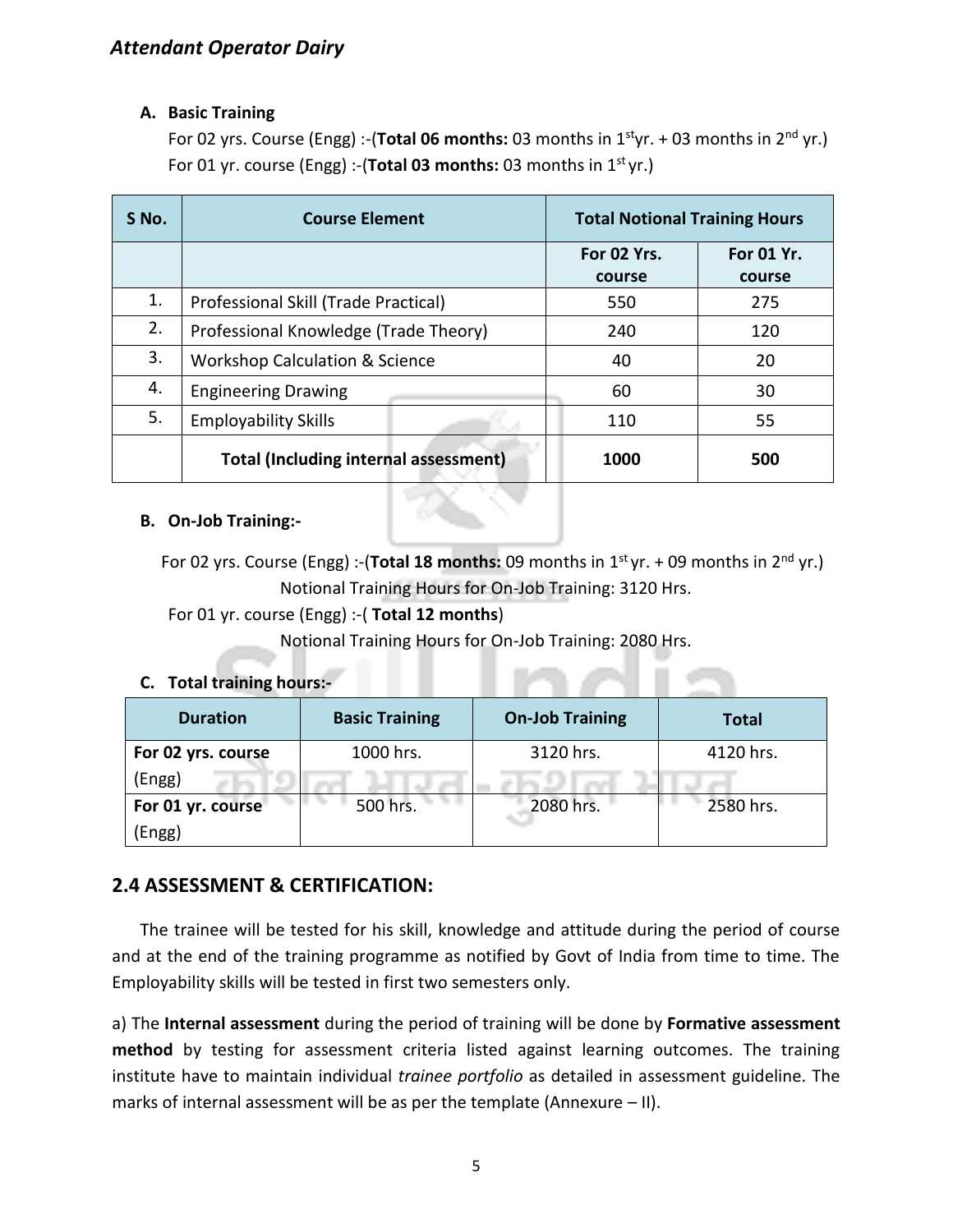b) The final assessment will be in the form of summative assessment method. The All India Trade Test for awarding NAC will be conducted by NCVT on completion of course as per guideline of Govt of India. The pattern and marking structure is being notified by govt of India from time to time. **The learning outcome and assessment criteria will be basis for setting question papers for final assessment. The examiner during final examination will also check**  individual trainee's profile as detailed in assessment guideline before giving marks for practical examination.

#### **2.4.1 PASS REGULATION**

The minimum pass percent for Practical is 60% & minimum pass percent for Theory subjects 40%. The candidate pass in each subject conducted under all India trade test.

#### **2.4.2 ASSESSMENT GUIDELINE**

Appropriate arrangements should be made to ensure that there will be no artificial barriers to assessment. The nature of special needs should be taken into account while undertaking assessment. Due consideration should be given while assessing for team work, avoidance/reduction of scrap/wastage and disposal of scarp/wastage as per procedure, behavioral attitude, sensitivity to environment and regularity in training. The sensitivity towards OSHE and self-learning attitude are to be considered while assessing competency.

Assessment will be evidence based comprising the following:

- Job carried out in labs/workshop
- Record book/ daily diary
- Answer sheet of assessment
- Viva-voce
- Progress chart
- Attendance and punctuality
	- **Assignment**
	- Project work

Evidences of internal assessments are to be preserved until forthcoming semester examination for audit and verification by examination body. The following marking pattern to be adopted while assessing:

| <b>Performance Level</b>                                                                                                 | <b>Evidence</b>                                                                       |  |
|--------------------------------------------------------------------------------------------------------------------------|---------------------------------------------------------------------------------------|--|
| (a) Weightage in the range of 60 -75% to be allotted during assessment                                                   |                                                                                       |  |
| For performance in this grade, the<br>candidate with occasional guidance and<br>showing due regard for safety procedures | • Demonstration of good skill in the use of<br>hand tools, machine tools and workshop |  |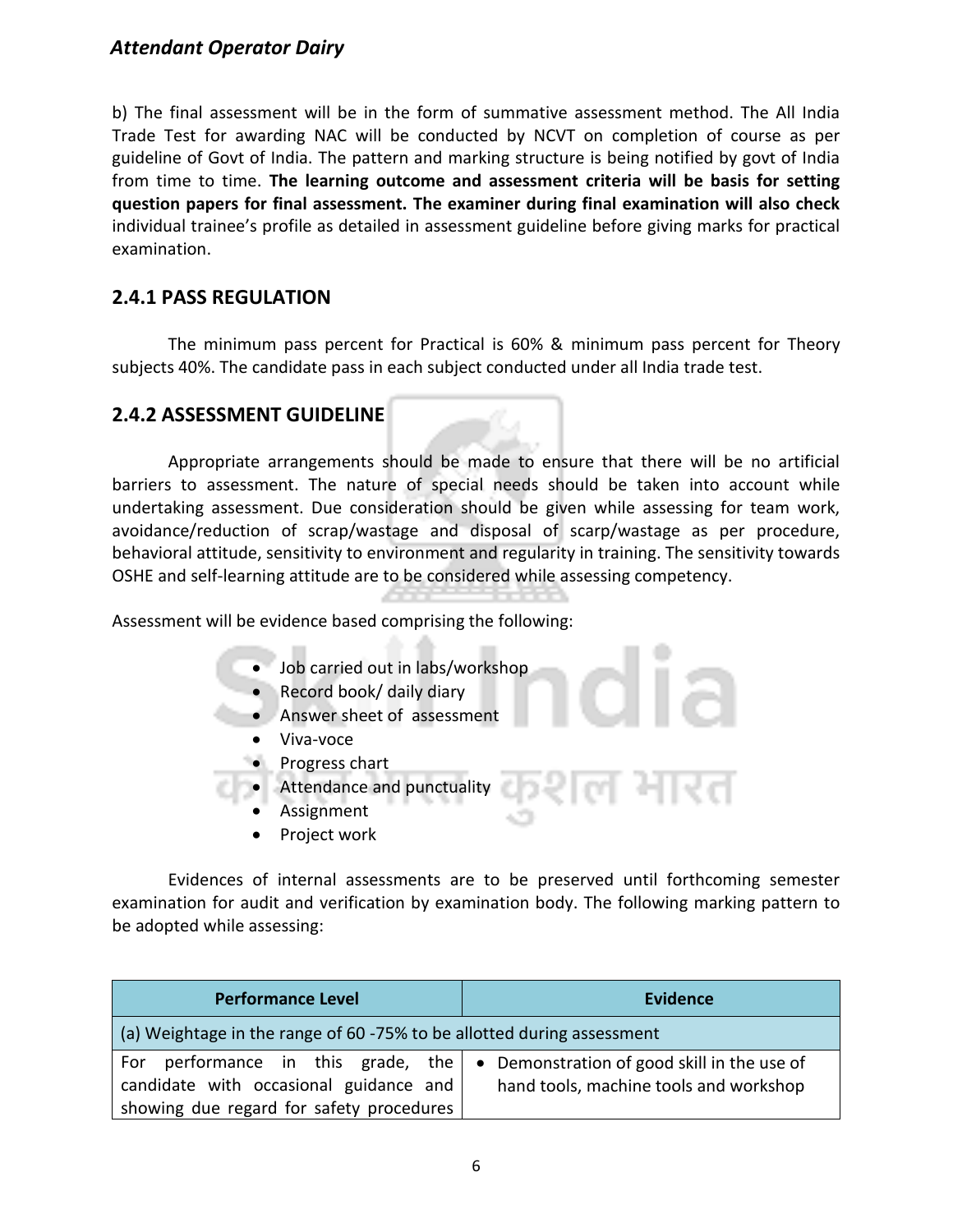| and practices, has produced work which<br>demonstrates attainment of an acceptable<br>standard of craftsmanship.                                                                                                                                                                             | equipment<br>Below 70% tolerance dimension/accuracy<br>achieved while undertaking different work<br>with those demanded by the<br>component/job/set standards.<br>• A fairly good level of neatness and<br>consistency in the finish<br>Occasional support in completing the<br>project/job.                                                                                 |
|----------------------------------------------------------------------------------------------------------------------------------------------------------------------------------------------------------------------------------------------------------------------------------------------|------------------------------------------------------------------------------------------------------------------------------------------------------------------------------------------------------------------------------------------------------------------------------------------------------------------------------------------------------------------------------|
| (b) Weightage in the range of above 75% - 90% to be allotted during assessment                                                                                                                                                                                                               |                                                                                                                                                                                                                                                                                                                                                                              |
| For this grade, the candidate, with little<br>guidance and showing due regard for safety<br>procedures and practices, has produced<br>work which demonstrates attainment of a<br>reasonable standard of craftsmanship.                                                                       | Good skill levels in the use of hand tools,<br>machine tools and workshop equipment<br>70-80% tolerance dimension/accuracy<br>achieved while undertaking different work<br>with those demanded by the<br>component/job/set standards.<br>A good level of neatness and consistency in<br>the finish<br>Little support in completing the project/job                           |
| (c) Weightage in the range of above 90% to be allotted during assessment                                                                                                                                                                                                                     |                                                                                                                                                                                                                                                                                                                                                                              |
| performance in this<br>grade, the<br>For<br>candidate, with minimal or no support in<br>organization and execution and with due<br>regard for safety procedures and practices,<br>has produced work which demonstrates<br>attainment<br>$of - a$<br>high<br>standard<br>of<br>craftsmanship. | High skill levels in the use of hand tools,<br>machine tools and workshop equipment<br>Above 80% tolerance dimension/accuracy<br>$\bullet$<br>achieved while undertaking different work<br>with those demanded by the<br>component/job/set standards.<br>• A high level of neatness and consistency in<br>the finish.<br>Minimal or no support in completing the<br>project. |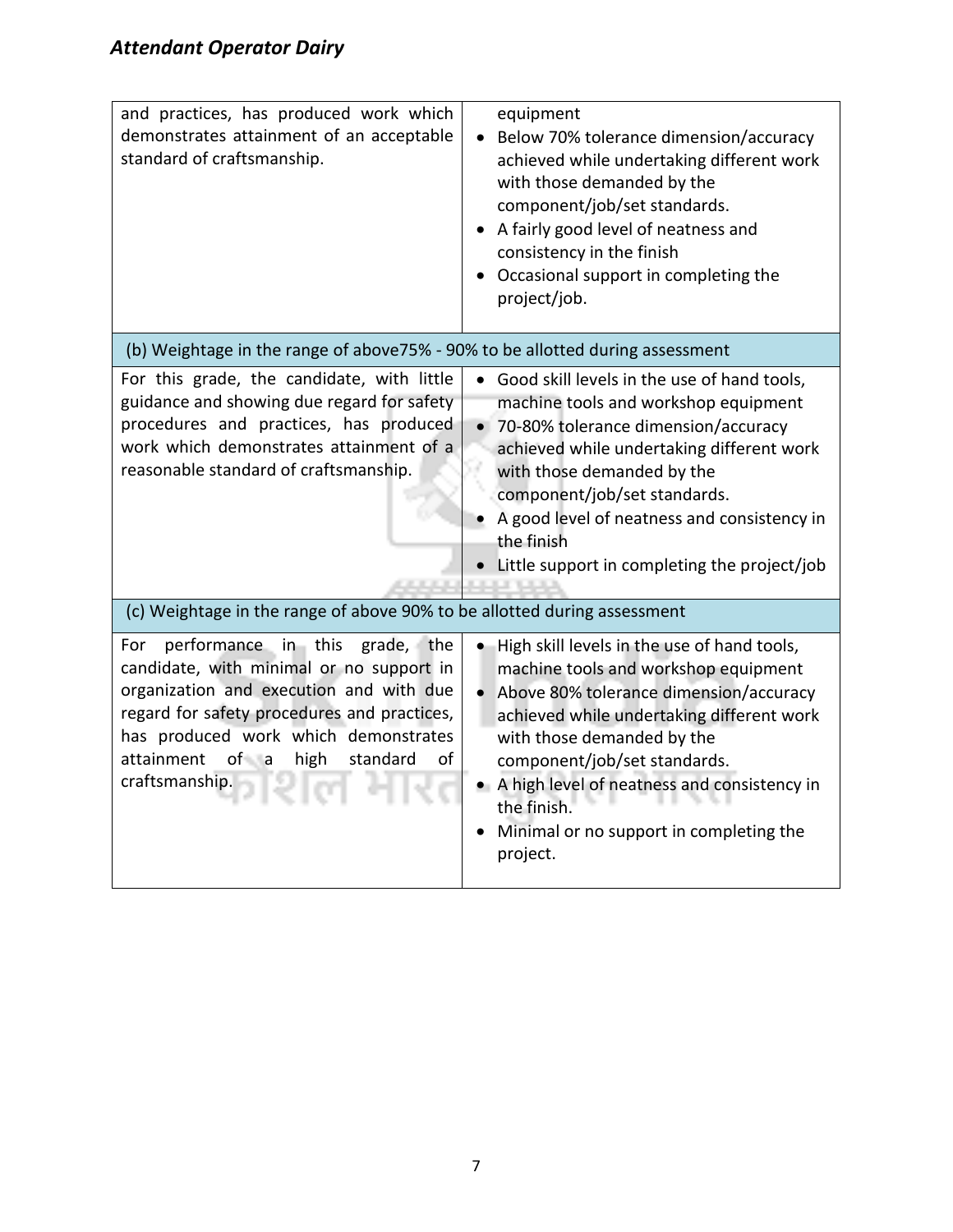#### **Brief description of Job roles:**

**Dairy Worker, General** performs all or several tasks in preparation of various dairy products. Pasteurizes raw milk or other dairy product to remove harmful bacteria. Develops bacterial culture for use in making butter, buttermilk, cheese and other products. Separates cream from milk and churns it into butter. Curdles milk and converts curds into cheese. May make icecream.

**Separator Man**; Cream Separator; Cream man (Dairy) operates milk separator to separate cream from milk. Assembles and adjusts separator as necessary, according to type of product for which separated cream or milk is to be used; places empty containers below cream and skimmed outlets; pours milk into separator; switches on centrifugal machine which automatically carries milk into bowl and separates milk into fat and skimmed milk; regulates separator to obtain required percentage of cream for making butter or ghee; cleans plant using hot water, soda and other detergent solutions. May also attend to pasteurizing plant.

**Butter Maker** performs all or several tasks for making butter. Pasteurizes milk to eliminate harmful bacteria. Separates cream from milk in centrifuge. Adds lactic ferment to ripen cream. Pours or pumps cream into mechanical churn. Starts churn to make butter, controlling butter moisture, temperature and time of churning. May add salt to butter in churn. My take samples of butter for testing. May boil and strain butter to make 'ghee' and be designated as GHEE MAKER.

**Cheese Maker** cooks milk and specified ingredients to make cheese according to formula. Pasteurizes and separates milk to obtain prescribed butter fat content; turns valves to fill vat with milk and heat milk to specified temperature; starts agitator to mix ingredients; tests samples of milk for acidity and allows agitator to mix ingredients until specified level of acidity is reached; dumps and mixes measured amount of rennet into milk; stops agitator to allow milk to coagulate into curd; cuts curd or separates curd with hand scoop to release whey (watery part); observes thermometer, adjusts steam valve, and starts agitator to stir and cook curd at prescribed temperature for specified time; squeezes and stretches sample of curd with figures and extends cooking time to achieve desired firmness or texture; scoops curd into burlap containers to drain off excess moisture; places cheese in moulds and presses it into shape. May salt cheese by immersing them in brine or roll cheese in dry salt, pierce or smear cheese with cultured wash to develop mould growth, and place or turn cheese blocks on shelves to cure cheese. May supervise ripening of cheese. May specialize in making particular type of cheese. May Pasteurize milk and operate centrifugal machine to separate cream out of pure milk.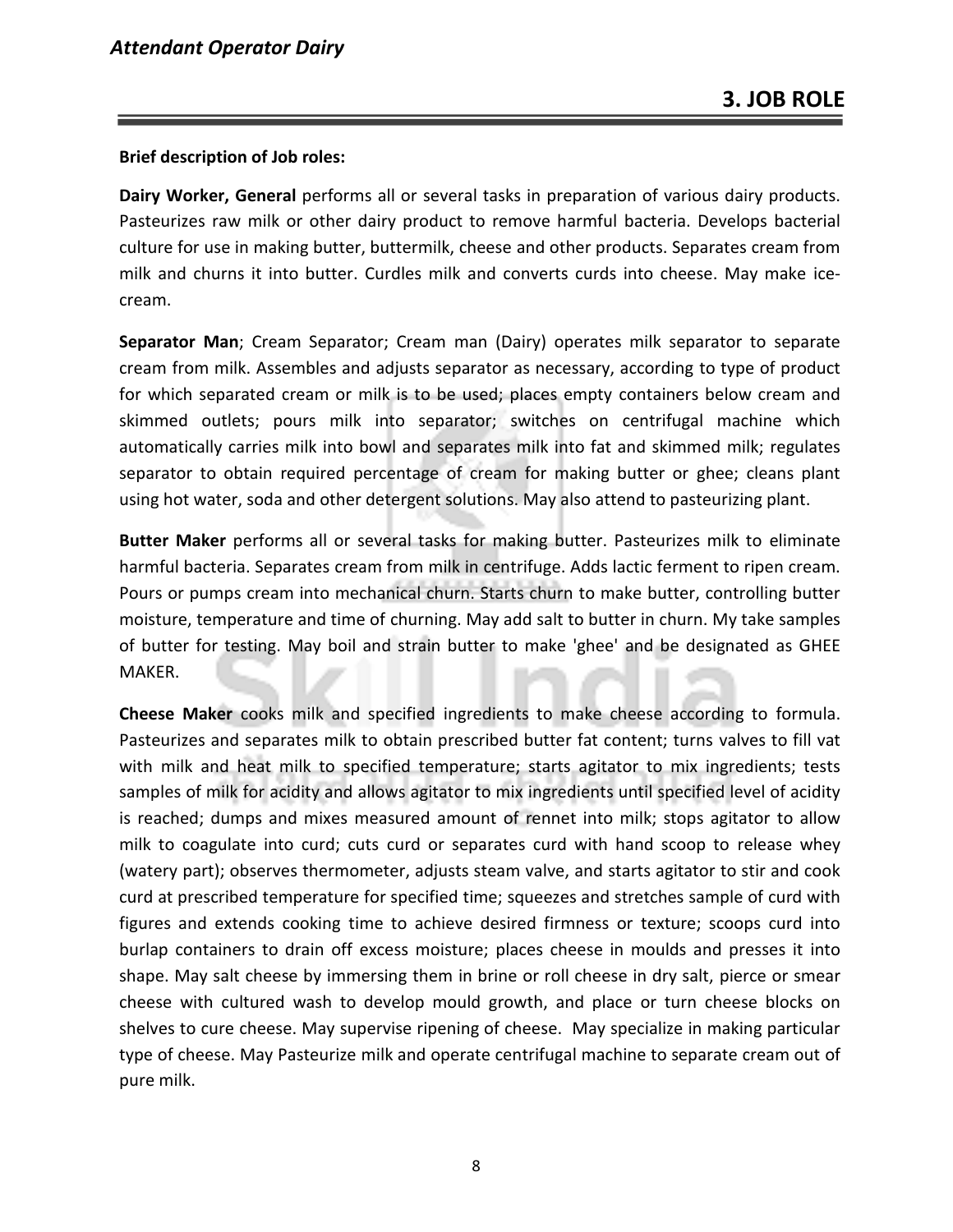**Ice-Cream Maker** makes ice-cream by mixing milk, sugar and other ingredients and by freezing mixture in freezing machine. Measures and mixes ingredients according to recipe; pasteurizes mixture to eliminate harmful bacteria; pumps ingredients through a homogenizer to breakdown butter-fat globules; pours mixture into freezing machine; starts machine to stir and cool mixture; unloads machine when ice-cream of required consistency is obtained; cleans and sterilizes machines, and other equipment with hot water. May form ice-cream into special shapes. May operate ice-block washing machine.

**Dairy Products Makers, Others** Dairy Workers (non-farm), Other include all other dairy workers not elsewhere classified, for example, those salting cheese by immersing them in brine or by rubbing them with dry salt, sterilizing milk; operating machines which homogenize milk, moulding butter or cheese into shape, packing and wrapping butter with paper, making condensed or powdered milk, etc. and may be designated according to nature of work performed.

**Pasteurizing Plant Operator; Pasteurizer (Dairy)** operates pasteurizing plant to remove harmful bacteria from raw milk and other dairy products. Pumps cold raw milk or other dairy products through a heating tank; maintains liquid at required temperature for a specified time and pumps it through cooling unit into bottling machine; checks thermometers and gauges and makes necessary adjustments to ensure that liquid is properly pasteurized; cleans and sterilizes tanks and inter-connecting pipes; disconnects filter and renew or cleans straining devices. May drain out pasteurized milk into container through tap fitted in plant.

**Mixing Tank Operator** tends mixing tank to mix skimmed milk powder and water to form toned milk. Opens taps to admit specified quantity of water into tank as indicated by meter; measures required quantity of milk powder and adds it into tank; switches on machine which churns and mixes powder and water into milk; tests sample to ensure conformity to specification, using testing apparatus; empties tank, cleans and sterilizes equipment.

#### **Reference NCO-2015:**

- (i) 7513.0100-Dairy Worker, General
- (ii) 7513.0200-Separator Man
- (iii) 7513.0300-Butter Maker
- (iv) 7513.0400-Cheese Maker
- (v) 7513.0500-Ice-Cream Maker
- (vi) 7513.9900-Dairy Products Makers, Others
- (vii) 8160.0300-Pasteurising Plant Operator (Dairy)
- (viii) 8160.0400-Mixing Tank Operator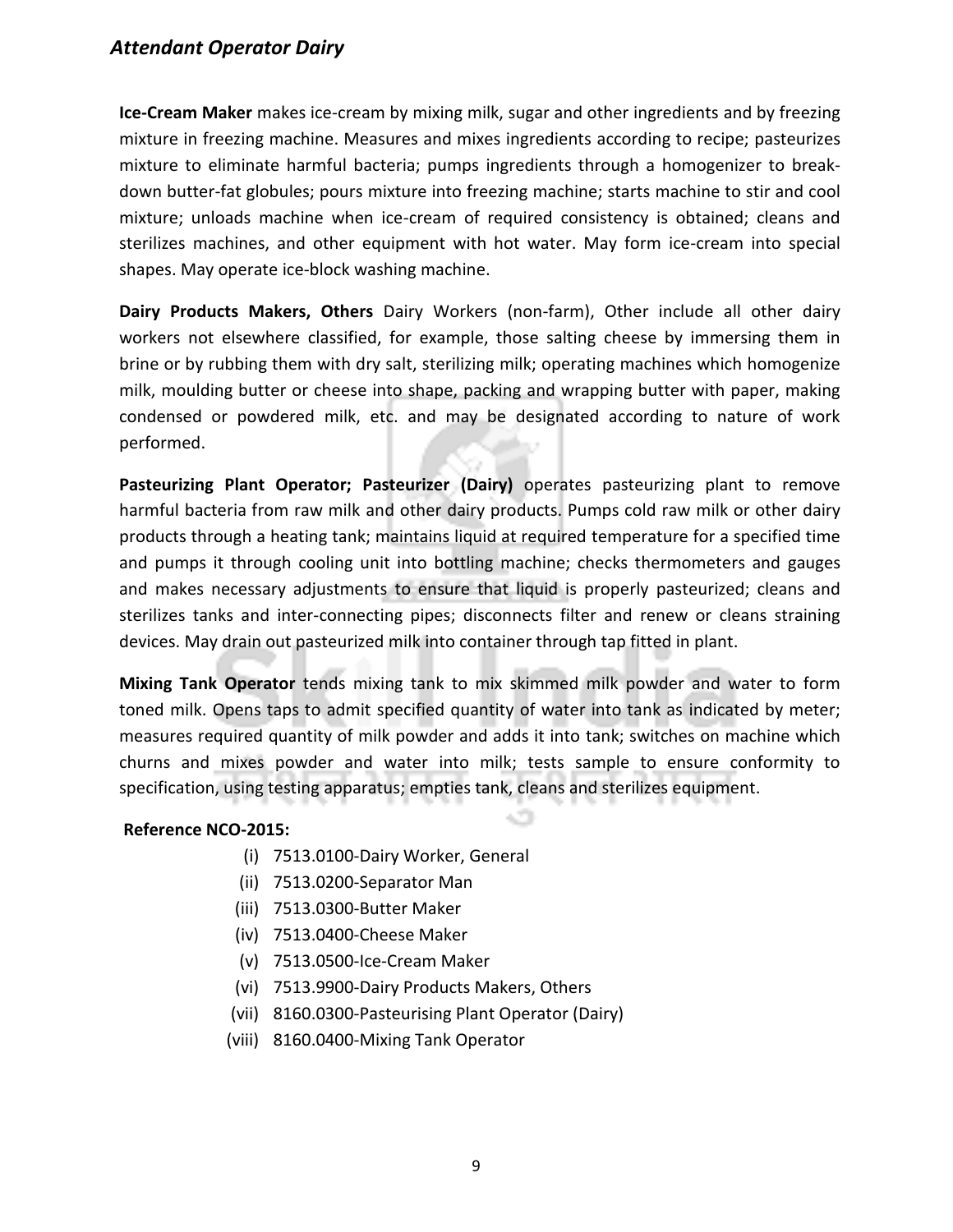#### **4. NSQF LEVEL COMPLIANCE**

 $\Box$ 

NSQF level for Attendant Operator Dairy trade under ATS: **Level 5**

As per notification issued by Govt. of India dated- 27.12.2013 on National Skill Qualification Framework total 10 (Ten) Levels are defined.

Each level of the NSQF is associated with a set of descriptors made up of five outcome statements, which describe in general terms, the minimum knowledge, skills and attributes that a learner needs to acquire in order to be certified for that level.

Each level of the NSQF is described by a statement of learning outcomes in five domains, known as level descriptors. These five domains are:

- a. Process
- b. professional knowledge,
- c. professional skill,
- d. core skill and
- e. Responsibility.

The Broad Learning outcome of Attendant Operator Dairy trade under ATS mostly matches with the Level descriptor at Level- 5.

The NSQF level-5 descriptor is given below:

75 H

| <b>Level</b> | <b>Process</b><br><b>Required</b> | <b>Professional</b><br><b>Knowledge</b> | <b>Professional</b><br><b>Skill</b> | <b>Core Skill</b> | <b>Responsibility</b> |
|--------------|-----------------------------------|-----------------------------------------|-------------------------------------|-------------------|-----------------------|
| Level 5      | Job that                          | Knowledge                               | A range of                          | <b>Desired</b>    | Responsibility        |
|              | requires well                     | of facts,                               | cognitive and                       | mathematical      | for own work          |
|              | developed                         | principles,                             | practical skills                    | skill,            | land                  |
|              | skill, with clear processes and   |                                         | required to                         | understanding     | Learning and          |
|              | choice of                         | general                                 | accomplish                          | of social,        | some                  |
|              | procedures in                     | concepts, in a                          | tasks and solve                     | political and     | responsibility        |
|              | familiar                          | field of work                           | problem by                          | some skill of     | for other's           |
|              | context.                          | or study                                | selecting and                       | collecting and    | works and             |
|              |                                   |                                         | applying basic                      | organizing        | learning.             |
|              |                                   |                                         | methods, tools, information,        |                   |                       |
|              |                                   |                                         | materials and                       | communication.    |                       |
|              |                                   |                                         | information.                        |                   |                       |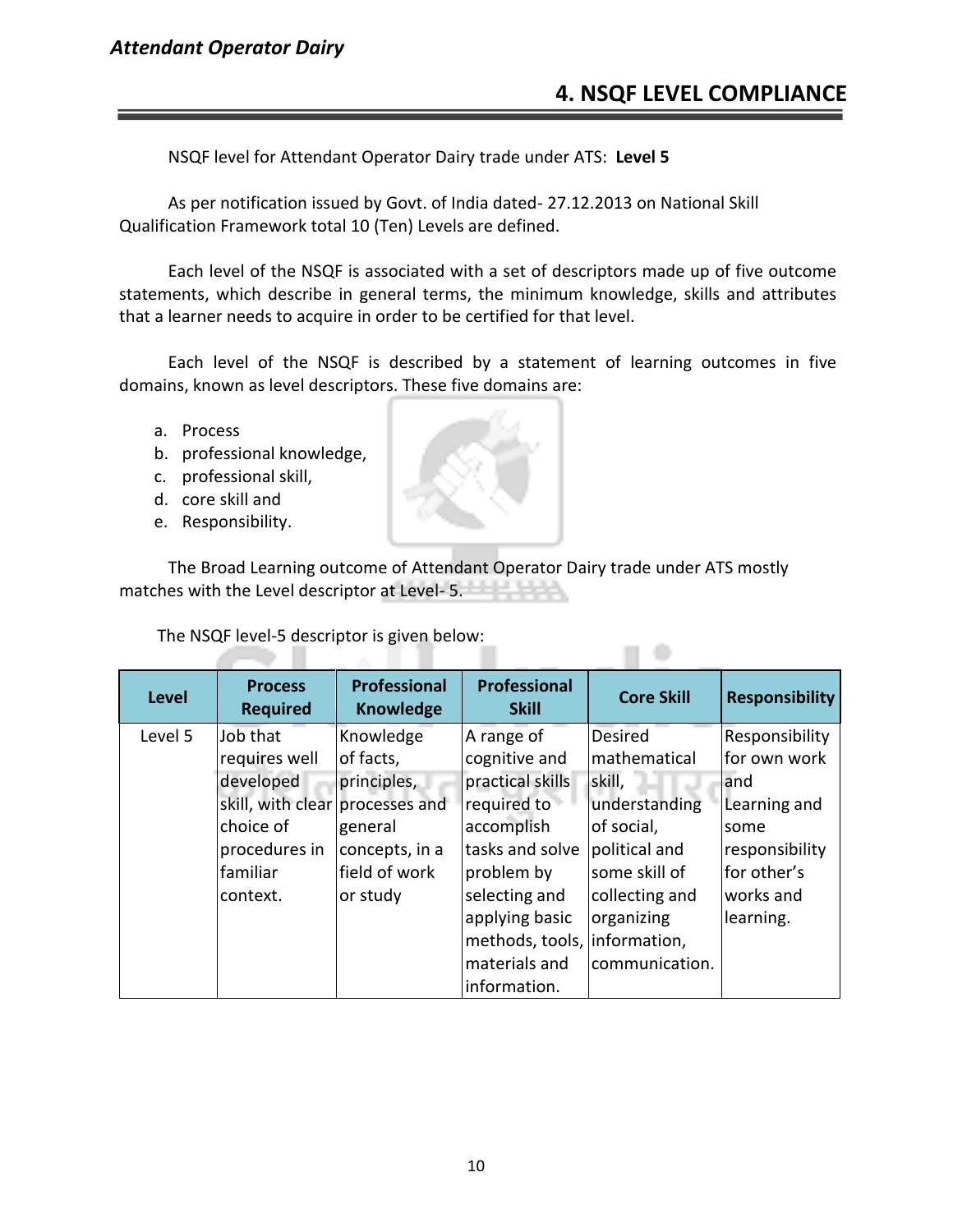#### **5. GENERAL INFORMATION**

| <b>Name of the Trade</b>                                                                   | <b>ATTENDANT OPERATOR DAIRY</b>                                                                                                                                                                 |
|--------------------------------------------------------------------------------------------|-------------------------------------------------------------------------------------------------------------------------------------------------------------------------------------------------|
| <b>NCO - 2015</b>                                                                          | 7513.0100, 7513.0200, 7513.0300, 7513.0400, 7513.0500,<br>7513.9900, 8160.0300, 8160.0400                                                                                                       |
| <b>NSQF Level</b>                                                                          | Level $-5$                                                                                                                                                                                      |
| <b>Duration of Apprenticeship</b><br><b>Training</b><br>(Basic Training + On-Job Training) | Two years (02 Blocks each of one year duration).                                                                                                                                                |
| <b>Duration of Basic Training</b>                                                          | a) Block $-I$ : 3 months<br>b) Block-II: 3 months<br><b>Total duration of Basic Training: 6 months</b>                                                                                          |
| <b>Duration of On-Job Training</b>                                                         | Block-I: 9 months<br>a)<br>b) Block-II: 9 months<br><b>Total duration of Practical Training: 18 months</b>                                                                                      |
| <b>Entry Qualification</b>                                                                 | Passed 10 <sup>th</sup> class examination under 10+2 system of<br>education with Science and Mathematics or its equivalent.                                                                     |
| <b>Selection of Apprenticeship</b>                                                         | The apprentices will be selected as per Apprenticeship Act<br>amended time to time.                                                                                                             |
| <b>Instructors Qualification for</b><br><b>Basic Training</b>                              | As per ITI instructors qualifications as amended time to time<br>for the specific trade.                                                                                                        |
| <b>Infrastructure for Basic</b><br><b>Training</b>                                         | As per related Trade of ITI                                                                                                                                                                     |
| Examination                                                                                | The internal examination/assessment will be held on<br>completion of each block.<br>Final examination for all subjects will be held at the end of<br>course and same will be conducted by NCVT. |
| <b>Rebate to Ex-ITI Trainees</b>                                                           |                                                                                                                                                                                                 |
| <b>CTS trades eligible for</b><br><b>Attendant Operator Dairy</b><br>Apprenticeship        | $\frac{--N/A}{-N/A}$                                                                                                                                                                            |

*Note:*

- *Industry may impart training as per above time schedule for different block, however this is not fixed. The industry may adjust the duration of training considering the fact that all the components under the syllabus must be covered. However the flexibility should be given keeping in view that no safety aspects is compromised.*
- *For imparting Basic Training the industry to tie-up with ITIs having such specific trade and affiliated to NCVT.*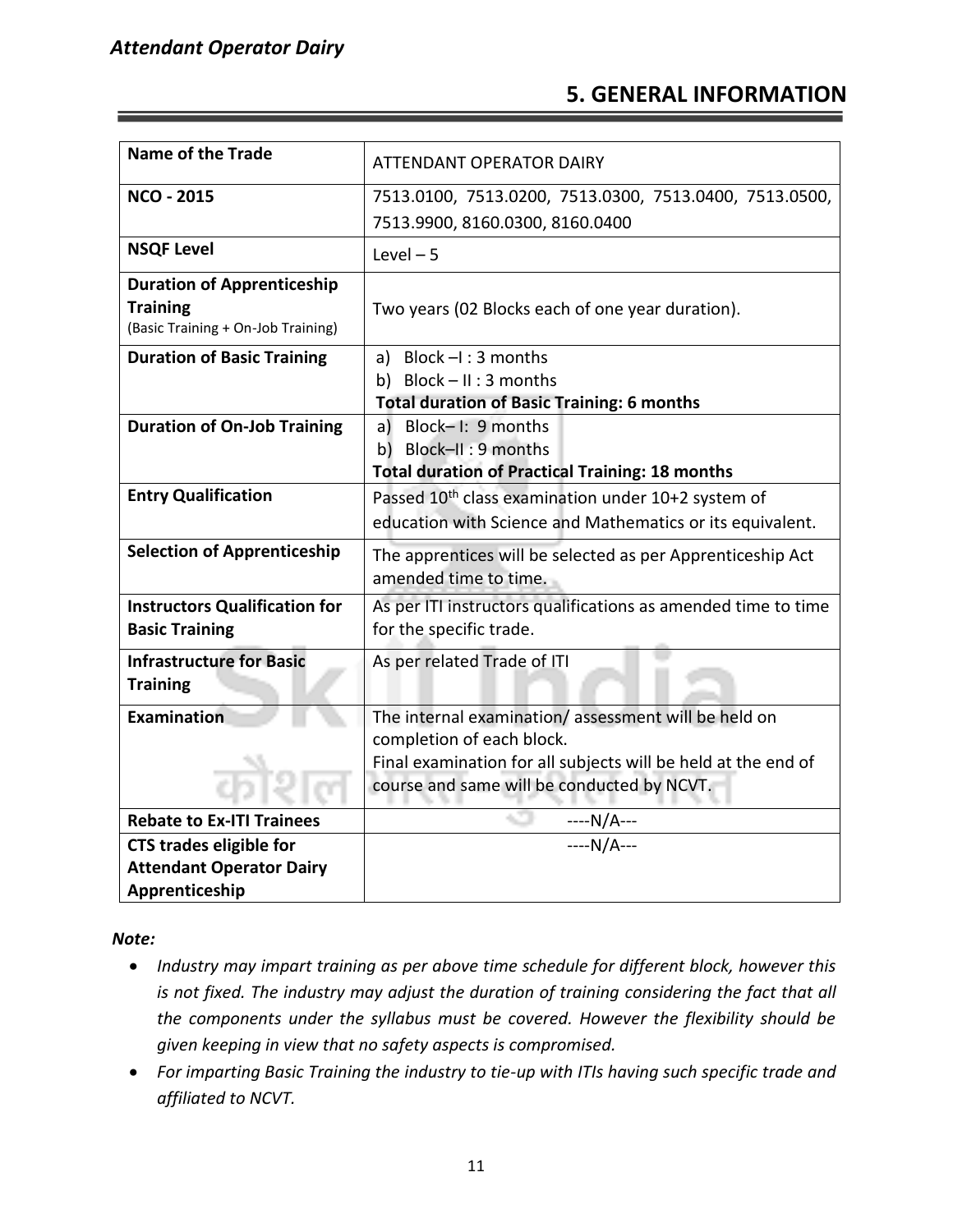#### **6.1 GENERIC LEARNING OUTCOME**

The following are minimum broad Common Occupational Skills/Generic Learning Outcome after completion of the Attendant Operator Dairy course of 02 years duration under ATS.

#### **Block I & II**

- 1. Recognize & comply safe working practices, environment regulation and housekeeping.
- 2. Understand and explain different mathematical calculation & science in the field of study. *[Different mathematical calculation & science – Conversion of Units, Percentage, & Mensuration-Area & Volume of different surfaces and solids, and Properties of materials, Ferrous & non-ferrous metals, Mass, Weight, Density etc.].*
- 3. Interpret specifications, different engineering drawing and apply for different application in the field of work. *[Different engineering drawing-Geometrical figures like Triangles, Square, Rectangle, Rhombus, Parallelogram, Circle etc., Lettering & Numbering, Freehand sketching of Hand tools used for Attendant Operator Dairy / Wireman / Electrician/ trade & wire joints, Signs & symbols for Electrical components used in electrical circuits, Schematic diagram of plate and pipe earthing, insulators used in over head line, Layout diagram of a substation, Free hand sketches of various equipments*.*].*
- 4. Select and ascertain measuring instrument and measure dimension of components and record data.
- 5. Explain the concept in productivity, quality tools, and labour welfare legislation and apply such in day to day work to improve productivity & quality.
- 6. Explain energy conservation, global warming and pollution and contribute in day to day work by optimally using available resources.
- 7. Explain personnel finance, entrepreneurship and manage/organize related task in day to day work for personal & societal growth.
- 8. Plan and organize the work related to the occupation.

#### **6.2 SPECIFIC LEARNING OUTCOME**

#### **Block – I**

- 1. Study in detail about normal process including sequential and smooth start up and shut down procedures. Plan and use fitters hand tools used for chipping, filling, drilling and threading.
- 2. Fit parts together in set order using nuts, bolts, screws and pins etc. with necessary wrenches, spanners and other special tools.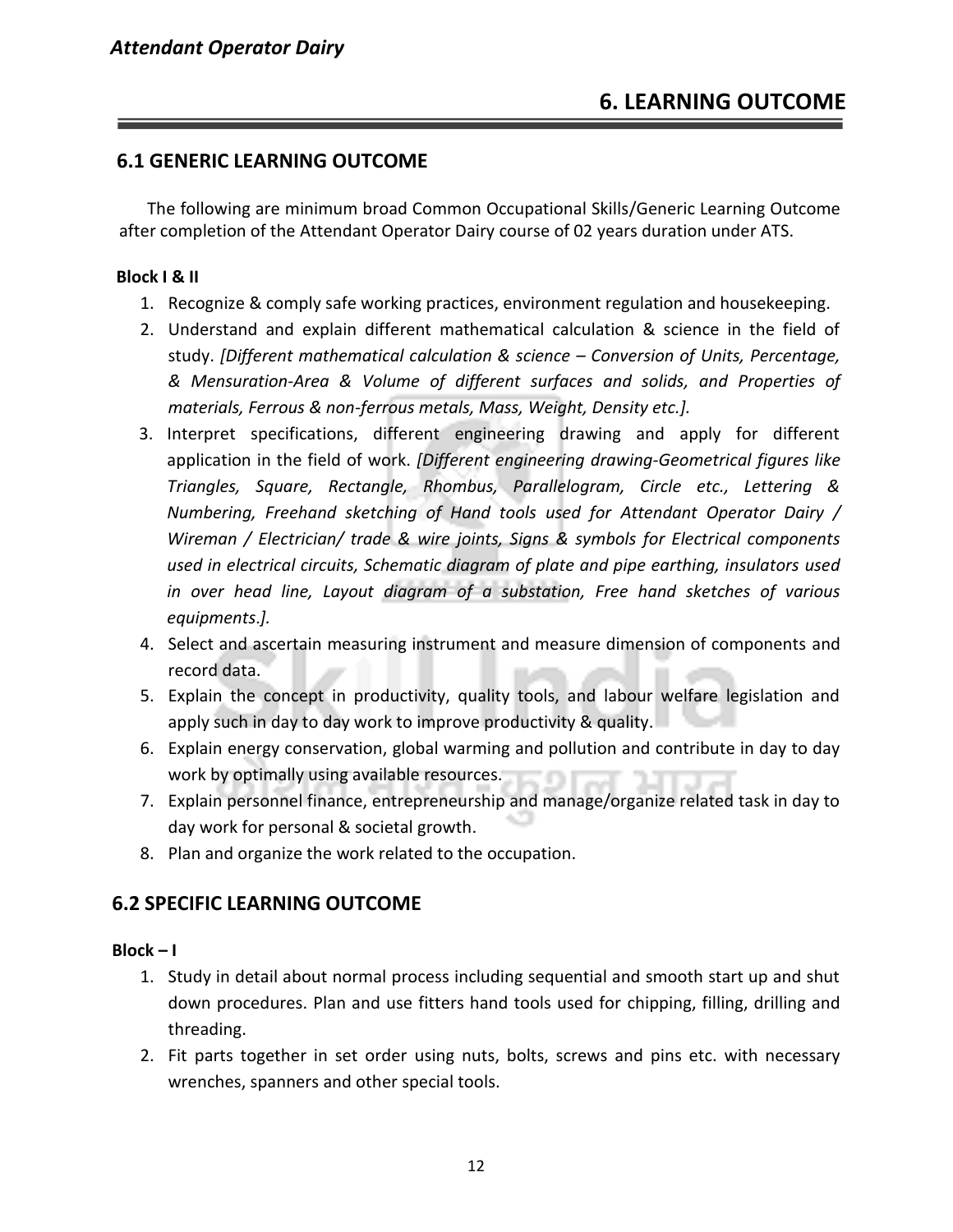- 3. Operate & maintain Dairy processing equipments like various types of valves, gaskets, pipes, tanks, pressure vessels etc.
- 4. Carry out joints for various pipes that are required for transferring milk from one place to another.
- 5. Fits pipe with vessels. Conduct simple fitting work.
- 6. Operate and maintain simple equipments/machineries used in Dairy industry.
- 7. Know the use of various types of cans.
- 8. Know methods of washing cans using both automatic and manual machines.
- 9. Handle milk from cans to tank, Milk sampling, cleaning and washing methods of can, Tankers etc.
- 10. Know the use of conveyor system used in industry.
- 11. Know the Ingredients of milk.
- 12. Know use of testing equipments for milk.
- 13. Know the functions of Lactometer and other instruments.
- 14. Know pasteurization process, homogenization, standardization, reconstitution and recombination.
- 15. Operate and maintain milk powder making machinery.
- 16. Use of cold stores & air pressure, use of refrigeration units and related equipments.
- 17. Repair of pipe lines and water pumps etc.
- 18. Operation, upkeep and maintenance of silos and pumps, water pumps study of liquid milk and its conversion into powder form.
- 19. Practical work on milk and milk products, handling and ancillary operation connect thereto.

#### **Block – II**

- 20. Know the use of milk in making of butter, ghee, powder, cheese, chocolate etc.
- 21. Carry out Gassing, soldering of tins, etc. with use of gassing and soldering equipments.
- 22. Study of pasteurization cycle.
- 23. Know the process to churn cream; handle butter milk, washing and sterilize equipments and use of detergent.
- 24. Storage of milk and milk products, Handle and process milk, Repair machineries connecting milk and milk products.
- 25. Know the use of tanker for handling.
- 26. Add color and other chemical substance in processing of milk and milk products.
- 27. Know about various packing materials and paper pack for butter, tins-small and big etc.
- 28. Process of mixing ingredients in cheese making.
- 29. Automatic processes of packing of milk and milk products. Pack milk powder and other products.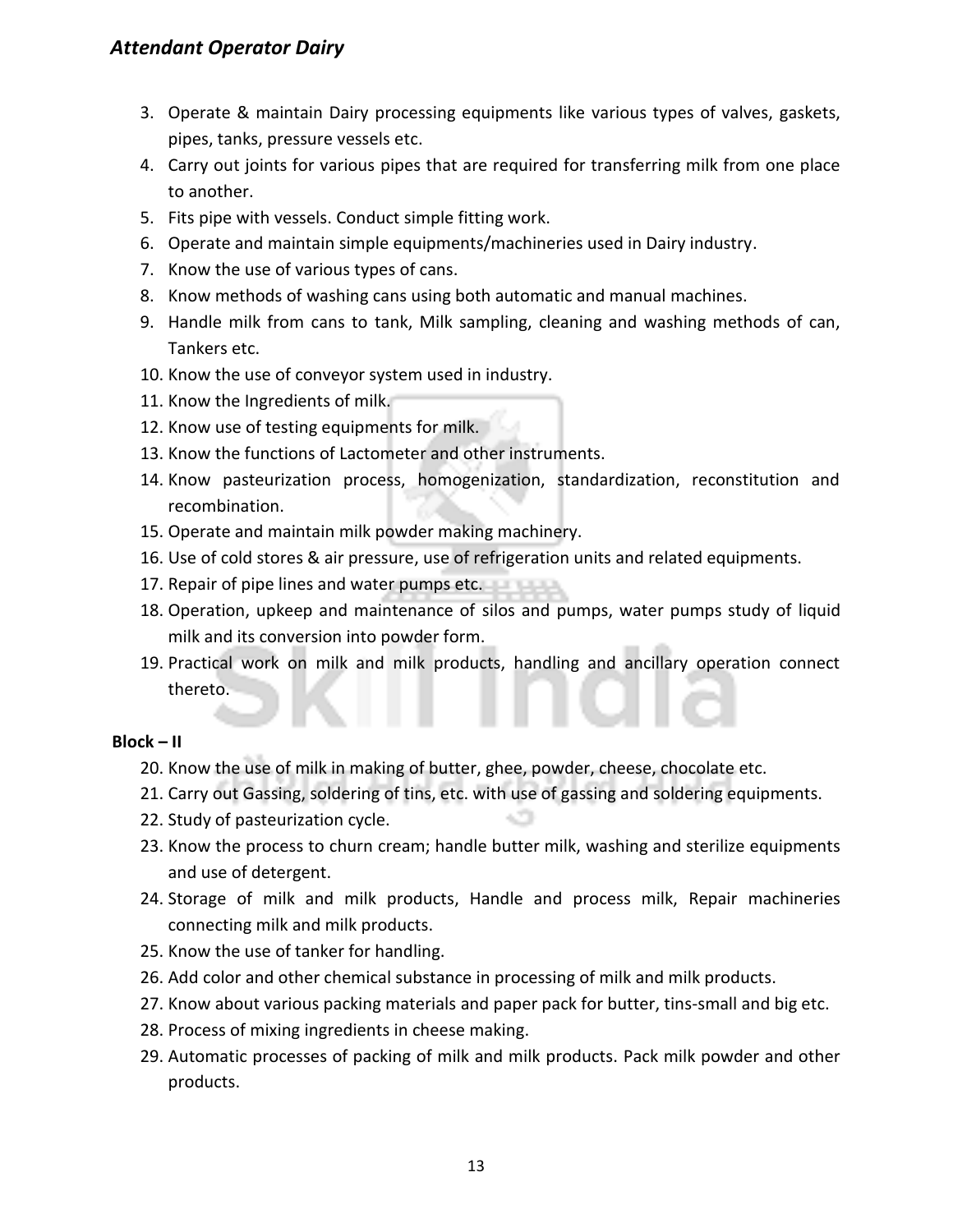- 30. Manufacture and mould chocolate and other confectionary products using milk products.
- 31. Use temperature instruments and the process of reading those.

*Note: Learning outcomes are reflection of total competencies of a trainee and assessment will be carried out as per assessment criteria.*



### Skill India कौशल भारत-कुशल भारत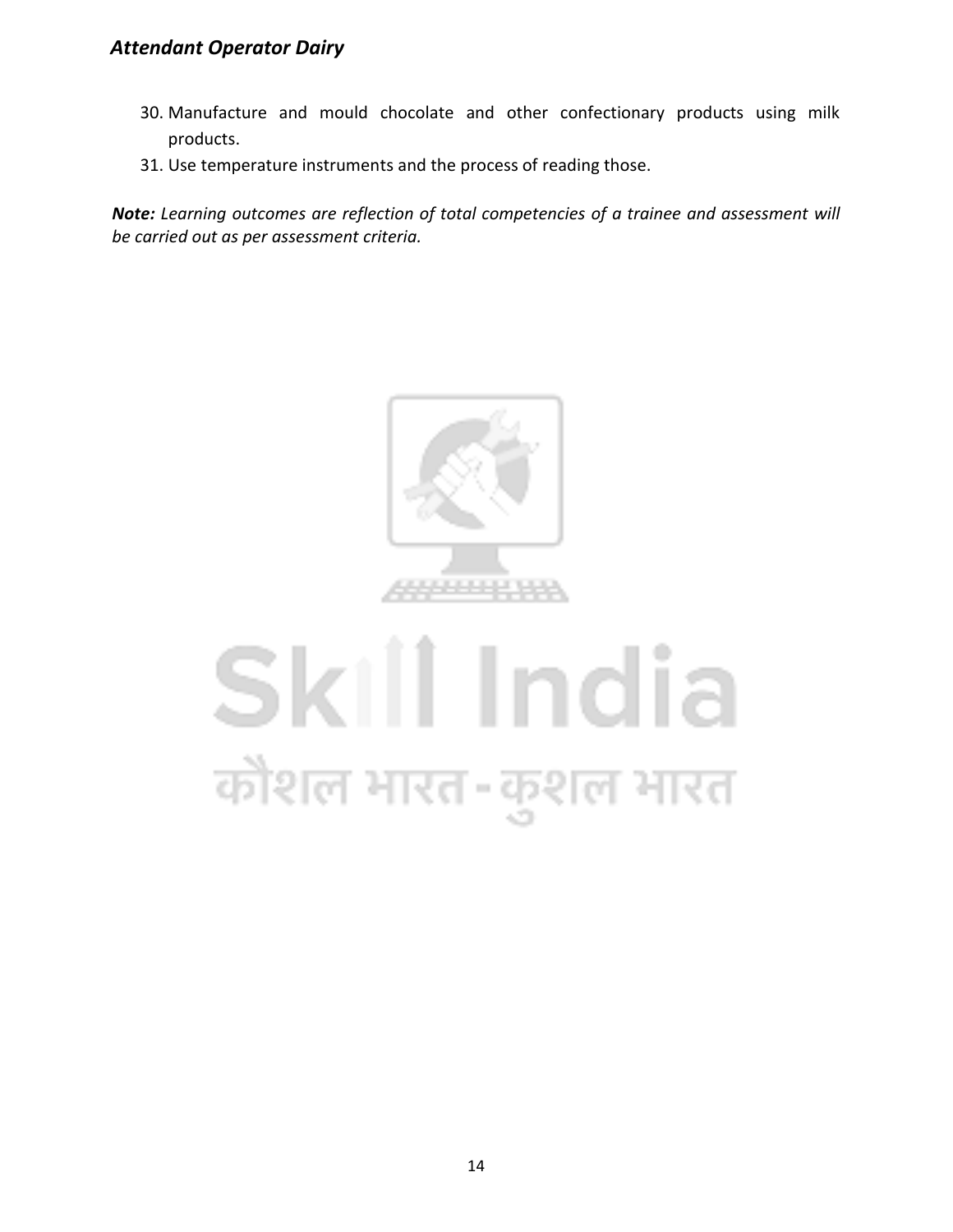#### **7. LEARNING OUTCOME WITH ASSESSMENT CRITERIA**

|                                                                                                 | <b>GENERIC LEARNING OUTCOME</b>                                                                                                                                                                                           |
|-------------------------------------------------------------------------------------------------|---------------------------------------------------------------------------------------------------------------------------------------------------------------------------------------------------------------------------|
| <b>LEARNING OUTCOMES</b>                                                                        | <b>ASSESSMENT CRITERIA</b>                                                                                                                                                                                                |
| 1. Recognize & comply safe<br>working practices,<br>environment regulation and<br>housekeeping. | 1.1<br>Follow and maintain procedures to achieve a safe<br>working environment in line with occupational<br>health and safety regulations and requirements.<br>Recognize and<br>report all<br>unsafe<br>1.2<br>situations |
|                                                                                                 | according to site policy.                                                                                                                                                                                                 |
|                                                                                                 | Identify and take necessary precautions on fire<br>1.3<br>and safety hazards and report according to site<br>policy and procedures.                                                                                       |
|                                                                                                 | Identify, handle and store / dispose<br>1.4<br>off<br>dangerous/unsalvageable goods and substances<br>according to site policy and procedures following<br>safety regulations and requirements.                           |
|                                                                                                 | Identify and observe site policies and procedures in<br>1.5<br>regard to illness or accident.                                                                                                                             |
|                                                                                                 | 1.6<br>Identify safety alarms accurately.                                                                                                                                                                                 |
|                                                                                                 | Report supervisor/ Competent of authority in the<br>1.7                                                                                                                                                                   |
|                                                                                                 | event of accident or sickness of any staff and record<br>accident<br>details correctly<br>according<br>to<br>site<br>accident/injury procedures.                                                                          |
|                                                                                                 | Identify and observe site evacuation procedures<br>1.8<br>according to site policy.                                                                                                                                       |
|                                                                                                 | 1.9<br>Identify Personal Productive Equipment (PPE) and<br>use the same as per related working environment.                                                                                                               |
|                                                                                                 | Identify basic first aid and use them under different<br>1.10                                                                                                                                                             |
|                                                                                                 | circumstances.<br>1.11<br>Identify different fire extinguisher and use the same<br>as per requirement.                                                                                                                    |
|                                                                                                 | 1.12<br>Identify environmental pollution & contribute to<br>avoidance of same.                                                                                                                                            |
|                                                                                                 | 1.13<br>Take opportunities to use energy and materials in<br>an environmentally friendly manner                                                                                                                           |
|                                                                                                 | 1.14<br>Avoid waste and dispose waste as per procedure                                                                                                                                                                    |
|                                                                                                 | Recognize different components of 5S and apply the<br>1.15<br>same in the working environment.                                                                                                                            |
|                                                                                                 |                                                                                                                                                                                                                           |
| Understand<br>and<br>explain<br>2.                                                              | Explain concept of basic science related to the field<br>2.1                                                                                                                                                              |
| mathematical<br>different                                                                       | such as Material science, Mass, weight, density,                                                                                                                                                                          |
| calculation & science in the<br>field<br>[Different<br>οf<br>study.                             | speed, velocity, heat & temperature, force, motion,<br>pressure, heat treatment, centre of gravity, friction.                                                                                                             |
|                                                                                                 |                                                                                                                                                                                                                           |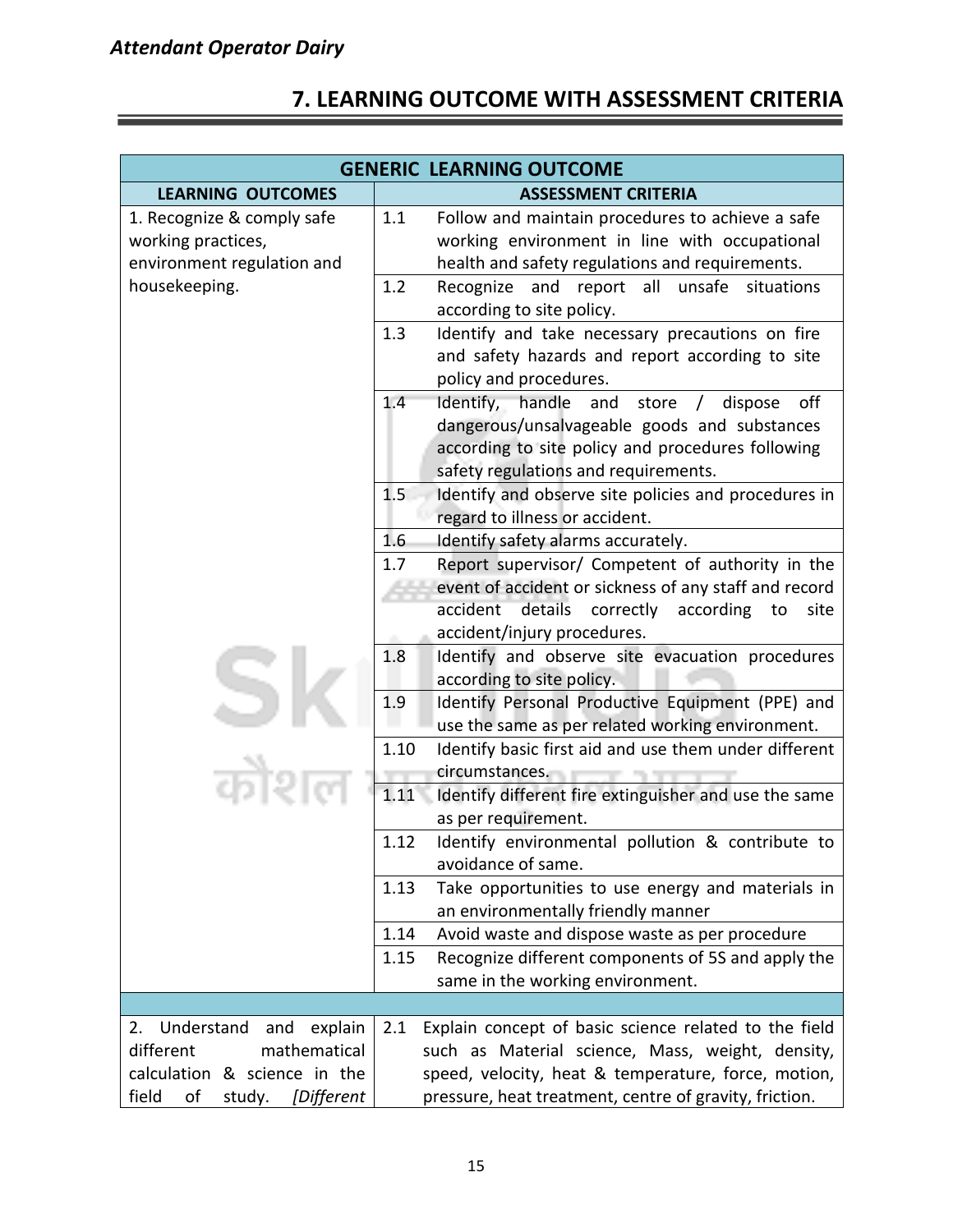| mathematical calculation &                                          | 2.2<br>Measure dimensions as per drawing.                              |
|---------------------------------------------------------------------|------------------------------------------------------------------------|
| science - Conversion of Units,                                      | 2.3<br>scale/<br>Use<br>tapes<br>to<br>fitting<br>measure<br>for<br>to |
| & Mensuration-<br>Percentage,                                       | specification.                                                         |
| Area & Volume of different                                          | 2.4<br>Comply with given tolerance.                                    |
| surfaces<br>and<br>solids,<br>and                                   | 2.5<br>Prepare list of appropriate materials by interpreting           |
| of<br>Properties<br>materials,                                      | detail drawings and determine quantities of such                       |
| Ferrous & non-ferrous metals,                                       | materials.                                                             |
| Mass, weight, Density etc.].                                        | Ensure dimensional accuracy of assembly by using<br>2.6                |
|                                                                     | different instruments/gauges.                                          |
|                                                                     | 2.7<br>basic electricity, insulation & earthing,<br>Explain            |
|                                                                     | Different types of flow, viscosity, Reynolds's number.                 |
|                                                                     |                                                                        |
| Interpret specifications,<br>3.                                     | 3.1 Read & interpret the information on drawings and                   |
| different engineering drawing                                       | apply in executing practical work.                                     |
| apply<br>for<br>different<br>and                                    | 3.2 Read & analyse the specification to ascertain the                  |
| application in the field of work.                                   | material requirement, tools, and machining                             |
| [Different<br>engineering                                           | /assembly /maintenance parameters.                                     |
| drawing-Geometrical<br>figures                                      | Encounter drawings with missing/unspecified key<br>3.3                 |
| Triangles,<br>like<br>Square,                                       | information and make own calculations to fill in                       |
| Rhombus,<br>Rectangle,                                              | missing dimension/parameters to carry out the work.                    |
| Parallelogram,<br>Circle<br>etc.,                                   | 3.4 Read & interpret the signs and symbols for electrical              |
| Lettering<br>&<br>Numbering,                                        | components and AC/DC systems.                                          |
| Freehand sketching of Hand                                          | Encounter drawings with electrical circuit diagrams<br>3.5             |
| tools used for Attendant                                            | and layout diagrams.                                                   |
| Operator Dairy / Wireman /                                          |                                                                        |
| Electrician/ trade & wire joints,<br>Signs & symbols for Electrical |                                                                        |
| components used in electrical                                       |                                                                        |
| circuits, Schematic diagram of                                      |                                                                        |
| $and$ pipe earthing,<br>plate                                       |                                                                        |
| insulators used in over head                                        |                                                                        |
| line, Layout diagram<br>of a                                        |                                                                        |
| substation, Free hand sketches                                      |                                                                        |
| of various equipments.].                                            |                                                                        |
|                                                                     |                                                                        |
| 4. Select and ascertain                                             | 4.1 Select appropriate measuring instruments such as                   |
| measuring instrument and                                            | Ammeter, voltmeter, meggar, earth tester etc. (as per                  |
| measure dimension of                                                | tool list).                                                            |
| components and record data.                                         | 4.2 Ascertain the functionality & correctness of the                   |
|                                                                     | instrument.                                                            |
|                                                                     | 4.3 Measure dimension of the components & record data                  |
|                                                                     | to analyse them with given drawing/measurement.                        |
|                                                                     |                                                                        |
| Explain<br>the<br>5.<br>concept in                                  | 5.1 Explain the concept of productivity and quality tools              |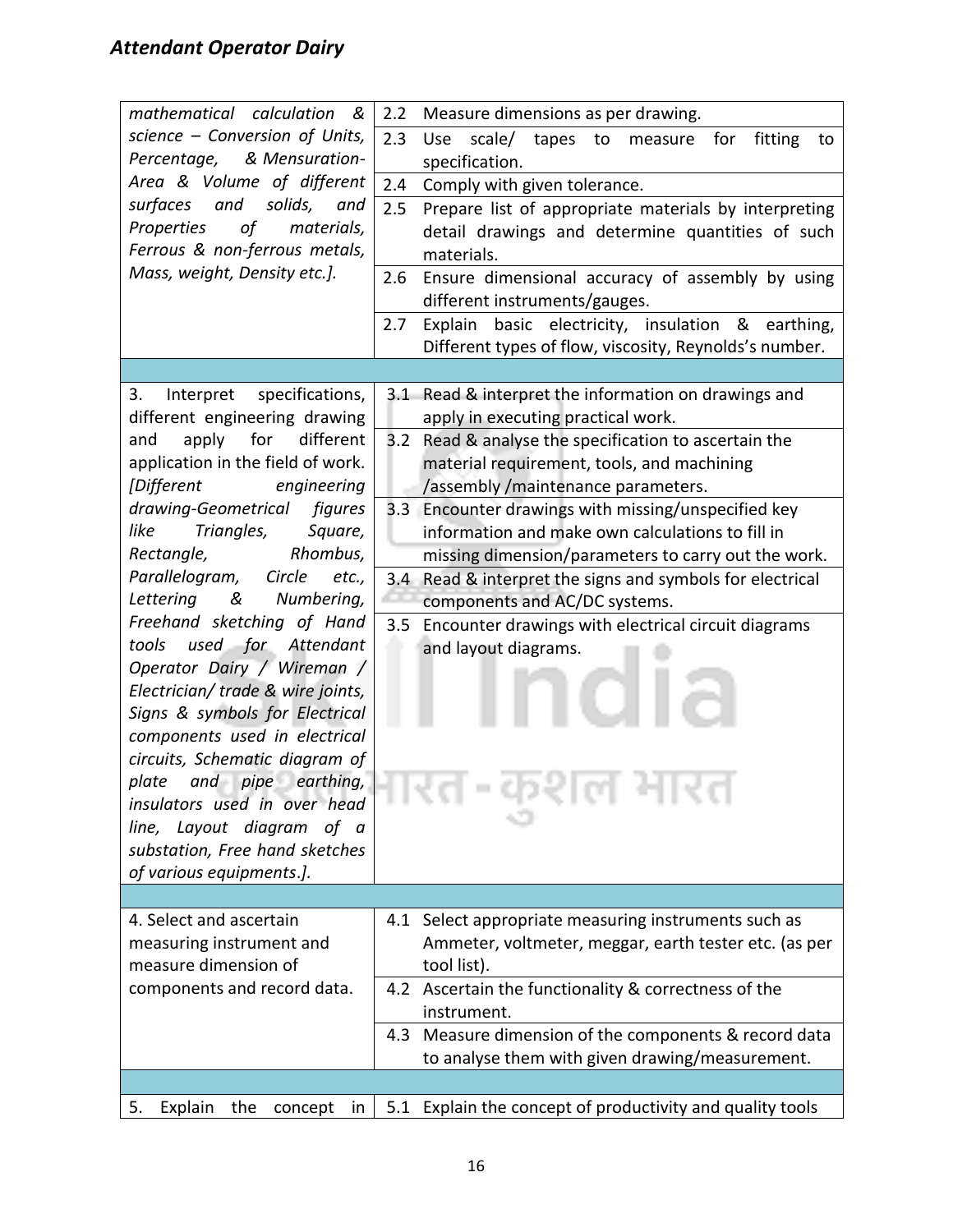| productivity, quality tools, and | and apply during execution of job.                           |
|----------------------------------|--------------------------------------------------------------|
| labour welfare legislation and   | 5.2 Understand the basic concept of labour welfare           |
| apply such in day to day work    | legislation and adhere to responsibilities and remain        |
| productivity &<br>improve<br>to  | sensitive towards such laws.                                 |
| quality.                         | Knows benefits guaranteed under various acts.<br>5.3         |
|                                  |                                                              |
| 6. Explain energy conservation,  | 6.1 Explain the concept of energy conservation, global       |
| global warming and pollution     | warming, pollution and utilize the available recourses       |
| and contribute in day to day     | optimally & remain sensitive to avoid environment            |
| optimally<br>by<br>using<br>work | pollution.                                                   |
| available resources.             | Dispose waste following standard procedure.<br>6.2           |
|                                  |                                                              |
| 7. Explain personnel finance,    | Explain personnel finance and entrepreneurship.<br>7.1       |
| entrepreneurship and             | 7.2 Explain role of Various Schemes and Institutes for       |
| manage/organize related task     | self-employment i.e. DIC, SIDA, SISI, NSIC, SIDO, Idea       |
| in day to day work for personal  | for financing/ non financing support agencies to             |
| & societal growth.               | familiarizes with<br>the<br>Policies<br>/Programmes<br>&     |
|                                  | procedure & the available scheme.                            |
|                                  | 7.3 Prepare Project report to become an entrepreneur         |
|                                  | for submission to financial institutions.                    |
|                                  |                                                              |
| 8. Plan and organize the work    | 8.1 Use documents, drawings and recognize hazards in         |
| related to the occupation.       | the work site.                                               |
|                                  | 8.2 Plan workplace/assembly location with due                |
|                                  | consideration to operational stipulation                     |
|                                  | 8.3 Communicate effectively with others and plan project     |
|                                  | tasks                                                        |
|                                  | 8.4 Assign roles and responsibilities of the co-trainees for |
|                                  | execution of the task effectively and monitor the            |
|                                  | same.                                                        |
| <b>SPECIFIC OUTCOME</b>          |                                                              |

#### **Block-I & II (Section:10 in the competency based curriculum)**

*Assessment Criteria i.e. the standard of performance, for each specific learning outcome mentioned under block – I & block – II (section: 10) must ensure that the trainee achieves well developed skill with clear choice of procedure in familiar context. Assessment criteria should broadly cover the aspect of Planning (Identify, ascertain, estimate etc.); Execution perform, illustration, demonstration etc. by applying 1) a range of cognitive and practical skills required to accomplish tasks and solve problems by selecting and applying basic methods, tools, materials and information 2) Knowledge of facts, principles, processes, and general concepts, in a field of work or study 3)Desired Mathematical Skills and some skill of collecting and organizing information, communication) and Checking / Testing to ensure functionality during the assessment of each outcome. The assessments parameters must also ascertain that the candidate is responsible for own work and learning and some responsibility for other's work and learning.*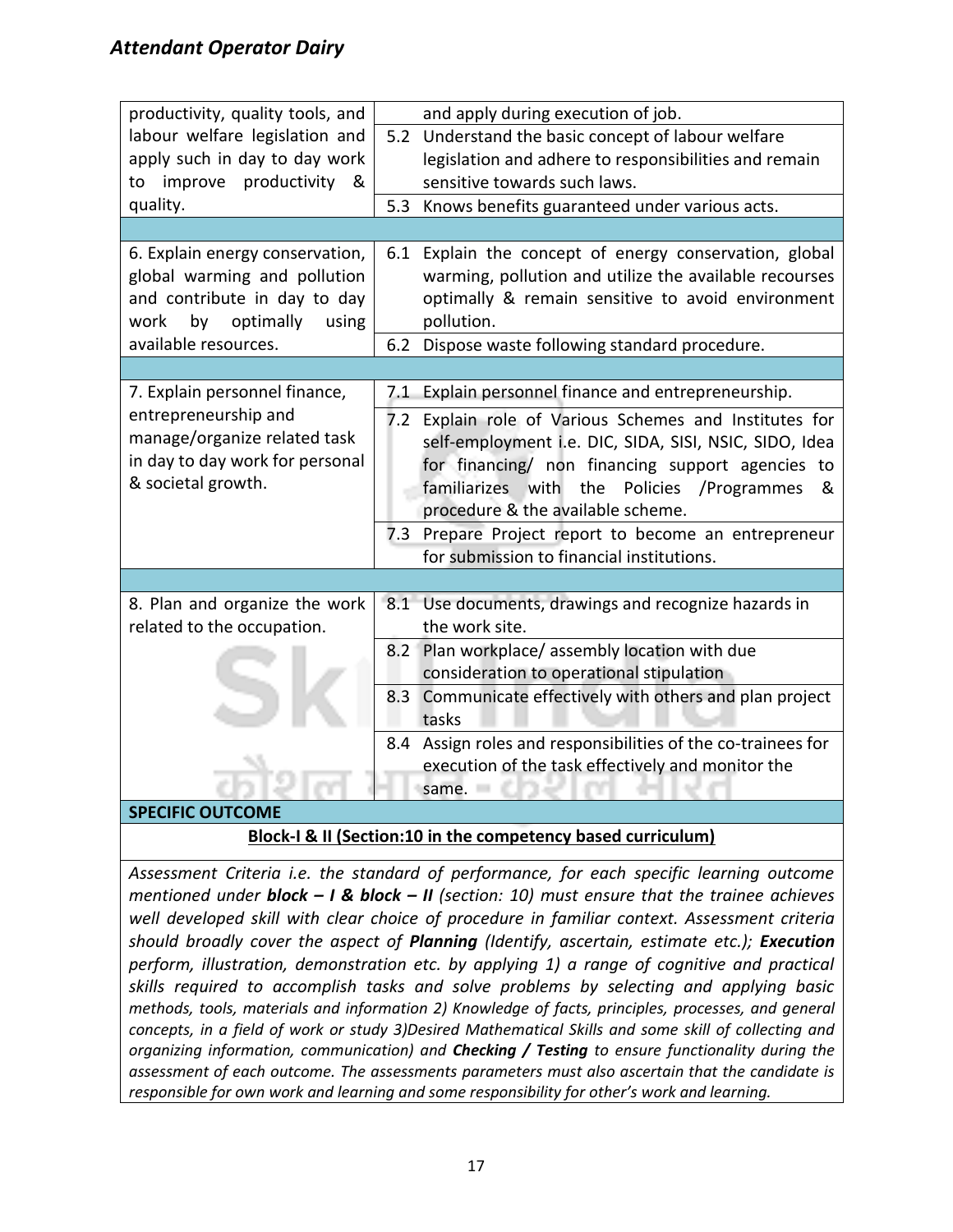#### **Week No. Professional Skills (Trade Practical)** Professional Knowledge (Trade Theory) **No.** 1. Familiarization with dairy industry, importance of trade training machinery used in the trade, type of work done by trainees in the dairy, type of jobs made by the trainees in the trade. Introduction to safety including fire fighting equipment & their uses etc. Importance of safety and general precautions observed in the industry. Importance of the trade in the development of industrial economy of country recreational and medical facilities and other extracurricular activities of the institute. 2. Importance to the cleanliness and hygiene with specific reference to milk and milk products. Clean and maintain the cleanliness of the work area using approved sanitizers and keep it free from dust, waste, flies and pests. Importance to the cleanliness and hygiene, precautions observed in the institute and in the section 3. Use of fitters hand tools, chipping, filling, drilling and threading. Use of nails, screws, spanners etc. Introduction of various types of fitters hand tools and their uses. Introduction of various types of nails, screws, spanners etc. 4. Use of various types of valves. Use of various types of gaskets. Use of various type of pipes. Joints for various pipes. Assemble fittings, valves, bowls, strainers and other parts of equipment to prepare for production. Introduction to various types of valves. Introduction to various types of gaskets. Introduction to various types of pipes. Different types of joints for pipe fittings. 5. Use of Fitter hand tools and their care and maintenance. Introduction to types and uses of simple equipments used for machinery such as hand tools and machine tools. Preventive maintenance of simple equipments, corrective maintenance of simple equipments. 6. Use of various type of tanks, pressure vessels etc. Fitting of pipe with vessels. Turn valves to pump sterilizing solution and rinse by passing water through pipes to sterilize equipments. Introduction to various types of tanks, pressure vessels. Introduction to fitting of pipes with vessels. 7. Simple fitting work. Use of various types of cans. Introduction of simple fitting work. Introduction to various types of cans.

#### **BASIC TRAINING (Block – I) Duration: (03) Three Months**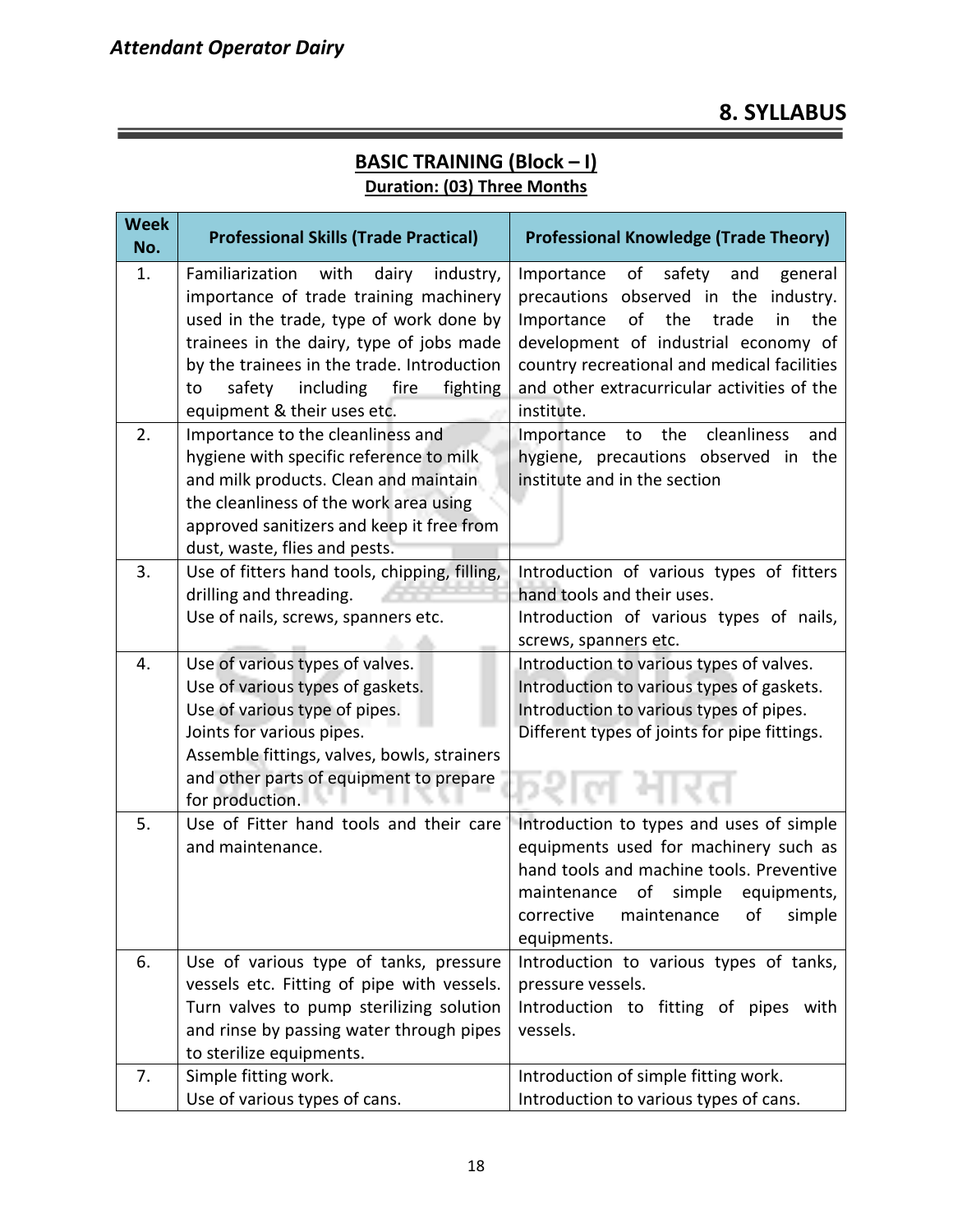| 8.  | know automatic methods of can<br>T∩       | Introduction to automatic methods of can    |
|-----|-------------------------------------------|---------------------------------------------|
|     | washing.                                  | washing.                                    |
|     | methods of<br>manual<br>To<br>know<br>can | Introduction to manual methods of can       |
|     | washing.                                  | washing.                                    |
| 9.  | Handling of milk from can to tank.        | Introduction of handling of milk from can   |
|     | Cleaning and washing<br>methods<br>of     | to tank.                                    |
|     | tankers etc.                              | Instructions regarding all types of tankers |
|     | Turn valves to admit steam into pipes of  | etc. & various types of cleaning them.      |
|     | the pasteurizer                           |                                             |
| 10. | Use of conveyor system.                   | Types and uses of conveyor system.          |
| 11. | Milk sampling.                            | What is milk sampling, density of milk etc. |
|     | Ingredients of milk.                      | Introduction to testing equipment for       |
|     |                                           | milk.                                       |
| 12. | To know use of testing equipments for     | Introduction to testing equipments for      |
|     | milk, functions of Lactometer and other   | milk.                                       |
|     | instruments.                              |                                             |
|     | Attend minor repairs/faults of all        |                                             |
|     | machines (if any)                         |                                             |
| 13. |                                           | <b>Assessment/Examination 03days</b>        |

**Note: -** *More emphasis to be given on video/real-life pictures during theoretical classes. Some real-life pictures/videos of related industry operations may be shown to the trainees to give a feel of Industry and their future assignment.*

कौशल भारत-कुशल भारत

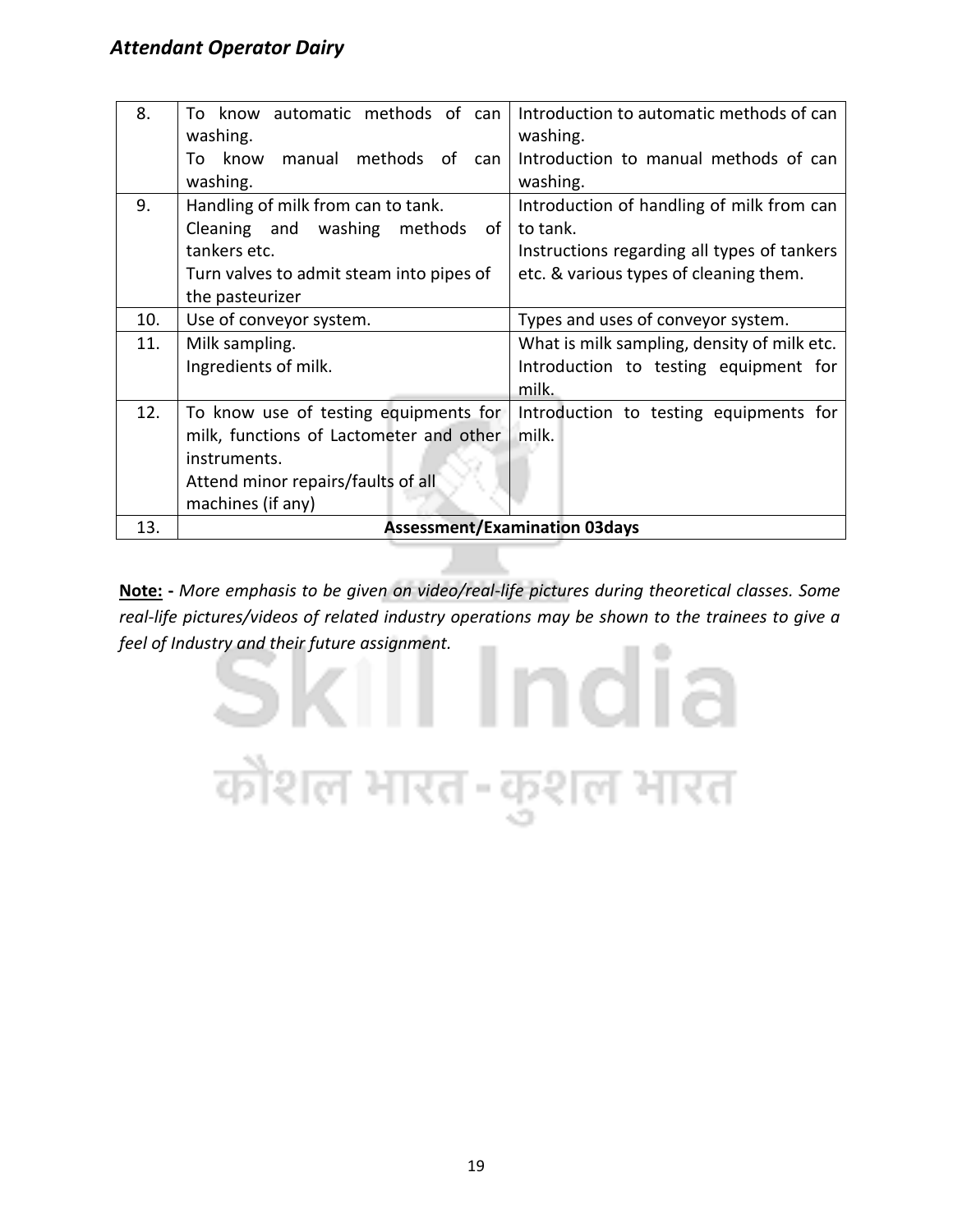#### **BASIC TRAINING (Block – II)**

#### **Duration: (03) Three Months**

| <b>Week</b><br>No. | <b>Professional Skills (Trade Practical)</b>                               | <b>Professional Knowledge (Trade Theory)</b>                                          |  |  |
|--------------------|----------------------------------------------------------------------------|---------------------------------------------------------------------------------------|--|--|
| $1 - 3$            | Pasteurization<br>To<br>know<br>process,                                   | What is pasteurization process, types of                                              |  |  |
|                    | homogenization,<br>standardization,<br>reconstitution and recombination.   | heating systems in pasteurization (H.T.S.T),<br>operation of pasteurizers, cleaning & |  |  |
|                    |                                                                            | maintenance of the pasteurizers.                                                      |  |  |
| $4 - 5$            | To know the use of power making                                            | Process of milk condensing, process of                                                |  |  |
|                    | machinery.                                                                 | drying milk condensing equipments, drying<br>equipments.                              |  |  |
| 6                  | Use of air pressure required<br>for                                        | Uses of air pressure in instrumentation                                               |  |  |
|                    | homogenisation,<br>pasteurisation,                                         | and equipments.                                                                       |  |  |
|                    | standardization,<br>reconstitution<br>and                                  | in a                                                                                  |  |  |
| $\overline{7}$     | recombination.                                                             |                                                                                       |  |  |
|                    | Use of cold stores. Set process<br>parameters of the chilling tank like    | Roll of cold store for preservation of milk<br>and milk products.                     |  |  |
|                    | temperature, time etc. Circulate                                           |                                                                                       |  |  |
|                    | refrigerant and pre-cooled water                                           |                                                                                       |  |  |
|                    | through coils to cool milk.                                                |                                                                                       |  |  |
| 8                  | Use of refrigeration units and related<br>equipments.                      | Use of refrigeration in dairy industry.                                               |  |  |
| 9                  | Repair of pipe lines and water pumps.                                      | Instructions regarding repairing work of                                              |  |  |
|                    |                                                                            | pipe lines and pumps.                                                                 |  |  |
| 10                 | Upkeep and maintenance of silos and                                        | Introduction to upkeep & maintenance of                                               |  |  |
|                    | pumps.                                                                     | silos and pumps.                                                                      |  |  |
|                    | Ensure periodic maintenance of all<br>machines and equipment following the |                                                                                       |  |  |
|                    | SOP or suppliers instructions/manuals.                                     |                                                                                       |  |  |
| 11                 | Processing liquid milk into other                                          | Various processes of milk conversion into                                             |  |  |
|                    | products like butter, cheese,<br>milk                                      | products.                                                                             |  |  |
|                    | powder, ice-cream, chocolates etc.                                         |                                                                                       |  |  |
| 12                 | Practical<br>milk<br>products<br>work<br>on                                |                                                                                       |  |  |
|                    | handling<br>ancillary<br>and<br>operations                                 |                                                                                       |  |  |
|                    | connected thereto.                                                         |                                                                                       |  |  |
| 13                 |                                                                            | <b>Assessment/Examination 03 days</b>                                                 |  |  |

**Note: -***More emphasis to be given on video/real-life pictures during theoretical classes. Some real-life pictures/videos of related industry operations may be shown to the trainees to give a feel of Industry and their future assignment.*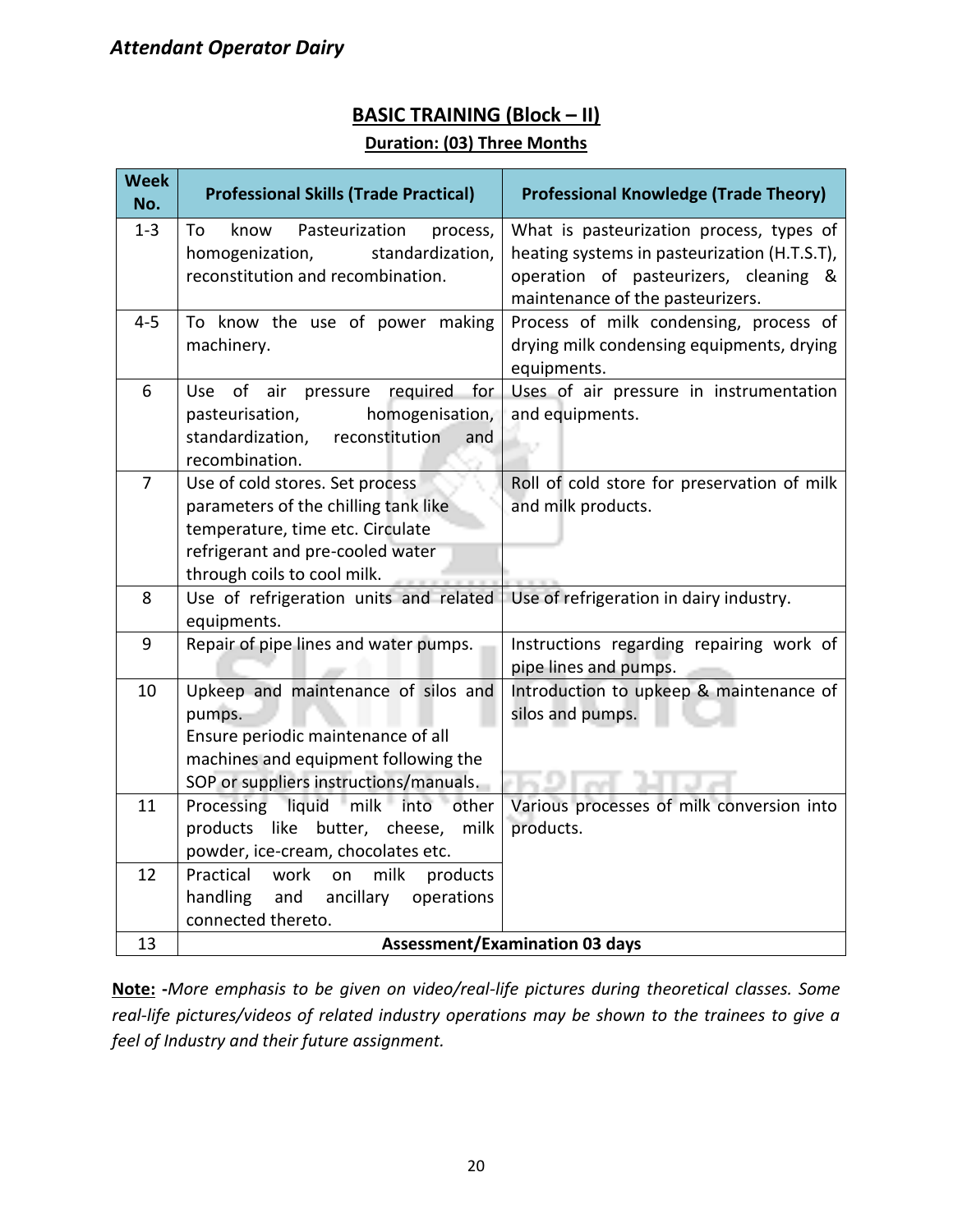Ξ

#### **9.1 WORKSHOP CALCULATION SCIENCE & ENGINEERING DRAWING**

|            | $Block - I$                                                                                                                                                                                                                                                                                                               |                                                                                                                                                                                                                                                                                                                                      |  |  |
|------------|---------------------------------------------------------------------------------------------------------------------------------------------------------------------------------------------------------------------------------------------------------------------------------------------------------------------------|--------------------------------------------------------------------------------------------------------------------------------------------------------------------------------------------------------------------------------------------------------------------------------------------------------------------------------------|--|--|
| SI.<br>No. | <b>Workshop Calculation and Science</b><br>(Duration: - 20 hrs.)                                                                                                                                                                                                                                                          | <b>Engineering Drawing</b><br>(Duration: - 30 hrs.)                                                                                                                                                                                                                                                                                  |  |  |
| 1.         | Unit: Systems of unit- CGS, MKS/SI unit,<br>unit of length, Mass and time,<br>Conversion of units<br>Material Science: Properties - Physical &<br>Mechanical, Types-Ferrous & Non-<br>Ferrous, difference between Ferrous<br>and non-Ferrous metals                                                                       | <b>Engineering Drawing: Introduction and its</b><br>importance<br>Viewing of engineering drawing<br>sheets.<br>Method of Folding of printed Drawing<br>Sheet as per BIS SP:46-2003                                                                                                                                                   |  |  |
| 2.         | <b>Fractions:</b> Fractions, Decimal fraction,<br>Addition, Subtraction, Multiplication and<br>Division of Fractions and Decimals,<br>conversion of Fraction to Decimal and<br>vice versa. Simple problems using<br>Calculator                                                                                            | <b>Drawing Instruments: their uses</b><br>Drawing board, T-Square, Drafter (Drafting<br>M/c), Set Squares, Protractor, Drawing<br>Instrument Box (Compass, Dividers, Scale,<br>Diagonal Scales etc.), Pencils of different<br>Grades, Drawing pins / Clips.                                                                          |  |  |
| 3.         | Properties of Material: properties<br>Physical & Mechanical, Types - Ferrous &<br>Non-Ferrous, difference between<br>Ferrous and Non-Ferrous metals,<br>introduction of Iron, Cast Iron, Wrought<br>Iron, Steel, difference between Iron and<br>Steel, Alloy steel, carbon steel, stainless<br>steel, Non-Ferrous Alloys. | Lines:<br>Definition, types and applications in<br>Drawing as per BIS SP:46-2003<br>Classification of lines (Hidden, centre,<br>construction, Extension, Dimension,<br>Section)<br>Drawing lines of given length (Straight,<br>curved)<br>Drawing of parallel lines, perpendicular<br>line<br>Methods of Division of line segment    |  |  |
| 4.         | <b>Average: Problems of Average.</b><br>Ratio & Proportion: Simple calculation<br>on related problems.                                                                                                                                                                                                                    | Dimensioning:<br>Definition, types and methods of<br>dimensioning (functional, non-<br>functional and auxiliary)<br>Types of arrowhead<br>Leader Line with text<br>Position of dimensioning<br>(unidirectional, aligned, oblique as per<br>BIS SP:46-2003)<br>Symbols preceding the value of<br>dimension and dimensional tolerance. |  |  |
| 5.         | <b>Mass, Weight and Density:</b><br>Mass, Unit of Mass, Weight, difference                                                                                                                                                                                                                                                | <b>Free hand drawing of</b><br>- Lines, polygons, ellipse, etc.                                                                                                                                                                                                                                                                      |  |  |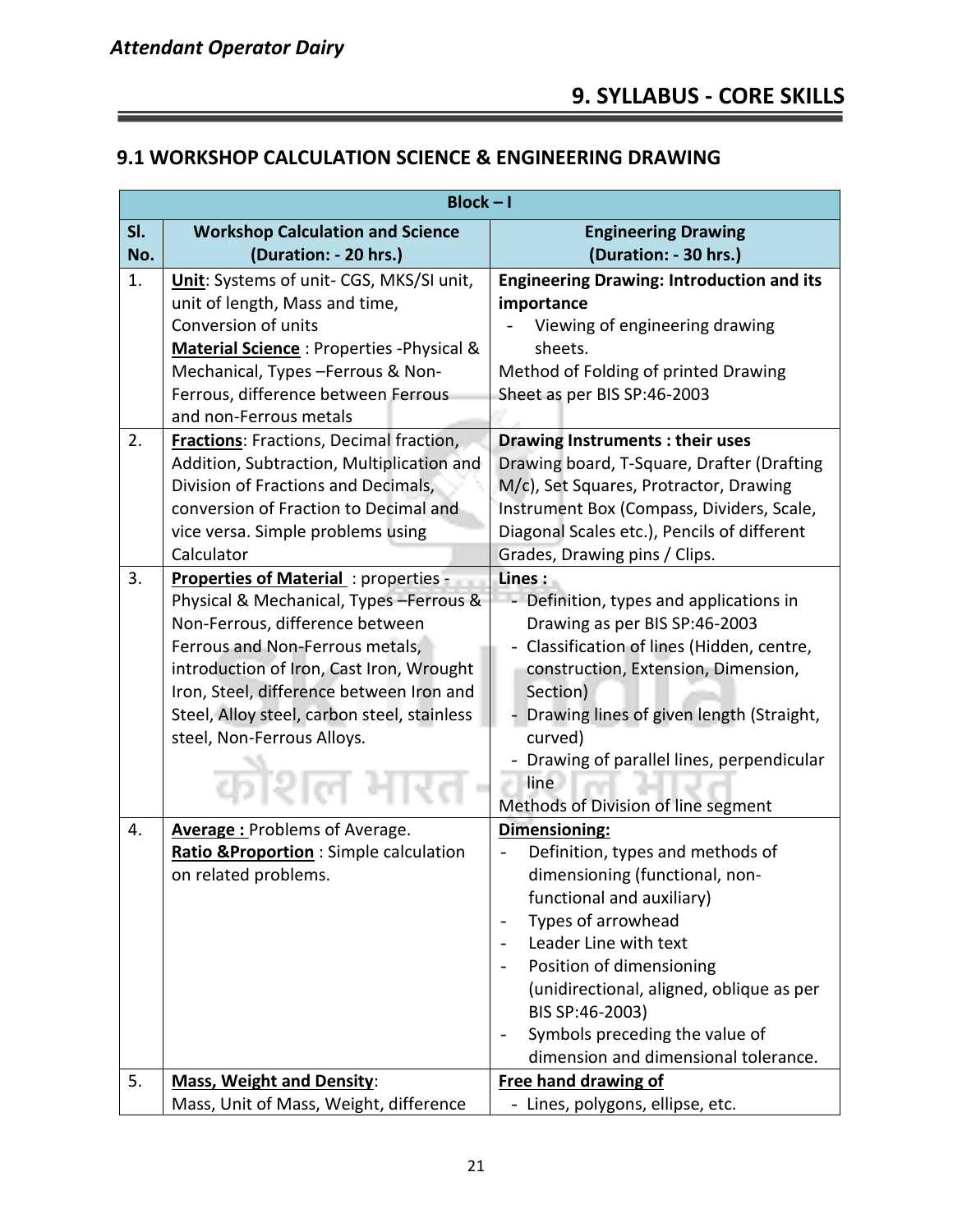|     | between mass and weight, Density, unit     | - geometrical figures and blocks with                          |
|-----|--------------------------------------------|----------------------------------------------------------------|
|     | of density.                                | dimension                                                      |
|     |                                            | Transferring measurement from the given                        |
|     |                                            | object to the free hand sketches.                              |
| 6.  | Percentage: Introduction, Simple           | <b>Symbolic Representation (as per BIS SP:46-</b>              |
|     | calculation. Changing percentage to        | $2003$ ) of :                                                  |
|     | decimal and fraction and vice-versa.       | Fastener (Rivets, Bolts and Nuts)                              |
|     |                                            | Bars and profile sections<br>$\qquad \qquad -$                 |
|     |                                            | Weld, brazed and soldered joints.                              |
|     |                                            | Electrical and electronics element<br>$\overline{\phantom{a}}$ |
|     |                                            | Piping joints and fittings.                                    |
|     |                                            |                                                                |
| 7.  | - Forces definition.                       | Free hand sketches of hand tools and of                        |
|     | - Definition and example of                | different types of valves, gaskets, pipes and                  |
|     | compressive, tensile, shear forces, axial  | pipe fittings.                                                 |
|     | and tangential forces.                     |                                                                |
|     | Stress, strain, ultimate strength, factor  |                                                                |
|     | of safety for MS.                          |                                                                |
|     | Speed and Velocity: Rest and motion,       |                                                                |
|     | speed, velocity, difference between        |                                                                |
|     | speed and velocity, acceleration,          |                                                                |
|     | retardation.                               |                                                                |
| 8.  | <b>Mensuration:</b> Area and perimeter of  | Free hand sketch of all types of nails,                        |
|     | square, rectangle, parallelogram,          | screws, spanners etc                                           |
|     | triangle, circle, semi circle.             |                                                                |
|     | Volume of solids - cube, cuboids,          |                                                                |
|     | cylinder and Sphere.                       |                                                                |
|     | Surface area of solids - cube, cuboids,    |                                                                |
|     | cylinder and Sphere.                       |                                                                |
|     | - Area of cut-out regular surfaces: circle |                                                                |
|     | and segment and sector of circle.          |                                                                |
|     | - Volume of cut-out solids: hollow         |                                                                |
|     | cylinders, frustum of cone, block          |                                                                |
|     | section.                                   |                                                                |
|     | - Volume of simple solid blocks.           |                                                                |
| 9.  | Algebra: Addition, Subtraction,            | Free hand sketch of all types of fitters hand                  |
|     | Multiplication, Division, Algebraic        | tools viz. various types of nails, screws,                     |
|     | formula, Linear equations (with two        | spanners etc.                                                  |
|     | variables).                                |                                                                |
|     | - Circular Motion: Relation between        |                                                                |
|     | circular motion and Linear motion,         |                                                                |
|     | Centrifugal force, Centripetal force.      |                                                                |
| 10. | Work, Power and Energy: work, unit of      | Free hand sketches of various tanks and                        |
|     | work, power, unit of power, Horse          | pressure vessels used in Dairy industry.                       |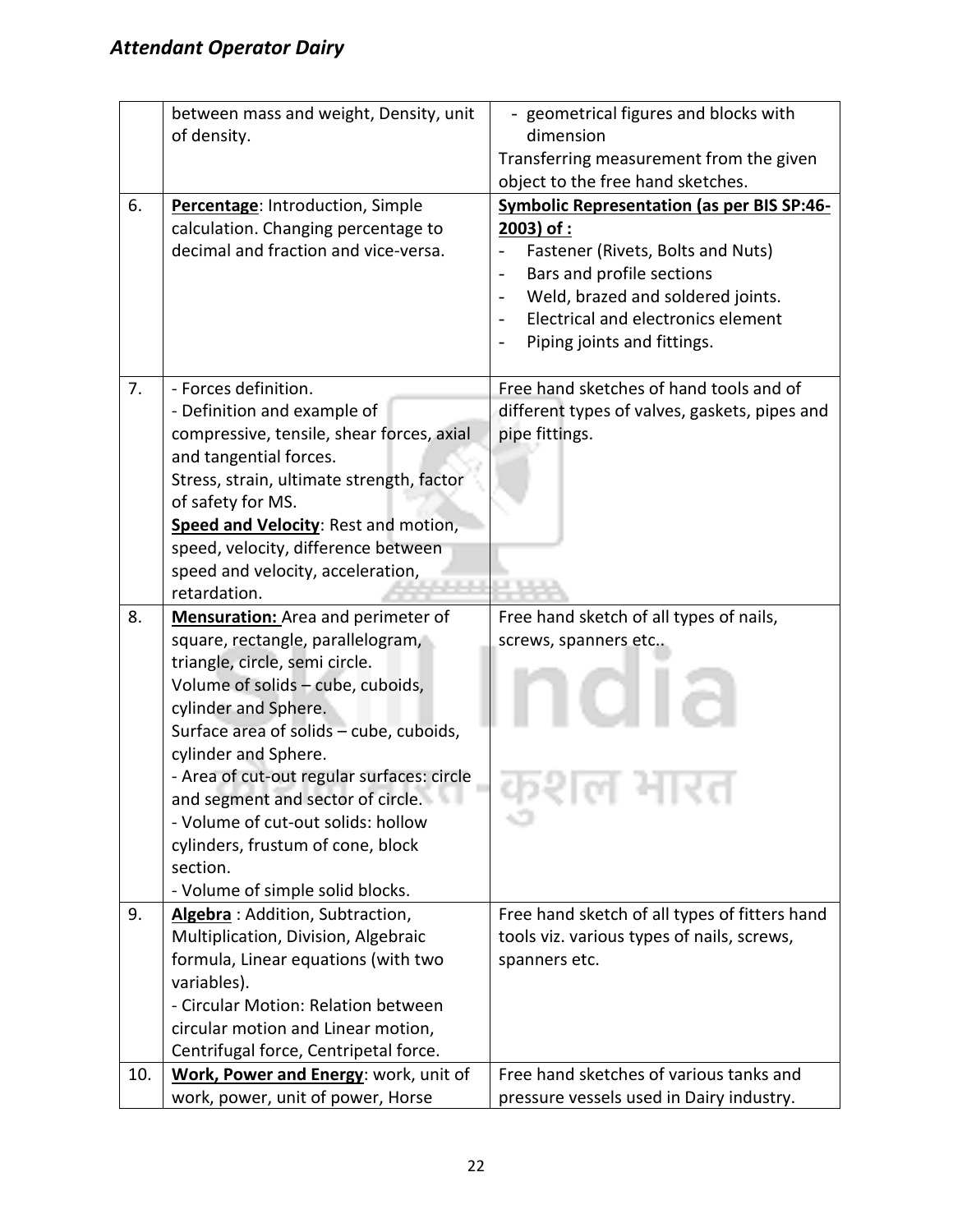|     | power, mechanical efficiency, energy,                                 |                                             |  |  |
|-----|-----------------------------------------------------------------------|---------------------------------------------|--|--|
|     | use of energy, potential and kinetic                                  |                                             |  |  |
|     | energy, examples of potential energy                                  |                                             |  |  |
|     | and kinetic energy.                                                   |                                             |  |  |
|     | $Block - II$                                                          |                                             |  |  |
| SI. | <b>Workshop Calculation and Science</b><br><b>Engineering Drawing</b> |                                             |  |  |
| No. | (Duration: - 20 hrs.)                                                 | (Duration: - 30 hrs.)                       |  |  |
| 1.  | Friction and its application in Workshop                              | - Machined components; concept of fillet    |  |  |
|     | practice.                                                             | & chamfer; surface finish symbols.          |  |  |
|     |                                                                       | - Screw thread, their standard forms as     |  |  |
|     |                                                                       | per BIS, external and internal thread,      |  |  |
|     |                                                                       | conventions on the features for drawing     |  |  |
|     |                                                                       | as per BIS.                                 |  |  |
| 2.  | <b>Heat &amp; Temperature: Heat and</b>                               | Free hand sketches of various types of      |  |  |
|     | temperature, their units, difference                                  | cans.                                       |  |  |
|     | between heat and temperature, boiling                                 |                                             |  |  |
|     | point, melting point, scale of temperature,                           |                                             |  |  |
|     | relation between different scale of                                   |                                             |  |  |
|     | temperature, Thermometer, pyrometer,                                  |                                             |  |  |
|     | transmission of heat, conduction,                                     |                                             |  |  |
|     | convection, radiation.                                                |                                             |  |  |
| 3.  | Basic Electricity: Introduction, use of                               | - Reading & interpretation of assembly      |  |  |
|     | electricity, Types of current AC, DC, their                           | drawing and detailing.                      |  |  |
|     | comparison, voltage, resistance, their                                |                                             |  |  |
|     | units. Conductor, insulator, Types of                                 |                                             |  |  |
|     | connections - series, parallel, electric                              |                                             |  |  |
|     | power, Horse power, energy, unit of                                   |                                             |  |  |
|     | electrical energy. Concept of earthing.                               |                                             |  |  |
| 4.  | Heat treatment - Necessity, different                                 | Free hand sketches of equipments.           |  |  |
|     | common types of Heat treatment.<br><b>.</b><br><b>117771</b>          |                                             |  |  |
| 5.  | Graph:                                                                | Reading of drawing. Simple exercises        |  |  |
|     | Read images, graphs, diagrams bar                                     | related to missing lines, dimensions        |  |  |
|     | chart, pie chart.                                                     | and views.                                  |  |  |
|     | Graphs: abscissa and ordinates,                                       | How to make queries.                        |  |  |
|     | graphs of straight line, related to two                               |                                             |  |  |
|     | sets of varying quantities.                                           |                                             |  |  |
| 6.  | Transmission of power: By belt, pulleys &                             | Free hand sketch of different types of      |  |  |
|     | gear drive.                                                           | condensing & drying equipments.             |  |  |
| 7.  | <b>Concept of pressure</b> – units of pressure,                       | - Simple exercises related to trade related |  |  |
|     | atmospheric pressure, gauge pressure -                                | symbols.                                    |  |  |
|     | gauges used for measuring pressure.                                   | - Solution of NCVT test papers.             |  |  |
|     | Introduction to pneumatics & hydraulics                               |                                             |  |  |
|     | systems.                                                              |                                             |  |  |
|     | Solution of NCVT test papers                                          |                                             |  |  |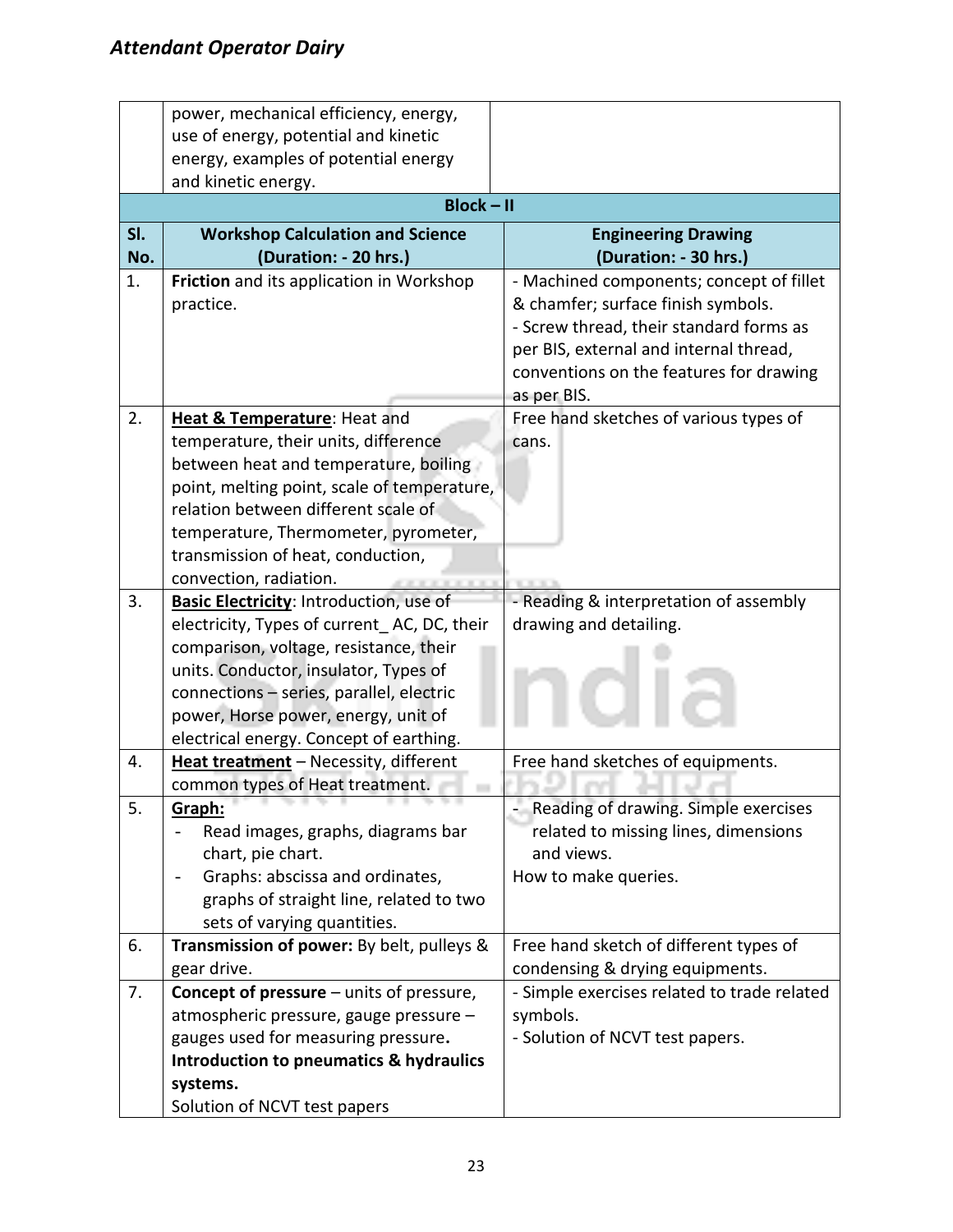#### **9.2 EMPLOYABILITY SKILLS**

 **(DURATION: - 110 HRS.)**

| $Block - I$                                |                                                                                                                                                                                                                                                                                                                                                                                                                                                                                                                                      |                                           |  |  |  |  |
|--------------------------------------------|--------------------------------------------------------------------------------------------------------------------------------------------------------------------------------------------------------------------------------------------------------------------------------------------------------------------------------------------------------------------------------------------------------------------------------------------------------------------------------------------------------------------------------------|-------------------------------------------|--|--|--|--|
|                                            | (Duration - 55 hrs.)                                                                                                                                                                                                                                                                                                                                                                                                                                                                                                                 |                                           |  |  |  |  |
| 1. English Literacy                        |                                                                                                                                                                                                                                                                                                                                                                                                                                                                                                                                      | Duration: 20 Hrs.<br><b>Marks</b><br>: 09 |  |  |  |  |
| Pronunciation                              | Accentuation (mode of pronunciation) on simple words, Diction (use<br>of word and speech)                                                                                                                                                                                                                                                                                                                                                                                                                                            |                                           |  |  |  |  |
| <b>Functional Grammar</b>                  | Transformation of sentences, Voice change, Change of tense,<br>Spellings.                                                                                                                                                                                                                                                                                                                                                                                                                                                            |                                           |  |  |  |  |
| <b>Reading</b>                             | Reading and understanding simple sentences about self, work and<br>environment                                                                                                                                                                                                                                                                                                                                                                                                                                                       |                                           |  |  |  |  |
| <b>Writing</b>                             | Construction of simple sentences Writing simple English                                                                                                                                                                                                                                                                                                                                                                                                                                                                              |                                           |  |  |  |  |
| Speaking / Spoken<br><b>English</b>        | Speaking with preparation on self, on family, on friends/ classmates,<br>on know, picture reading gain confidence through role-playing and<br>discussions on current happening job description, asking about<br>someone's job habitual actions. Cardinal (fundamental) numbers<br>ordinal numbers. Taking messages, passing messages on and filling in<br>message forms Greeting and introductions office hospitality,<br>Resumes or curriculum vita essential parts, letters of application<br>reference to previous communication. |                                           |  |  |  |  |
| 2. I.T. Literacy                           |                                                                                                                                                                                                                                                                                                                                                                                                                                                                                                                                      | Duration: 20 Hrs.<br><b>Marks</b><br>:09  |  |  |  |  |
| <b>Basics of Computer</b>                  | Introduction, Computer and its applications, Hardware and<br>peripherals, Switching on-Starting and shutting down of computer.                                                                                                                                                                                                                                                                                                                                                                                                       |                                           |  |  |  |  |
| <b>Computer Operating</b><br><b>System</b> | Basics of Operating System, WINDOWS, The user interface of<br>Windows OS, Create, Copy, Move and delete Files and Folders, Use of<br>External memory like pen drive, CD, DVD etc, Use of Common<br>applications.                                                                                                                                                                                                                                                                                                                     |                                           |  |  |  |  |
| Word processing and<br><b>Worksheet</b>    | Basic operating of Word Processing, Creating, opening and closing<br>Documents, use of shortcuts, Creating and Editing of Text,<br>Formatting the Text, Insertion & creation of Tables. Printing<br>document.<br>Basics of Excel worksheet, understanding basic commands, creating<br>simple worksheets, understanding sample worksheets, use of simple<br>formulas and functions, Printing of simple excel sheets.                                                                                                                  |                                           |  |  |  |  |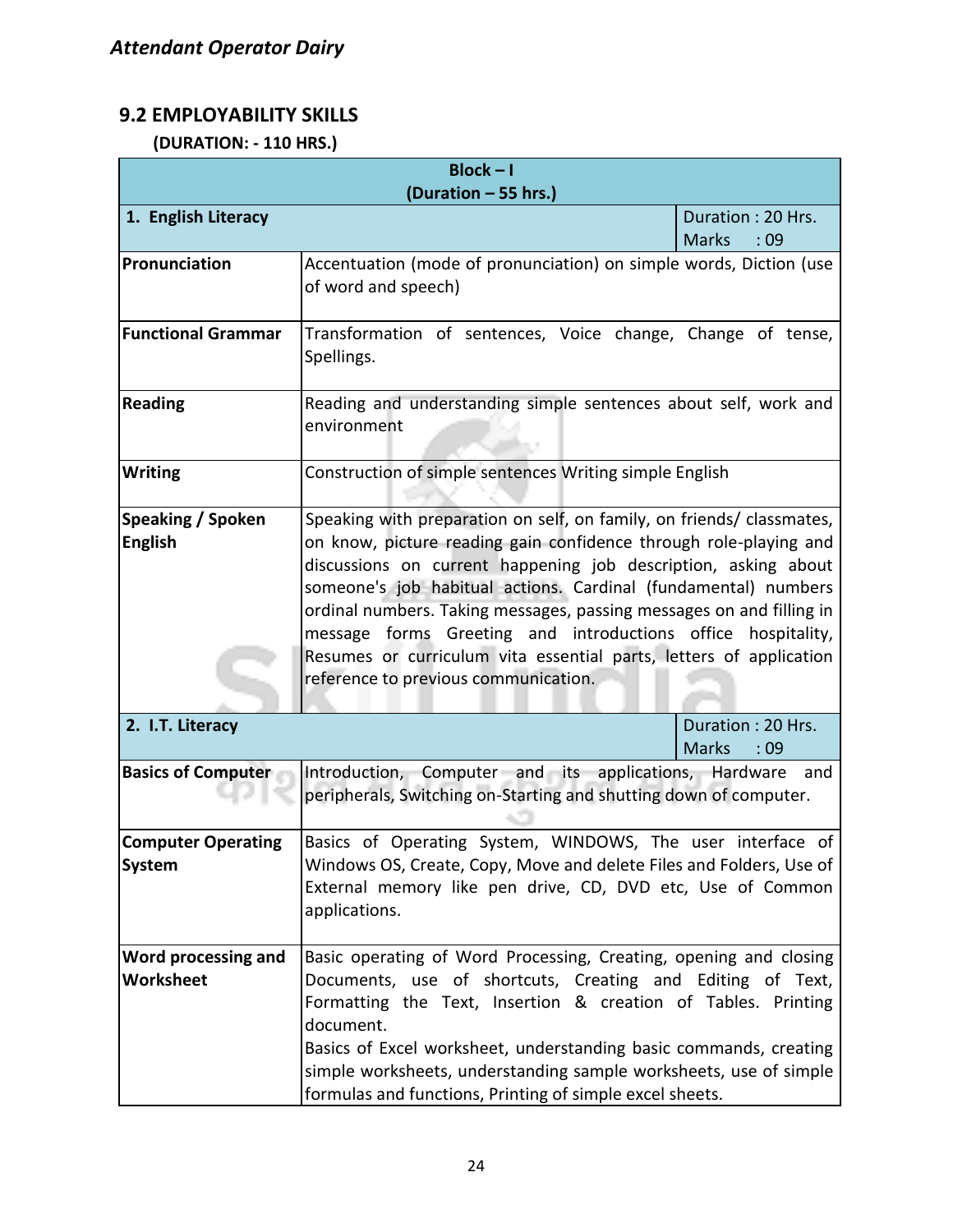| and Internet                                         | <b>Computer Networking Basic of computer Networks (using real life examples), Definitions of</b><br>Local Area Network (LAN), Wide Area Network (WAN), Internet,<br>Concept of Internet (Network of Networks),<br>Meaning of World Wide Web (WWW), Web Browser, Web Site, Web<br>page and Search Engines. Accessing the Internet using Web Browser,<br>Downloading and Printing Web Pages, Opening an email account and<br>use of email. Social media sites and its implication.<br>Information Security and antivirus tools, Do's and Don'ts in<br>Information Security, Awareness of IT - ACT, types of cyber crimes. |                                          |  |  |
|------------------------------------------------------|-------------------------------------------------------------------------------------------------------------------------------------------------------------------------------------------------------------------------------------------------------------------------------------------------------------------------------------------------------------------------------------------------------------------------------------------------------------------------------------------------------------------------------------------------------------------------------------------------------------------------|------------------------------------------|--|--|
| <b>3. Communication Skills</b>                       |                                                                                                                                                                                                                                                                                                                                                                                                                                                                                                                                                                                                                         | Duration: 15 Hrs.<br><b>Marks</b><br>:07 |  |  |
| Introduction to<br><b>Communication Skills</b>       | Communication and its importance<br>Principles of Effective communication<br>Types of communication - verbal, non verbal, written, email, talking<br>on phone.<br>communication -characteristics, components-Para-<br>Non verbal<br>language<br>Body language<br>Barriers to communication and dealing with barriers.<br>Handling nervousness/ discomfort.                                                                                                                                                                                                                                                              |                                          |  |  |
| <b>Listening Skills</b>                              | Listening-hearing and listening, effective listening, barriers<br>to<br>effective listening guidelines for effective listening.<br>Triple- A Listening - Attitude, Attention & Adjustment.<br><b>Active Listening Skills.</b>                                                                                                                                                                                                                                                                                                                                                                                           |                                          |  |  |
|                                                      | Motivational Training Characteristics Essential to Achieving Success.<br>The Power of Positive Attitude.<br>Self awareness<br>The State of<br>Importance of Commitment<br><b>Ethics and Values</b><br><b>Ways to Motivate Oneself</b><br>Personal Goal setting and Employability Planning.                                                                                                                                                                                                                                                                                                                              |                                          |  |  |
|                                                      | Manners, Etiquettes, Dress code for an interview<br>Do's & Don'ts for an interview.                                                                                                                                                                                                                                                                                                                                                                                                                                                                                                                                     |                                          |  |  |
| <b>Facing Interviews</b><br><b>Behavioral Skills</b> | Problem Solving<br><b>Confidence Building</b><br>Attitude                                                                                                                                                                                                                                                                                                                                                                                                                                                                                                                                                               |                                          |  |  |
|                                                      | $Block - II$                                                                                                                                                                                                                                                                                                                                                                                                                                                                                                                                                                                                            |                                          |  |  |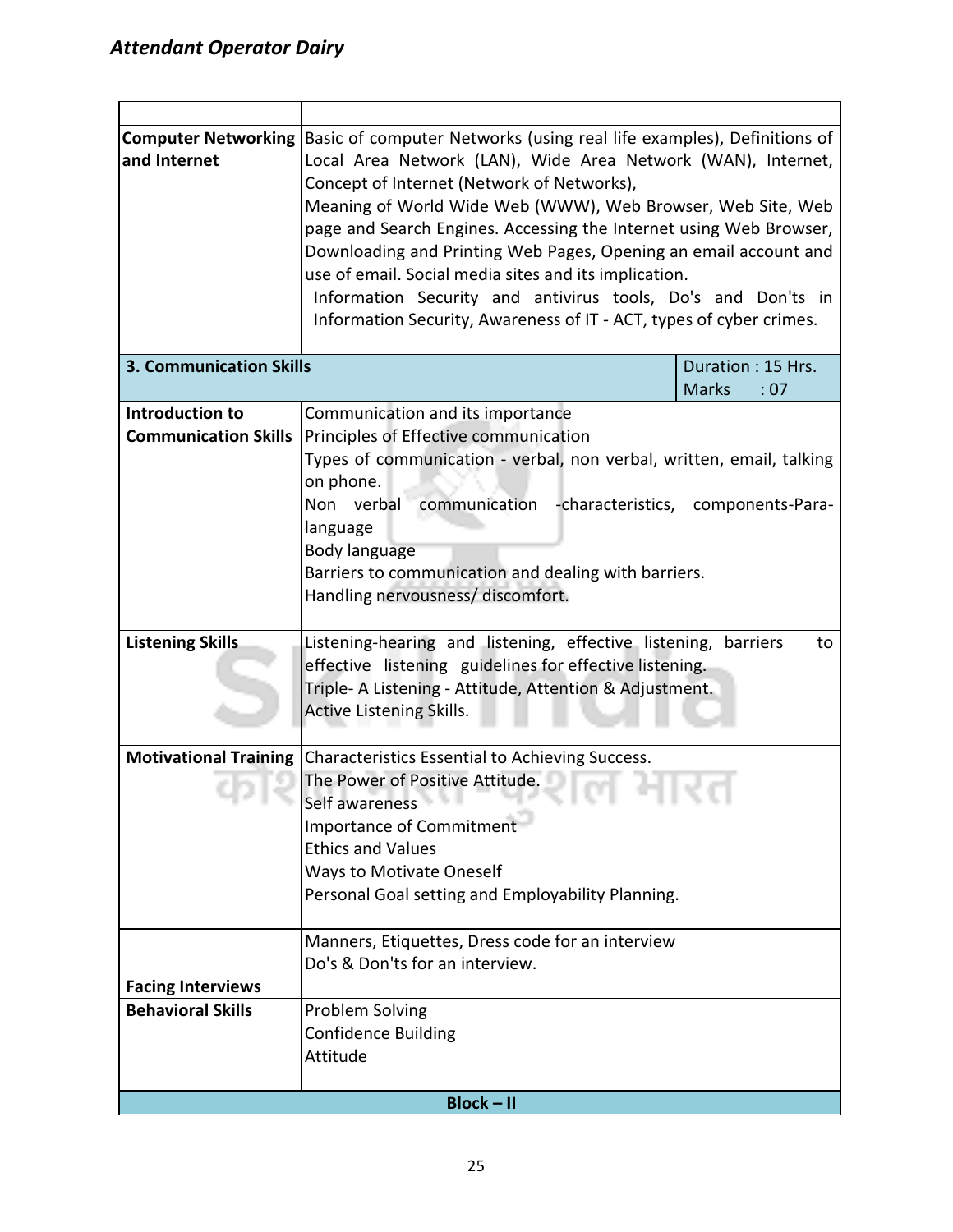| Duration - 55 hrs.                                                                                   |                                                                                                                                                                                                                                                                                                                                                     |                     |  |  |
|------------------------------------------------------------------------------------------------------|-----------------------------------------------------------------------------------------------------------------------------------------------------------------------------------------------------------------------------------------------------------------------------------------------------------------------------------------------------|---------------------|--|--|
| 4. Entrepreneurship Skills                                                                           |                                                                                                                                                                                                                                                                                                                                                     | Duration: 15 Hrs.   |  |  |
|                                                                                                      |                                                                                                                                                                                                                                                                                                                                                     | <b>Marks</b><br>:06 |  |  |
| <b>Concept of</b><br>Entrepreneurship                                                                | Entrepreneur - Entrepreneurship - Enterprises:-Conceptual issue<br>VS.<br>management, Entrepreneurial motivation.<br>Entrepreneurship<br>Performance & Record, Role & Function of entrepreneurs in relation<br>to the enterprise & relation to the economy, Source of business<br>ideas, Entrepreneurial opportunities, The process of setting up a |                     |  |  |
|                                                                                                      | business.                                                                                                                                                                                                                                                                                                                                           |                     |  |  |
| <b>Project Preparation &amp;</b><br><b>Marketing analysis</b>                                        | Qualities of a good Entrepreneur, SWOT and Risk Analysis. Concept &<br>application of PLC, Sales & distribution Management. Different<br>Between Small Scale & Large Scale Business, Market Survey, Method<br>of marketing, Publicity and advertisement, Marketing Mix.                                                                             |                     |  |  |
| <b>Institutions Support</b>                                                                          | Preparation of Project. Role of Various Schemes and Institutes for<br>self-employment i.e. DIC, SIDA, SISI, NSIC, SIDO, Idea for financing/<br>non financing support agencies to familiarizes with the Policies<br>/Programmes & procedure & the available scheme.                                                                                  |                     |  |  |
| Investment<br>Procurement                                                                            | Project formation, Feasibility, Legal formalities i.e., Shop Act,<br>Estimation & Costing, Investment procedure - Loan procurement -<br><b>Banking Processes.</b>                                                                                                                                                                                   |                     |  |  |
| 5. Productivity                                                                                      | Duration: 10 Hrs.<br><b>Marks</b><br>:05                                                                                                                                                                                                                                                                                                            |                     |  |  |
| <b>Benefits</b>                                                                                      | Personal / Workman - Incentive, Production linked Bonus,<br>Improvement in living standard.                                                                                                                                                                                                                                                         |                     |  |  |
| <b>Affecting Factors</b>                                                                             | Skills, Working Aids, Automation, Environment, Motivation - How                                                                                                                                                                                                                                                                                     |                     |  |  |
| .                                                                                                    | improves or slows down.<br>the control of the control of<br><b>The Rent Product</b>                                                                                                                                                                                                                                                                 | .                   |  |  |
| <b>Comparison with</b><br>developed countries                                                        | Comparative productivity in developed countries (viz. Germany,<br>Japan and Australia) in selected industries e.g. Manufacturing, Steel,<br>Mining, Construction etc. Living standards of those countries, wages.                                                                                                                                   |                     |  |  |
| <b>Personal Finance</b><br><b>Management</b>                                                         | Banking processes, Handling ATM, KYC registration, safe cash<br>handling, Personal risk and Insurance.                                                                                                                                                                                                                                              |                     |  |  |
|                                                                                                      |                                                                                                                                                                                                                                                                                                                                                     |                     |  |  |
| 6. Occupational Safety, Health and Environment Education<br>Duration: 15 Hrs.<br><b>Marks</b><br>:06 |                                                                                                                                                                                                                                                                                                                                                     |                     |  |  |
| <b>Safety &amp; Health</b>                                                                           | Introduction to Occupational Safety and Health importance of safety<br>and health at workplace.                                                                                                                                                                                                                                                     |                     |  |  |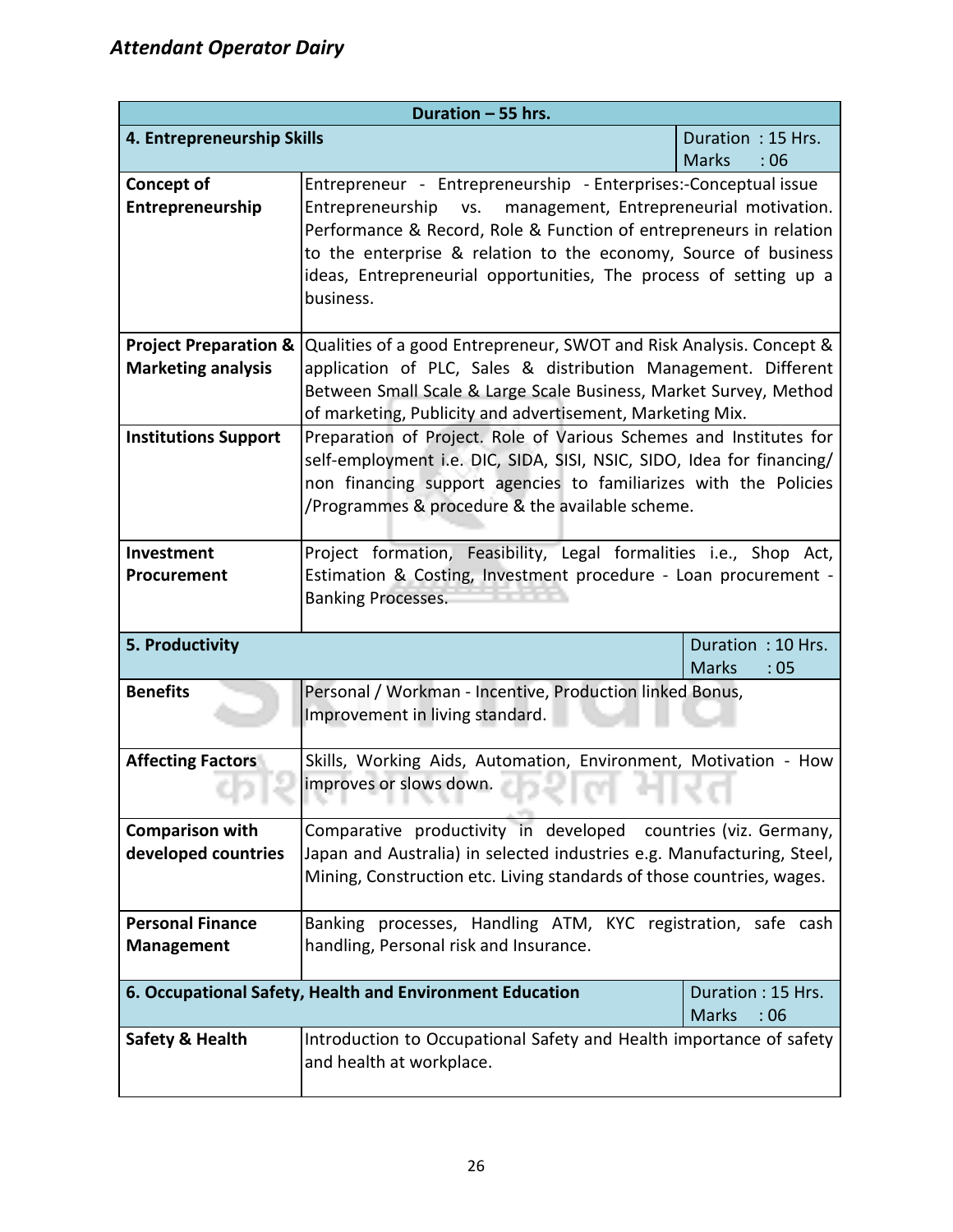|                               | Occupational Hazards   Basic Hazards, Chemical Hazards, Vibroacoustic Hazards, Mechanical |                     |  |  |
|-------------------------------|-------------------------------------------------------------------------------------------|---------------------|--|--|
|                               | Hazards, Electrical Hazards, Thermal Hazards. Occupational health,                        |                     |  |  |
|                               | Occupational hygienic, Occupational Diseases/ Disorders & its                             |                     |  |  |
|                               | prevention.                                                                               |                     |  |  |
|                               |                                                                                           |                     |  |  |
| <b>Accident &amp; safety</b>  | Basic principles for protective equipment.                                                |                     |  |  |
|                               | Accident Prevention techniques - control of accidents and safety                          |                     |  |  |
|                               | measures.                                                                                 |                     |  |  |
|                               |                                                                                           |                     |  |  |
| <b>First Aid</b>              | Care of injured & Sick at the workplaces, First-Aid & Transportation                      |                     |  |  |
|                               | of sick person.                                                                           |                     |  |  |
| <b>Basic Provisions</b>       | Idea of basic provision legislation of India.                                             |                     |  |  |
|                               | safety, health, welfare under legislative of India.                                       |                     |  |  |
|                               |                                                                                           |                     |  |  |
| Ecosystem                     | Introduction to Environment. Relationship between Society and                             |                     |  |  |
|                               | Environment, Ecosystem and Factors causing imbalance.                                     |                     |  |  |
|                               |                                                                                           |                     |  |  |
| <b>Pollution</b>              | Pollution and pollutants including liquid, gaseous, solid                                 | and                 |  |  |
|                               | hazardous waste.                                                                          |                     |  |  |
|                               |                                                                                           |                     |  |  |
| <b>Energy Conservation</b>    | Conservation of Energy, re-use and recycle.                                               |                     |  |  |
|                               |                                                                                           |                     |  |  |
| <b>Global warming</b>         | Global warming, climate change and Ozone layer depletion.                                 |                     |  |  |
| <b>Ground Water</b>           | Hydrological cycle, ground and surface water, Conservation and                            |                     |  |  |
|                               | Harvesting of water.                                                                      |                     |  |  |
|                               |                                                                                           |                     |  |  |
| <b>Environment</b>            | Right attitude towards environment, Maintenance of in -house                              |                     |  |  |
|                               | environment.                                                                              |                     |  |  |
| 7. Labour Welfare Legislation |                                                                                           | Duration: 05 Hrs.   |  |  |
|                               |                                                                                           | <b>Marks</b><br>:03 |  |  |
| <b>Welfare Acts</b>           | Benefits guaranteed under various acts- Factories Act, Apprenticeship                     |                     |  |  |
|                               | Act, Employees State Insurance Act (ESI), Payment Wages Act,                              |                     |  |  |
|                               | Employees Provident Fund Act, The Workmen's compensation Act.                             |                     |  |  |
|                               |                                                                                           |                     |  |  |
| 8. Quality Tools              |                                                                                           | Duration: 10 Hrs.   |  |  |
|                               |                                                                                           | <b>Marks</b><br>:05 |  |  |
| <b>Quality Consciousness</b>  | Meaning of quality, Quality characteristic.                                               |                     |  |  |
|                               |                                                                                           |                     |  |  |
| <b>Quality Circles</b>        | Definition, Advantage of small group activity, objectives of quality                      |                     |  |  |
|                               | Circle, Roles and function of Quality Circles in Organization, Operation                  |                     |  |  |
|                               | of Quality circle. Approaches to starting Quality Circles, Steps for                      |                     |  |  |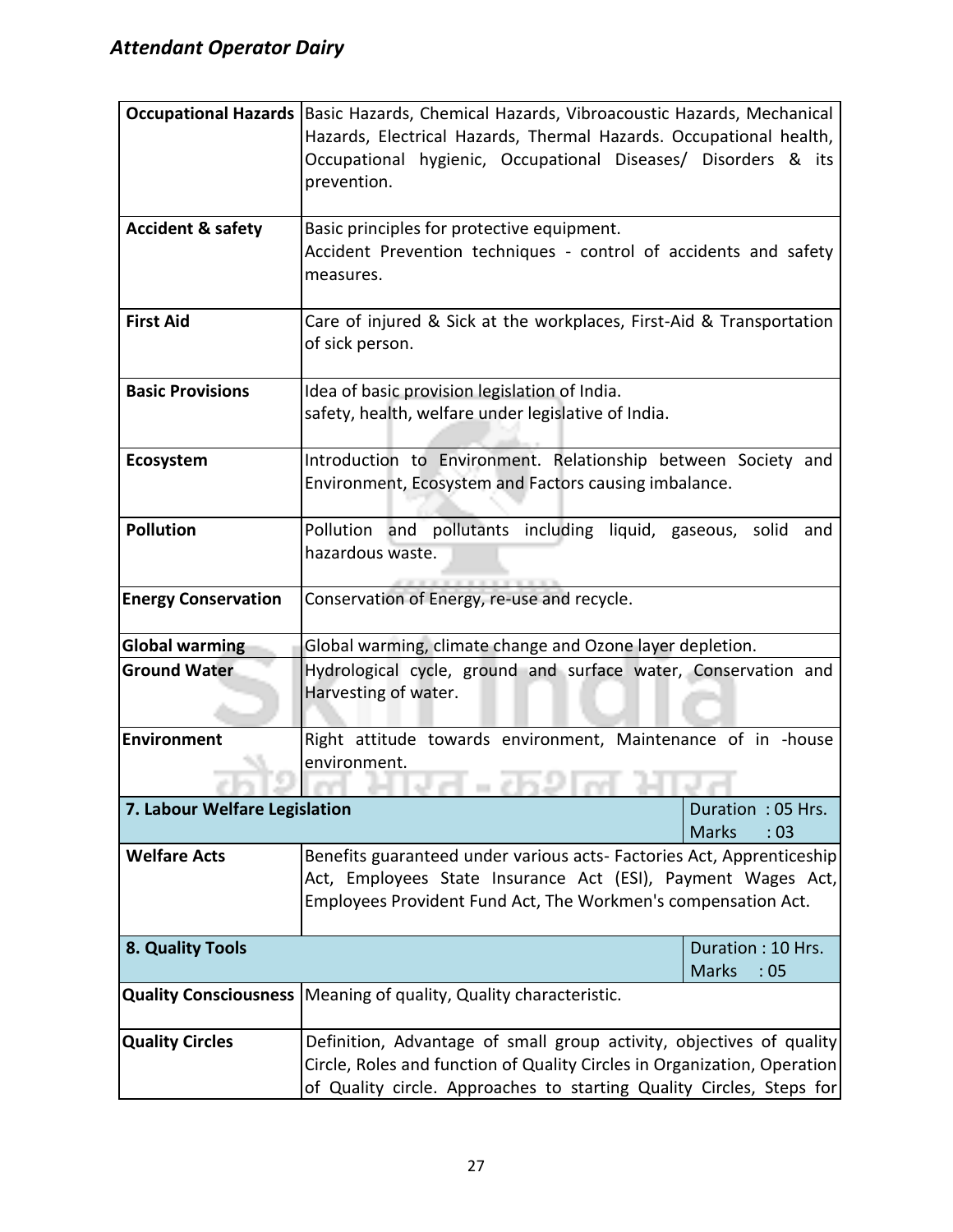|                                     | continuation Quality Circles.                                                    |
|-------------------------------------|----------------------------------------------------------------------------------|
| <b>Quality Management</b><br>System | Idea of ISO 9000 and BIS systems and its importance in maintaining<br>qualities. |
| <b>House Keeping</b>                | Purpose of House-keeping, Practice of good Housekeeping.                         |
| <b>Quality Tools</b>                | Basic quality tools with a few examples.                                         |



# Skill India कौशल भारत-कुशल भारत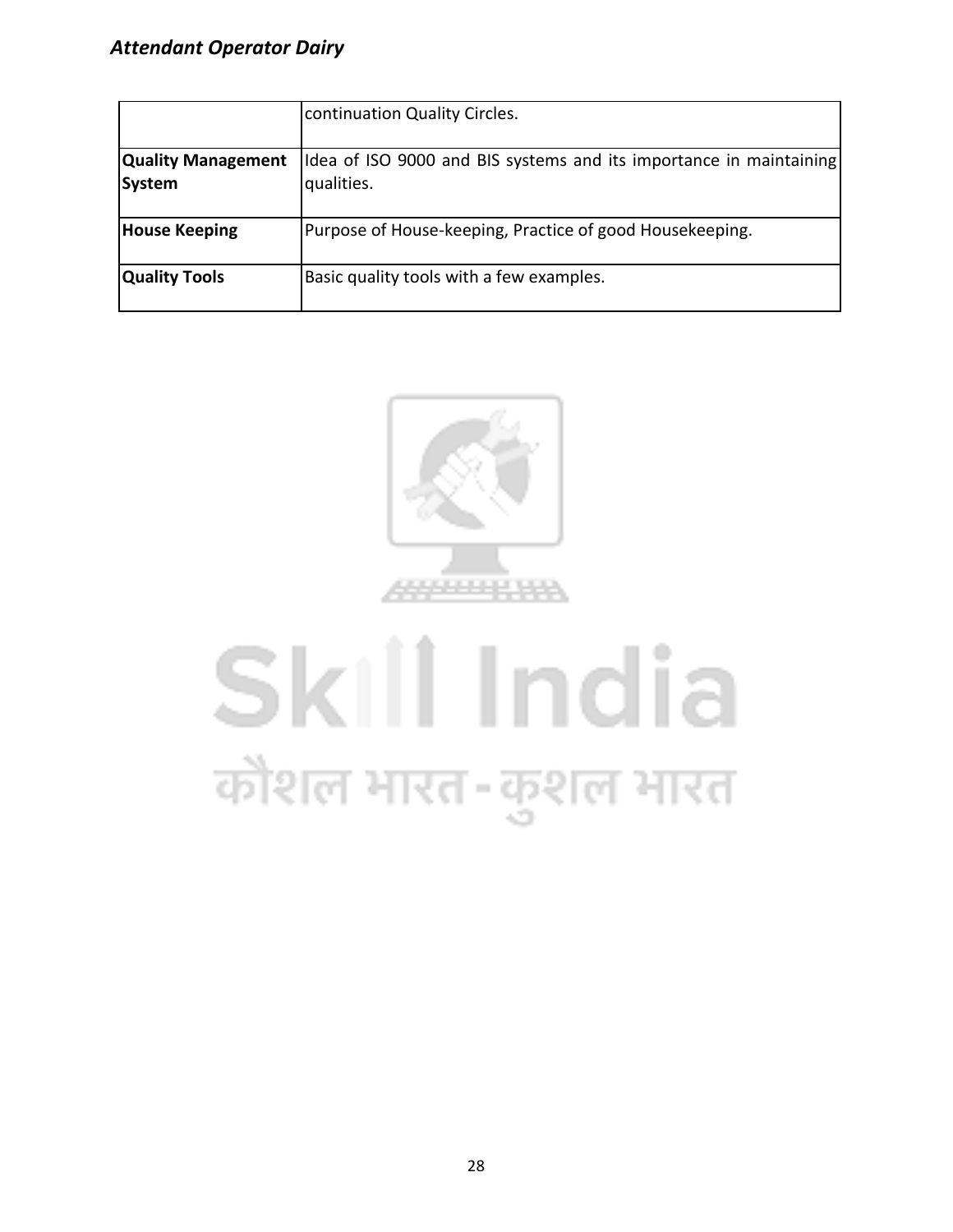#### **10. DETAILS OF COMPETENCIES (ON-JOB TRAINING)**

The **competencies/ specific outcomes** on completion of On-Job Training are detailed below: -

#### **Block – I**

- 1. Study in detail about normal process including sequential and smooth start up and shut down procedures. Plan and use fitters hand tools used for chipping, filling, drilling and threading.
- 2. Fit parts together in set order using nuts, bolts, screws and pins etc. with necessary wrenches, spanners and other special tools.
- 3. Operate & maintain Dairy processing equipments like various types of valves, gaskets, pipes, tanks, pressure vessels etc.
- 4. Carry out joints for various pipes that are required for transferring milk from one place to another.
- 5. Fits pipe with vessels. Conduct simple fitting work.
- 6. Operate and maintain simple equipments/machineries used in Dairy industry.
- 7. Know the use of various types of cans.
- 8. Know methods of washing cans using both automatic and manual machines.
- 9. Handle milk from cans to tank, Milk sampling, cleaning and washing methods of can, Tankers etc.
- 10. Know the use of conveyor system used in industry.
- 11. Know the Ingredients of milk.
- 12. Know use of testing equipments for milk.
- 13. Know the functions of Lactometer and other instruments.
- 14. Know pasteurization process, homogenization, standardization, reconstitution and recombination.
- 15. Operate and maintain milk powder making machinery.
- 16. Use of cold stores & air pressure, use of refrigeration units and related equipments.
- 17. Repair of pipe lines and water pumps etc.
- 18. Operation, upkeep and maintenance of silos and pumps, water pumps study of liquid milk and its conversion into powder form.
- 19. Practical work on milk and milk products, handling and ancillary operation connect thereto.

#### **Block – II**

- 20. Know the use of milk in making of butter, ghee, powder, cheese, chocolate etc.
- 21. Carry out Gassing, soldering of tins, etc. with use of gassing and soldering equipments.
- 22. Study of pasteurization cycle.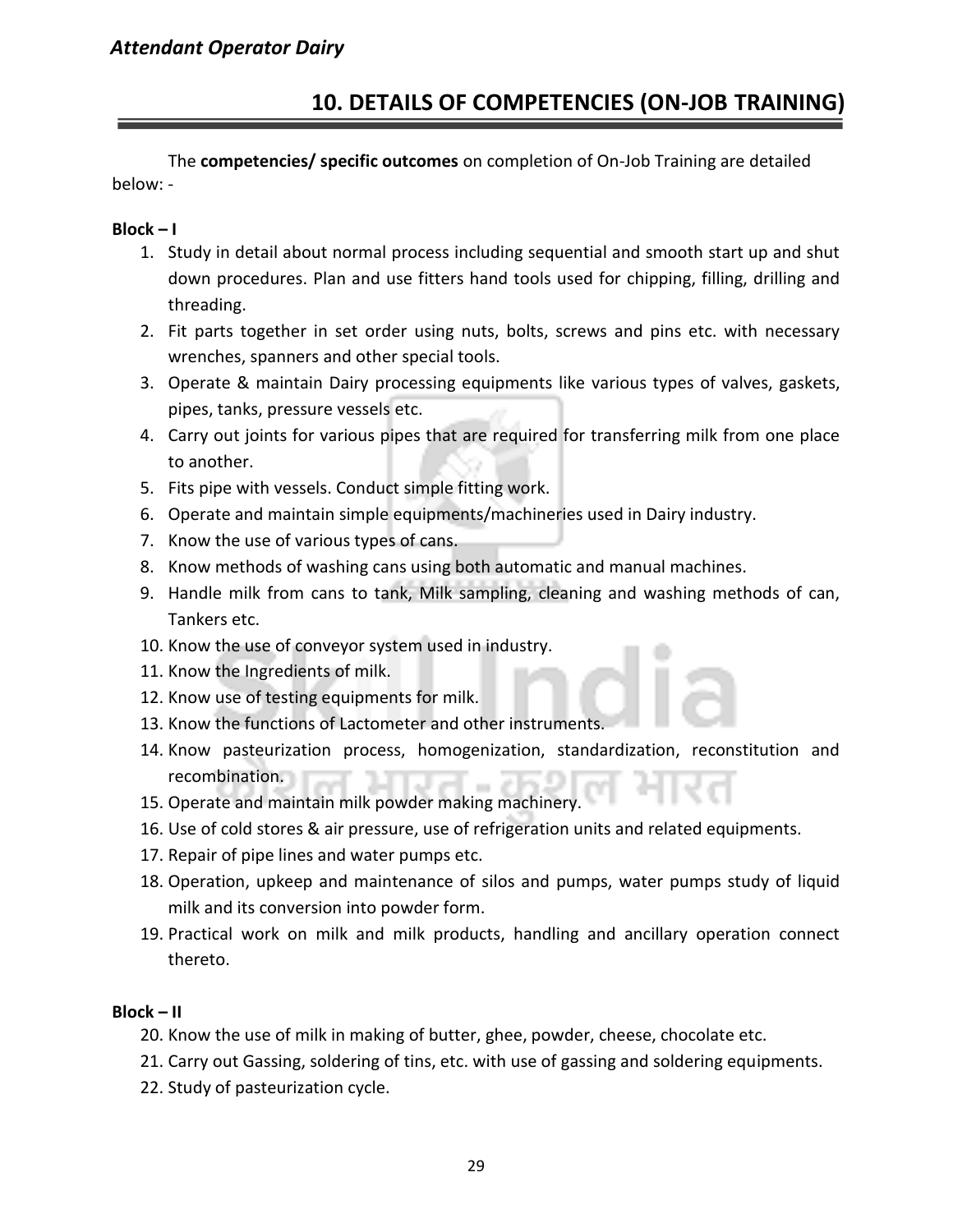- 23. Know the process to churn cream; handle butter milk, washing and sterilize equipments and use of detergent.
- 24. Storage of milk and milk products, Handle and process milk, Repair machineries connecting milk and milk products.
- 25. Know the use of tanker for handling.
- 26. Add color and other chemical substance in processing of milk and milk products.
- 27. Know about various packing materials and paper pack for butter, tins-small and big etc.
- 28. Process of mixing ingredients in cheese making.
- 29. Automatic processes of packing of milk and milk products. Pack milk powder and other products.
- 30. Manufacture and mould chocolate and other confectionary products using milk products.
- 31. Use temperature instruments and the process of reading those.

#### **Note:**

- 1. Industry must ensure that above mentioned competencies are achieved by the trainees during their on job training.
- 2. In addition to above competencies/ outcomes industry may impart additional training relevant to the specific industry.22232423

## Skill India कोशल भारत-कुशल भारत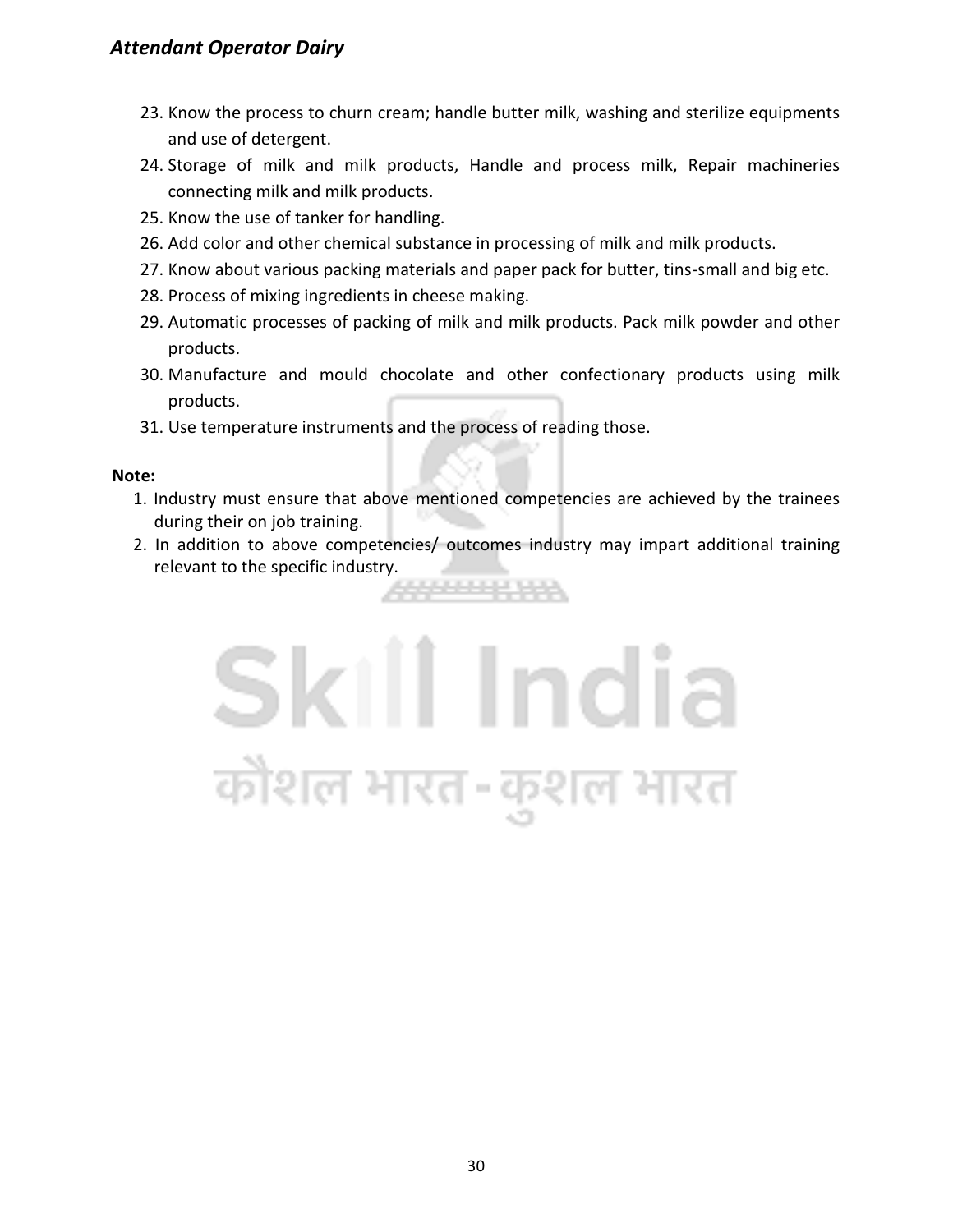#### INFRASTRUCTURE FOR PROFESSIONAL SKILL & PROFESSIONAL KNOWLEDGE

|            | <b>ATTENDANT OPERATOR DAIRY</b>                                     |                                                                                                               |                         |  |  |  |  |
|------------|---------------------------------------------------------------------|---------------------------------------------------------------------------------------------------------------|-------------------------|--|--|--|--|
|            | LIST OF TOOLS AND EQUIPMENT for Basic Training                      |                                                                                                               |                         |  |  |  |  |
|            | <b>A. TRAINEES TOOL KIT</b>                                         |                                                                                                               |                         |  |  |  |  |
| SI.<br>no. | <b>Name of the Tool &amp; Equipments</b>                            | <b>Specification</b>                                                                                          | Quantity                |  |  |  |  |
| 1.         | Caliper outside spring                                              | $6''/150$ mm.                                                                                                 | 1 No.                   |  |  |  |  |
| 2.         | Caliper outside spring                                              | $6''/150$ mm.                                                                                                 | 1 No.                   |  |  |  |  |
| 3.         | Dividers spring                                                     | $6''/150$ mm.                                                                                                 | 1 No.                   |  |  |  |  |
| 4.         | Hammer ball pein                                                    | 1 lb. Handled                                                                                                 | 1 No.                   |  |  |  |  |
| 5.         | Hand drilling machine                                               | 0" to 20 C.P                                                                                                  | 1 No.                   |  |  |  |  |
| 6.         | Rule steel                                                          | 12"/300 mm. English and<br>metric                                                                             | 1 No.                   |  |  |  |  |
| 7.         | Screw driver                                                        | $12' \times \frac{1}{2}$ blade/ 300 ×10mm.                                                                    | 1 No.                   |  |  |  |  |
| 8.         | Safety goggles                                                      |                                                                                                               | 1 No.                   |  |  |  |  |
| 9.         | Hacksaw frame adjustable                                            | For 8" to 12" blades / 200 to<br>300 mm.                                                                      | 1 No.                   |  |  |  |  |
| 10.        | Work bench                                                          | $6' \times 3\frac{1}{2}$ $\times$ 2 $\frac{1}{2}$ width 4 vices<br>$5'$ jaws 2m. $\times$ 15m. $\times$ 750m. | 1 No. (For 4<br>apprs.) |  |  |  |  |
| 11.        | Almirah                                                             | $6'$ ×4'×18'                                                                                                  | 1 No.                   |  |  |  |  |
| 12.        | Taps and dies complete set                                          | in box B.A., B.S.F., B.S.W.,<br>American and metric                                                           | 1 Set each.             |  |  |  |  |
| 13.        | File flat                                                           | 12" bastard/300mm.                                                                                            | 1 No.                   |  |  |  |  |
| 14.        | File flat                                                           | 10" second cut /250 mm.<br>1 No.                                                                              |                         |  |  |  |  |
| 15.        | Pipe Wrench Stillson pattern                                        | 18" long/450 mm.<br>1 No.                                                                                     |                         |  |  |  |  |
| 16.        | Chain wrench                                                        | 3" pipe/150 mm.<br>1 No.                                                                                      |                         |  |  |  |  |
| 17.        | Plier                                                               | Combination 8"/200mm.                                                                                         | 1 No.                   |  |  |  |  |
| 18.        | Double ended spanners set of wit worth<br>sizes                     | From $1/8'' \times 3/16''$ to c<br>×9/16"                                                                     | 1 Set.                  |  |  |  |  |
| 19.        | Double ended spanners set of metric<br>size                         | $8 \times 9$ to 20 $\times$ 22                                                                                | 1 Set.                  |  |  |  |  |
| 20.        | Double offset double ended ring<br>spanners set of 7 witworth sizes | From $1/8'' \times 3/16''$ to $\frac{1}{2}''$<br>×9/16"                                                       | 1 Set.                  |  |  |  |  |
| 21.        | Socket set                                                          | 1 Set.<br>$\frac{1}{2}$ " drive, 3/8' to 1-1/4" with<br>ratchet handle                                        |                         |  |  |  |  |
| 22.        | Steel tape                                                          | 10 ft. In case                                                                                                | 1 No.                   |  |  |  |  |
| 23.        | Pipe cutter                                                         | 3 wheel type, 3" pipe / 75<br>mm                                                                              | 1 No.                   |  |  |  |  |
| 24.        | Pipe die set complete with die stock                                | from 1/8" to 1" dia.                                                                                          | 1 No.                   |  |  |  |  |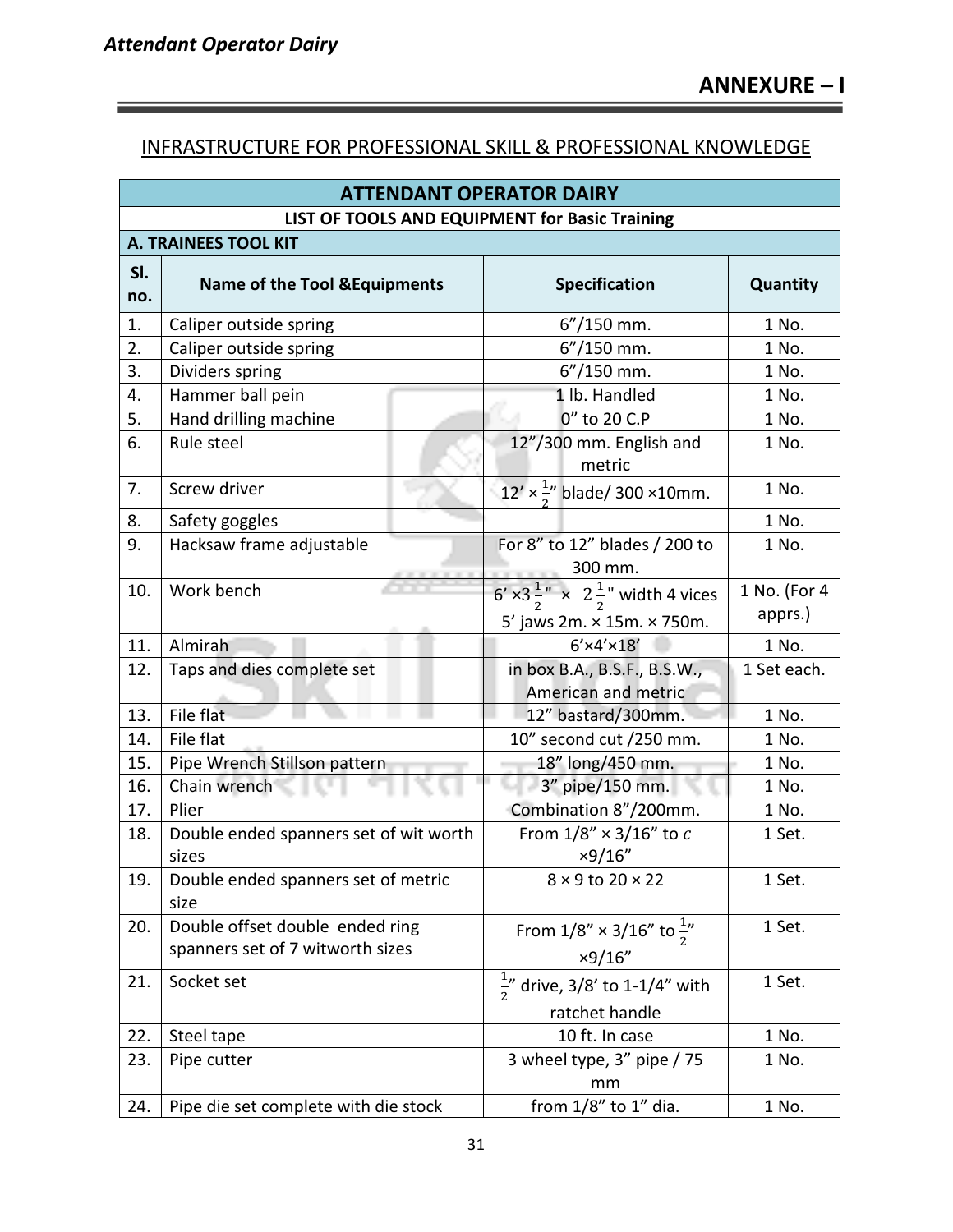|     | and bushing for pipes               |                   |                                          |           |
|-----|-------------------------------------|-------------------|------------------------------------------|-----------|
| 25. | Pipe vice                           |                   | $3''/75$ mm.                             | 1 No.     |
| 26. | File half round 2 <sup>nd</sup> cut |                   | 8"/200 mm.                               | 1 No.     |
| 27. | File round 8" 2 <sup>nd</sup> cut   |                   | 8"/200 mm.                               | 1 No.     |
| 28. | Centre punch                        |                   | $6''/150$ mm.                            | 1 No.     |
| 29. | Chisel cold flat                    |                   | $1''/25$ mm.                             | 1 No.     |
| 30. | <b>Square Engineers</b>             |                   | 6"/150 mm.                               | 1 No.     |
| 31. | Pipe Bending spring                 |                   | $\frac{1}{2}$ to $\frac{3}{4}$ (10-20mm) | 1 Set.    |
| 32. | Electric soldering Iron             |                   | 125 W.                                   | 1 No.     |
| 33. | Spanner adjustable                  |                   | 12" / 300 mm.                            | 1 No.     |
| 34. | Hammer chipper                      |                   | $\frac{1}{2}$ " lb                       | 1 No.     |
|     | <b>WORKSHOP FURNITURE</b>           |                   |                                          |           |
| 35. | Table/Desk                          |                   |                                          | 01 per    |
|     |                                     |                   |                                          | trainee   |
| 36. | Stool/chair                         |                   |                                          | 01 per    |
|     |                                     |                   |                                          | trainee   |
| 37. | Table for Teacher                   |                   |                                          | 01 per    |
|     |                                     |                   |                                          | classroom |
| 38. | <b>Chair for Teacher</b>            |                   |                                          | 01 per    |
|     |                                     | <b>CONTRACTOR</b> |                                          | classroom |
| 39. | <b>Black Board with easel</b>       |                   |                                          | 01 set.   |
| 40. | Charts                              |                   |                                          | 01 set.   |
|     |                                     |                   |                                          |           |

कौशल भारत-कुशल भारत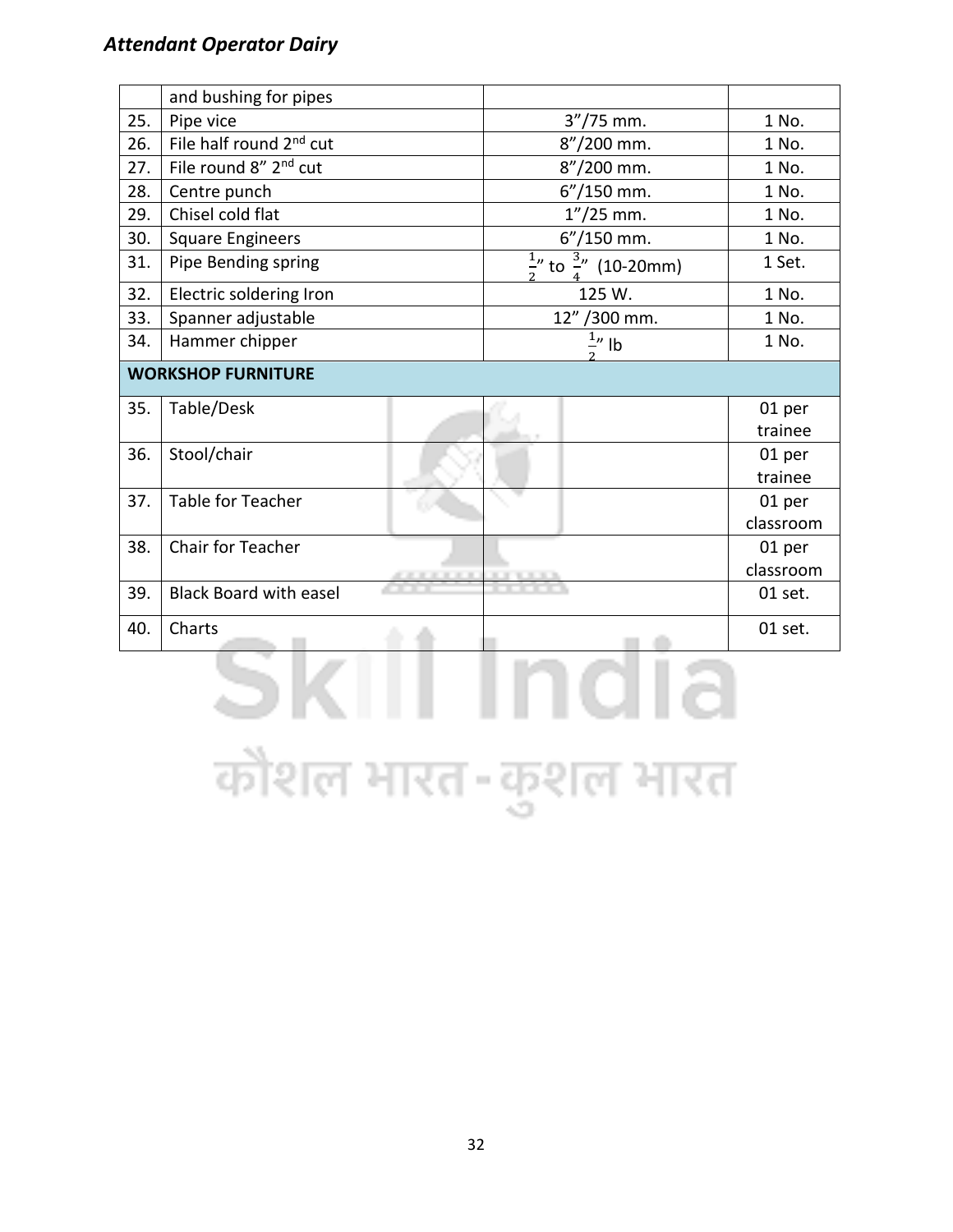#### INFRASTRUCTURE FOR WORKSHOP CALCULATION & SCIENCE AND ENGINEERING DRAWING

#### **TRADE: ATTENDANT OPERATOR DAIRY**

#### **LIST OF TOOLS& EQUIPMENTS FOR - 20 APPRENTICES**

1) **Space Norms** : 45 Sq. m.(For Engineering Drawing)

#### **2) Infrastructure:**

| <b>A: TRAINEES TOOL KIT:-</b> |                                         |                        |             |  |  |  |  |  |  |  |
|-------------------------------|-----------------------------------------|------------------------|-------------|--|--|--|--|--|--|--|
| SI.<br>No.                    | Name of the items                       | <b>Specification</b>   | Quantity    |  |  |  |  |  |  |  |
| 1.                            | Draughtsman drawing instrument box      |                        | 21          |  |  |  |  |  |  |  |
| 2.                            | Set square celluloid                    | 45° (250 X 1.5 mm      | 21          |  |  |  |  |  |  |  |
| 3.                            | Set square celluloid                    | 30°-60° (250 X 1.5 mm  | 21          |  |  |  |  |  |  |  |
| 4.                            | Mini drafter                            | 21                     |             |  |  |  |  |  |  |  |
| 5.                            | Drawing board                           | 700mm x500 mm IS: 1444 | 21          |  |  |  |  |  |  |  |
|                               | <b>B: Furniture Required</b>            |                        |             |  |  |  |  |  |  |  |
| SI.                           | Name of the items                       | <b>Specification</b>   | Quantity    |  |  |  |  |  |  |  |
| No.                           |                                         |                        |             |  |  |  |  |  |  |  |
| $\mathbf{1}$                  | <b>Drawing Board</b>                    |                        | 20          |  |  |  |  |  |  |  |
| $\overline{2}$                | Models : Solid & cut section            |                        | as required |  |  |  |  |  |  |  |
| 3                             | <b>Drawing Table for trainees</b><br>L. |                        | as required |  |  |  |  |  |  |  |
| 4                             | Stool for trainees                      |                        | as required |  |  |  |  |  |  |  |
| 5                             |                                         |                        |             |  |  |  |  |  |  |  |
|                               | Cupboard (big)                          |                        | 01          |  |  |  |  |  |  |  |
| 6                             | <b>White Board</b>                      | (size: 8ft. x 4ft.)    | 01          |  |  |  |  |  |  |  |
| $\overline{7}$                | <b>Trainer's Table</b>                  |                        | 01          |  |  |  |  |  |  |  |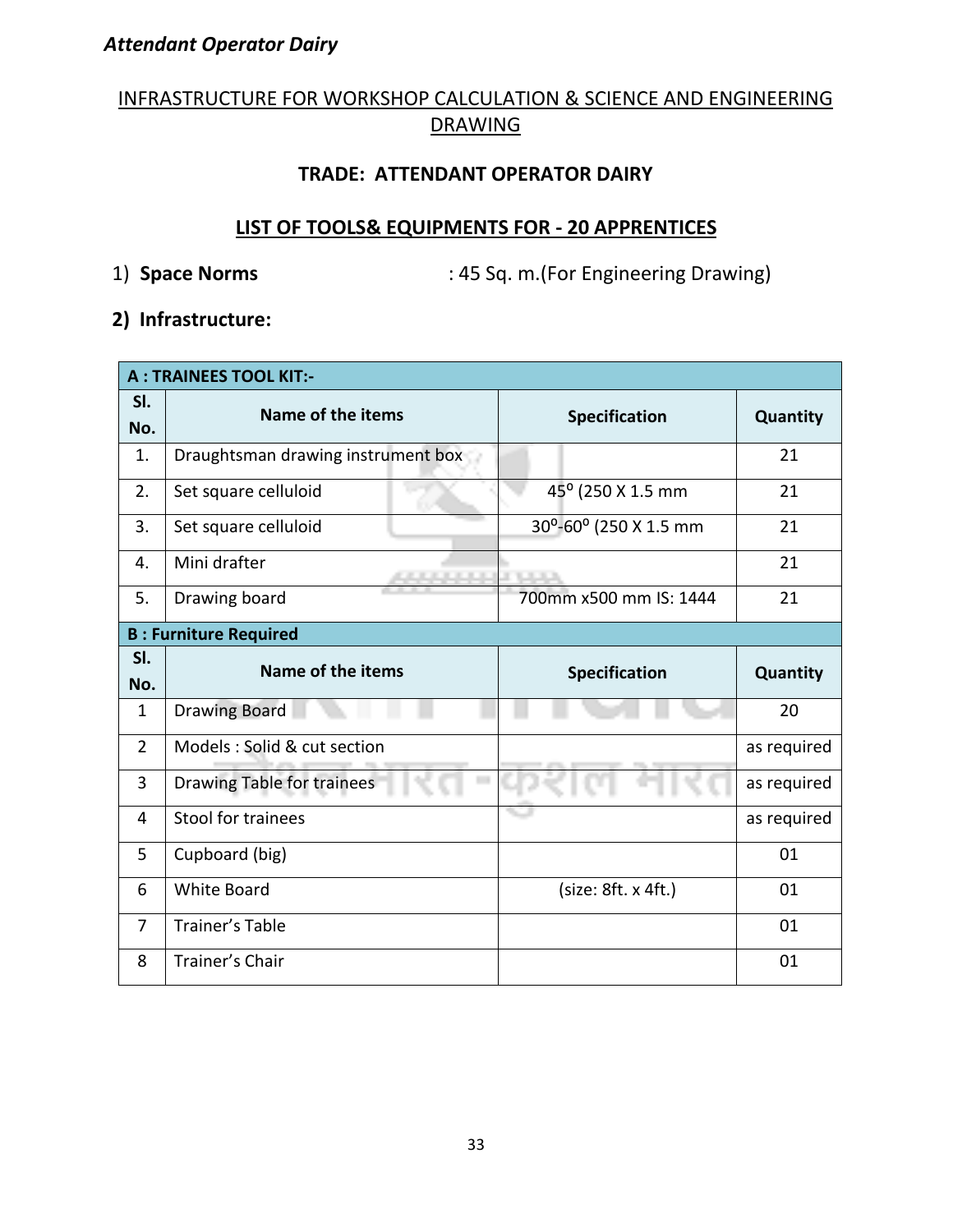| <b>TOOLS &amp; EQUIPMENTS FOR EMPLOYABILITY SKILLS</b> |                                                                                                                                                          |          |  |  |  |  |  |  |  |  |
|--------------------------------------------------------|----------------------------------------------------------------------------------------------------------------------------------------------------------|----------|--|--|--|--|--|--|--|--|
| SI. No.                                                | <b>Name of the Equipment</b>                                                                                                                             | Quantity |  |  |  |  |  |  |  |  |
| 1.                                                     | Computer (PC) with latest configurations and Internet connection<br>with standard operating system and standard word processor and<br>worksheet software | 10 Nos.  |  |  |  |  |  |  |  |  |
| 2.                                                     | <b>UPS - 500VA</b>                                                                                                                                       | 10 Nos.  |  |  |  |  |  |  |  |  |
| 3.                                                     | Scanner cum Printer                                                                                                                                      | 1 No.    |  |  |  |  |  |  |  |  |
| 4.                                                     | <b>Computer Tables</b>                                                                                                                                   | 10 Nos.  |  |  |  |  |  |  |  |  |
| 5.                                                     | <b>Computer Chairs</b>                                                                                                                                   | 20 Nos.  |  |  |  |  |  |  |  |  |
| 6.                                                     | <b>LCD Projector</b>                                                                                                                                     | 1 No.    |  |  |  |  |  |  |  |  |
| 7.                                                     | White Board 1200mm x 900mm                                                                                                                               | 1 No.    |  |  |  |  |  |  |  |  |
|                                                        |                                                                                                                                                          |          |  |  |  |  |  |  |  |  |

*Note: - Above Tools & Equipments not required, if Computer LAB is available in the institute.*

### Skill India कौशल भारत-कुशल भारत